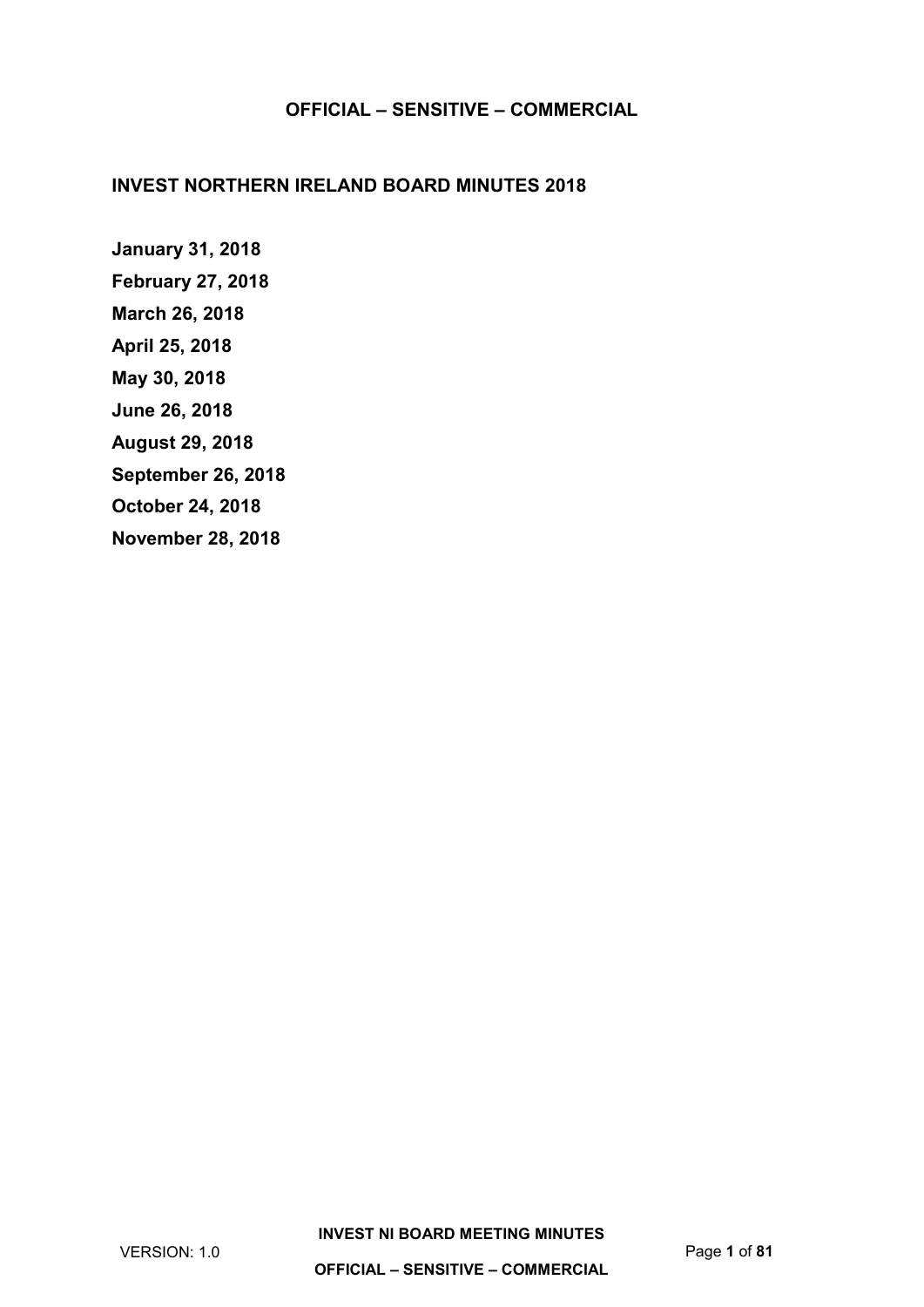# <span id="page-1-0"></span>**ONE HUNDRED AND FIFTY FIRST MEETING OF THE INVEST NORTHERN IRELAND BOARD, 31 JANUARY 2018 AT INVEST NI HQ**

## **Present:**

## **Invest NI Board**

| Mark Ennis (Chairman)   | Deborah Lange       |
|-------------------------|---------------------|
| <b>Judith Totten</b>    | Padraig Canavan     |
| <b>Brian Baird</b>      | <b>Mark Sweeney</b> |
| <b>Scott Rutherford</b> | Mark Nodder         |
| Rose Mary Stalker       | Ken Nelson          |

**In Attendance:** Amanda Braden, Mel Chittock, Peter Harbinson, Jeremy Fitch, Olive Hill, and Carol Keery

**Minute Taker:** William Hoey

# **1. APOLOGIES & DECLARATIONS OF INTEREST**

The meeting commenced at 1.00pm

**Apologies:** Gerard O'Hare, Tracy Meharg, Bill Scott and Steve Harper.

The Chair asked members to declare any conflicts of interests relating to today's agenda. No conflicts were declared.

The Chairman, on behalf of Board members, congratulated Ken Nelson on the recent award of his MBE.

## **2. ITEMS FOR DISCUSSION**

# **2.1 BUSINESS STRATEGY – CONSTRUCTION SECTOR STRATEGY**

Patricia Smyth and Gina Lyttle, with Bill Montgomery in attendance, presented on the Business Strategy – Construction Sector Strategy.

**INVEST NI BOARD MEETING MINUTES**

VERSION: 1.0 Page **2** of **81**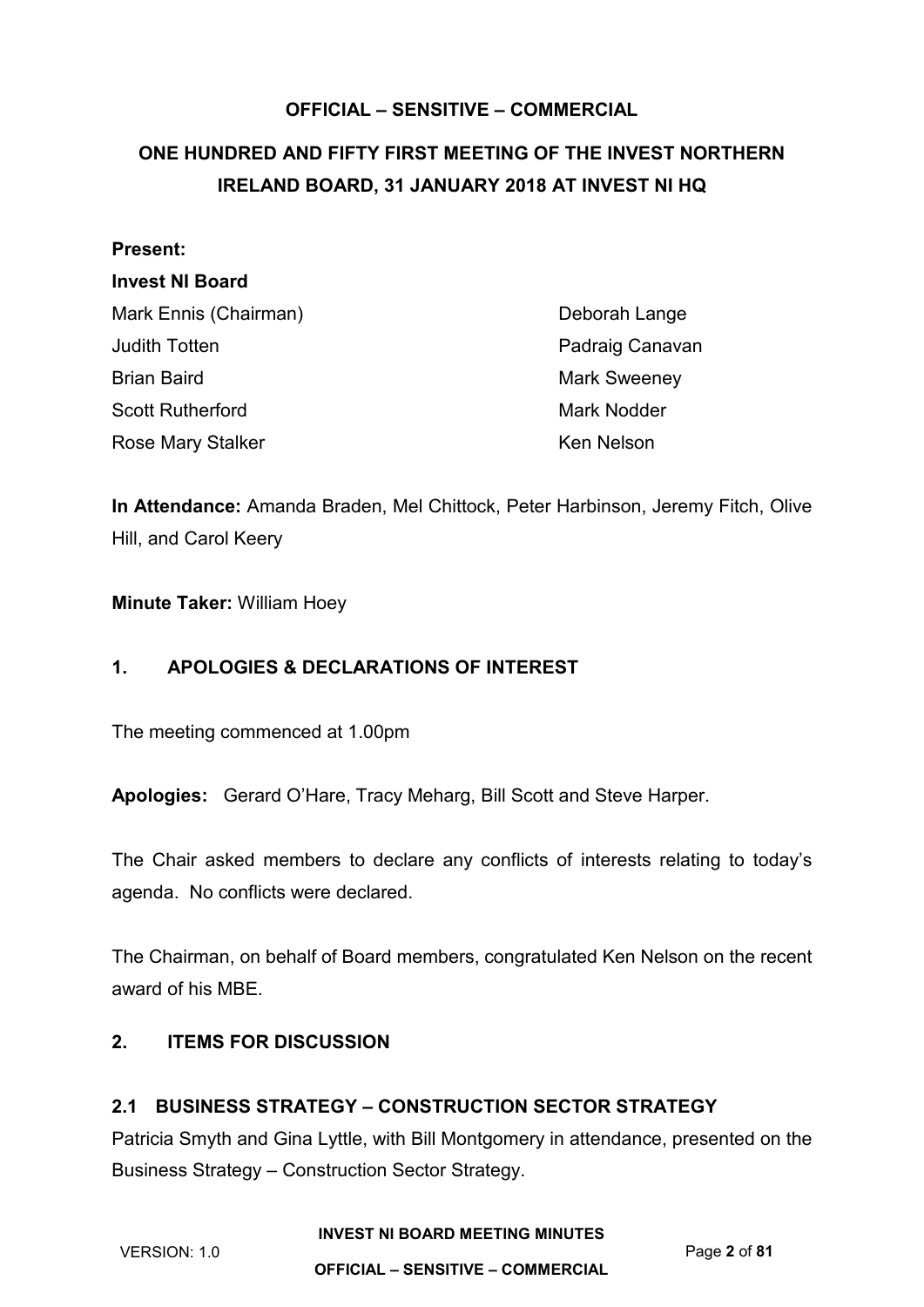Jeremy Fitch gave a short overview of this very significant and strategically important sector prior to the beginning of the presentation.

Patricia started by highlighting Invest NI's construction portfolio, its employment numbers and its sales delivery worth in excess of £3.7bn. She emphasised the growth in both employment and sales over recent years. Gina spoke about the sub-sectors within construction, most notably concrete, supply and fit, specialist joinery, contractors, to name a few, and stated their significant employment numbers. She also noted that Northern Ireland has a number of the UK's tier 1 contractors, as well as the largest precast concrete manufacturer in the UK. Gina illustrated this by distributing to members a 'map' of construction subsectors which set the context of where NI is presently situated.

Patricia then illustrated the direction of travel for NI businesses. She pointed out how our companies have been successful in international markets and that NI companies are outperforming similar companies in the GB market. She made particular mention of MJM Marine; the company recently secured a multimillion dollar contract that will bring the first large cruise liner to Belfast for complete refit at Harland and Wolff's dry dock. This historic contract firmly places NI back at the heart of the cruise line fit-out and refurbishment sector.

She went on to highlight some of the challenges facing the sector, such as low productivity, low margins, workforce size and demographics. She stressed that skills is still a major issue for the sector which Brexit may compound, as well as poor predictability – essentially overruns in terms of time.

Gina outlined to members the priorities within the construction sector - leadership and people, adaption of technology and sustainability. She linked the priorities to the Business Strategy and translated this into what we plan to achieve in terms of an uplift in sales, increase in market share and an overall sector increase in employment. Invest NI's approach will continue to be working as a trusted business partner with stakeholders and customers alike.

#### **INVEST NI BOARD MEETING MINUTES**

VERSION: 1.0 Page **3** of **81**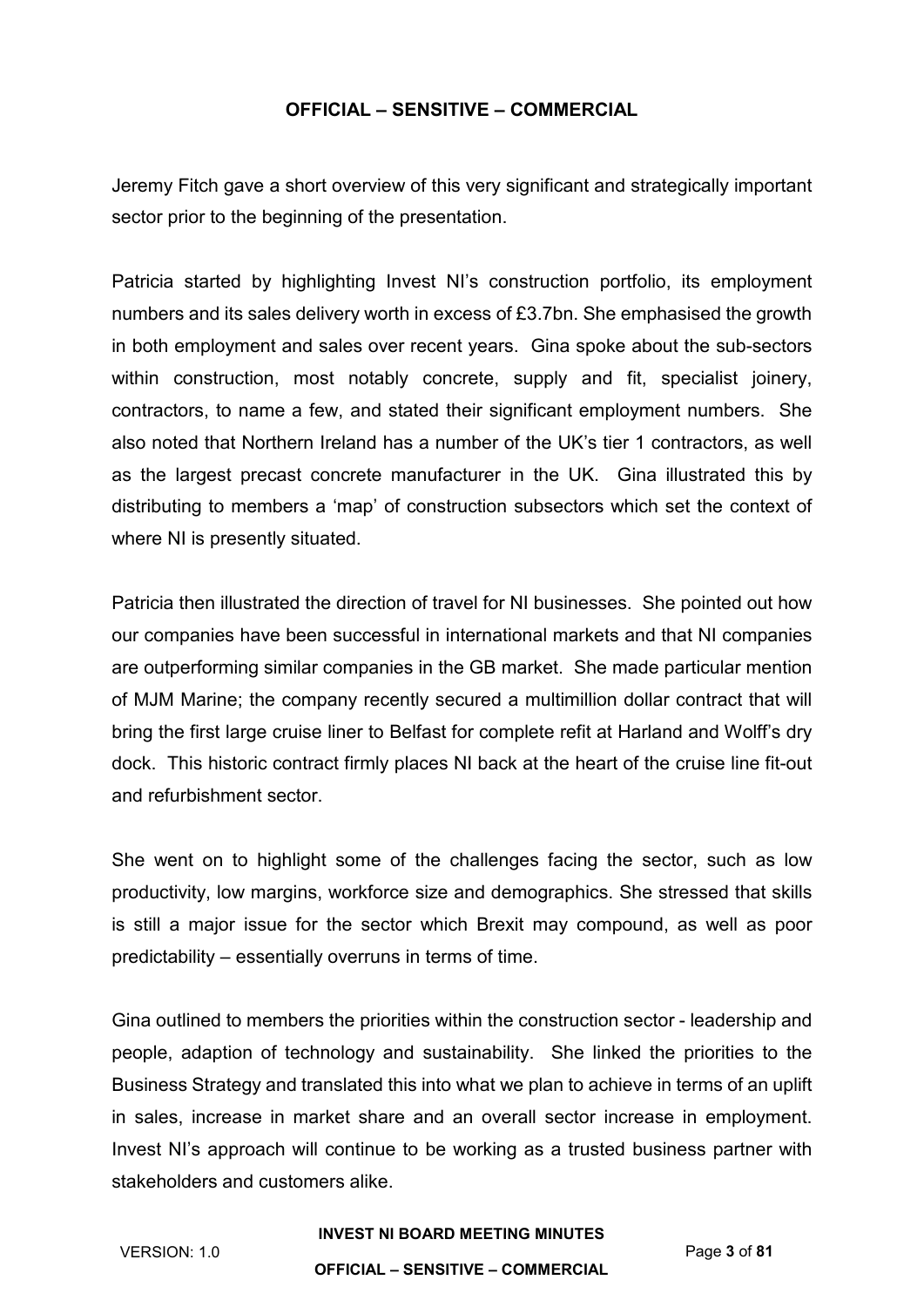Board members asked questions about marketplaces, particularly that of the Republic of Ireland. Patricia stated that there are opportunities for growth that are being looked at. We have been working closely with companies as well as the embassy in Dublin to explore these opportunities. The impact of Brexit is difficult to ascertain at present but hopefully the picture will become clearer.

Patricia and Gina were thanked by Board members for their insightful presentation and continued good work in the sector.

## **2.2 BUSINESS STRATEGY – PARTNERSHIP – INTERTRADEIRELAND**

Aidan Gough and Margaret Hearty presented on the Business Strategy Partnership with InterTradeIreland to the Board.

Ken Nelson, as the Chairman of InterTradeIreland (ITI), introduced both Aidan and Margaret and gave a brief overview of ITI's work.

Aidan began by talking about ITI's Corporate Plan and the organisation's 'mission', 'vision' and 'approach', highlighting the importance of cooperation between ITI and Invest NI, and also an awareness and the promotion of each other's programmes.

He stressed the importance of cross-border trade as well as North/South economic cooperation, while noting a focus on cross-border initiatives such as trade and innovation and the wide range of services which can be provided.

Board questioned Aidan and Margaret on an all-island outlook, and the density of targeting which came with a cross-border focus, as well as Brexit. They stated that cross-border was a priority but they also take in the wider all-island context. Board were informed that ITI also has in place a Brexit Advisory Service which provides access to free advice through a Brexit Planning Voucher; information on possible product tariffs, as well as business planning guidance; and the latest news and Brexit updates.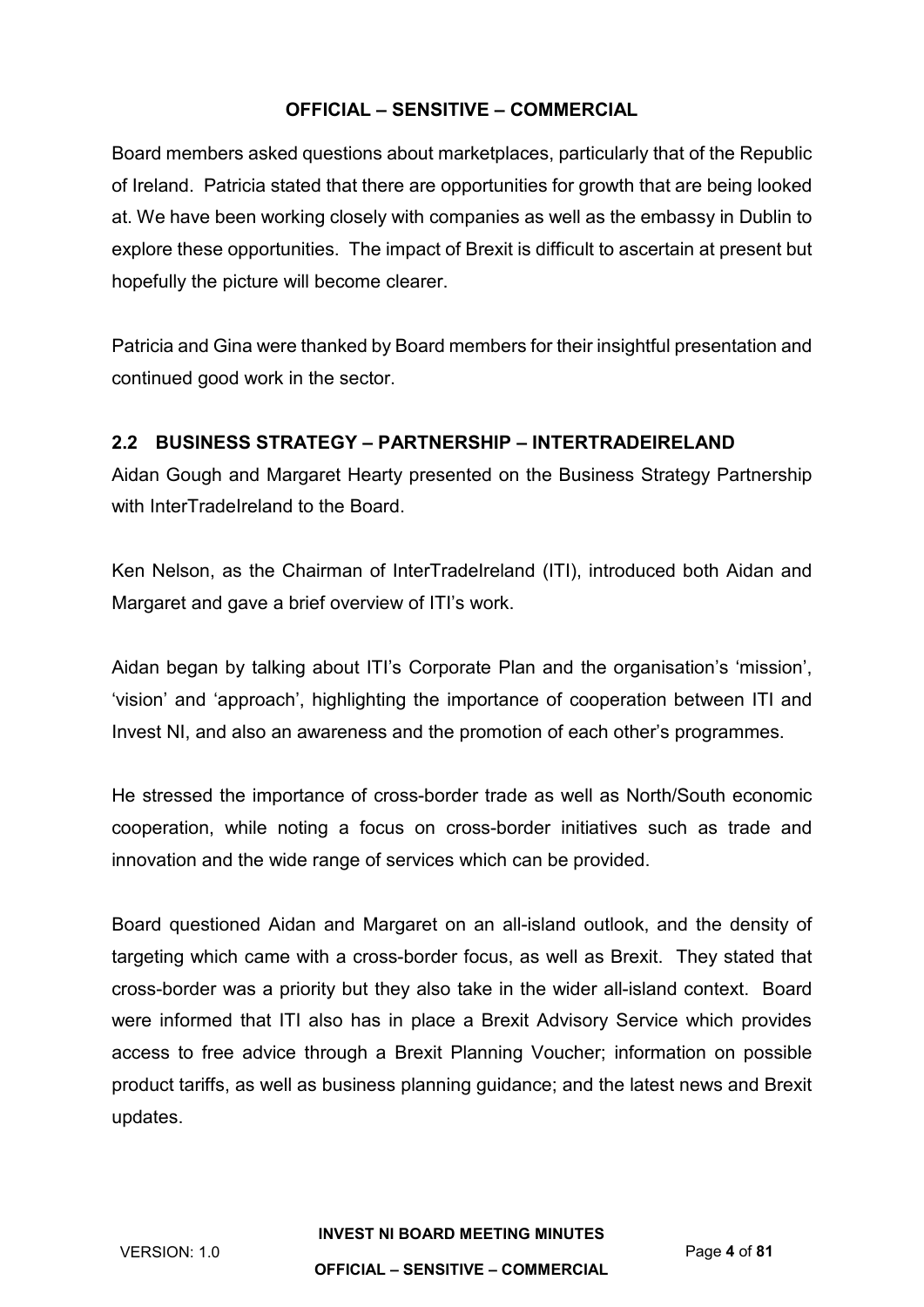Margaret spoke about sales growth and the particular programmes such as Acumen and Elevate, to name two, which help to facilitate this. She also informed Board about innovation success and the programmes and partnerships involved in bringing about collaborative innovation, enabling ideas to be brought to market quicker, cheaper and with an enhanced chance of success. She provided an insight into the success in raising finance, particularly the Seed-corn competition, and the education and workshops which help early stage companies become investor ready. Aidan noted the Co-Innovate Programme – a five year,  $\epsilon$ 17m project aimed at increasing the proportion of SMEs involved in cross-border R&D collaboration. This is a five strand programme which is already up and running. To finish he added how much ITI enjoyed working with Invest NI and that he hoped that this relationship would continue in the future.

## **2.3 BEST COMPANIES TO WORK FOR SURVEY RESULTS**

Mary de Almeida from Invest NI's HR Division then joined the Board meeting to present on the recent Employee Engagement results.

Mary highlighted Invest NI's employee engagement commitments. She noted that agile working and job rotation were in place and continuing. The organisation is also building on its leadership training learning, in part from the Leadership Development Programme, and what a good leader looks like. She provided details of the 'Wellbeing' strategy and the range of classes that are being taken advantage of by colleagues. She also noted that clearer employee communications would be used – a less formal approach and using plain English.

With regard to the Best Company questions these were centred on eight factors, including leadership, my manager and well-being to name several. She also spoke about 'engagement' versus 'satisfaction' and the four quadrants involved. The feedback for these is at present being drawn together and a review will be published by March. There was a suggestion from Board members that there could be a focus group for each quadrant; this was noted and will be looked at. The Board also suggested undertaking pulse surveys to ensure the needle was moving in the right direction.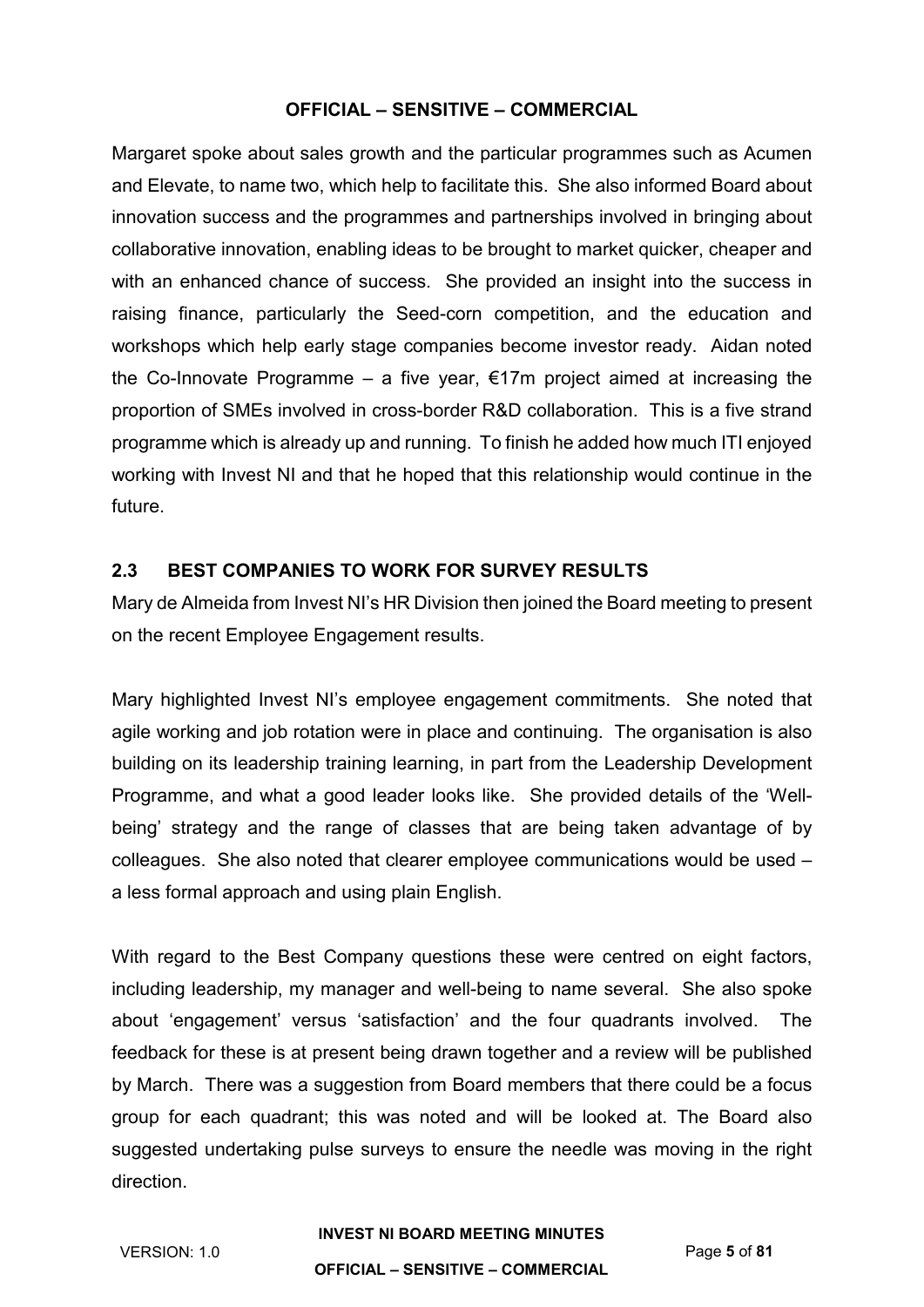Board mentioned that there may be too much surveying, which could be partly responsible for some results being down on previous surveys. However Mary noted some changes have been put in place prior to these results being published, and already there has been positive feedback from colleagues. Board members suggested that perhaps Invest NI staff should have more input into their appraisals; for example proposing their own objectives and also having the opportunity to proactively engage with their Line Manager. Mary thanked the Board for their feedback and stated that it would certainly be discussed within her team. The Board in turn thanked Mary for an excellent presentation.

## **3. MONTHLY REPORTING TO BOARD**

#### **3.1 MINUTES**

The minutes of the November Board meeting were agreed as a full and true record of the meeting.

## **3.2 MATTERS ARISING**

The Actions table was reviewed and addressed. The action regarding Office 365 and Members' issues with access and connectivity was again briefly discussed. A review of a number of Board platforms has been undertaken with a view to going out to procurement. Members will be updated on progress at the next meeting. With regard to a previous item on Invest NI share investments, it was confirmed that this is being distributed to members.

## **3.3 CEO REPORT**

At the outset Alastair noted the recent good news surrounding Bombardier and the fact that all four ITC Commissioners voted for the company in the case against Boeing. He asked Jeremy to pass on thanks, on behalf of the Board, to the team involved in contributing to this very positive outcome. He then noted the recent change at Permanent Secretary level within the Department, with Noel Lavery replacing Andrew McCormick. He also noted Tracy Meharg's recent promotion to Permanent Secretary. He commented on Invest NI's recent CSE Compliance Plus results and Invest NI is

#### **INVEST NI BOARD MEETING MINUTES**

VERSION: 1.0 Page **6** of **81**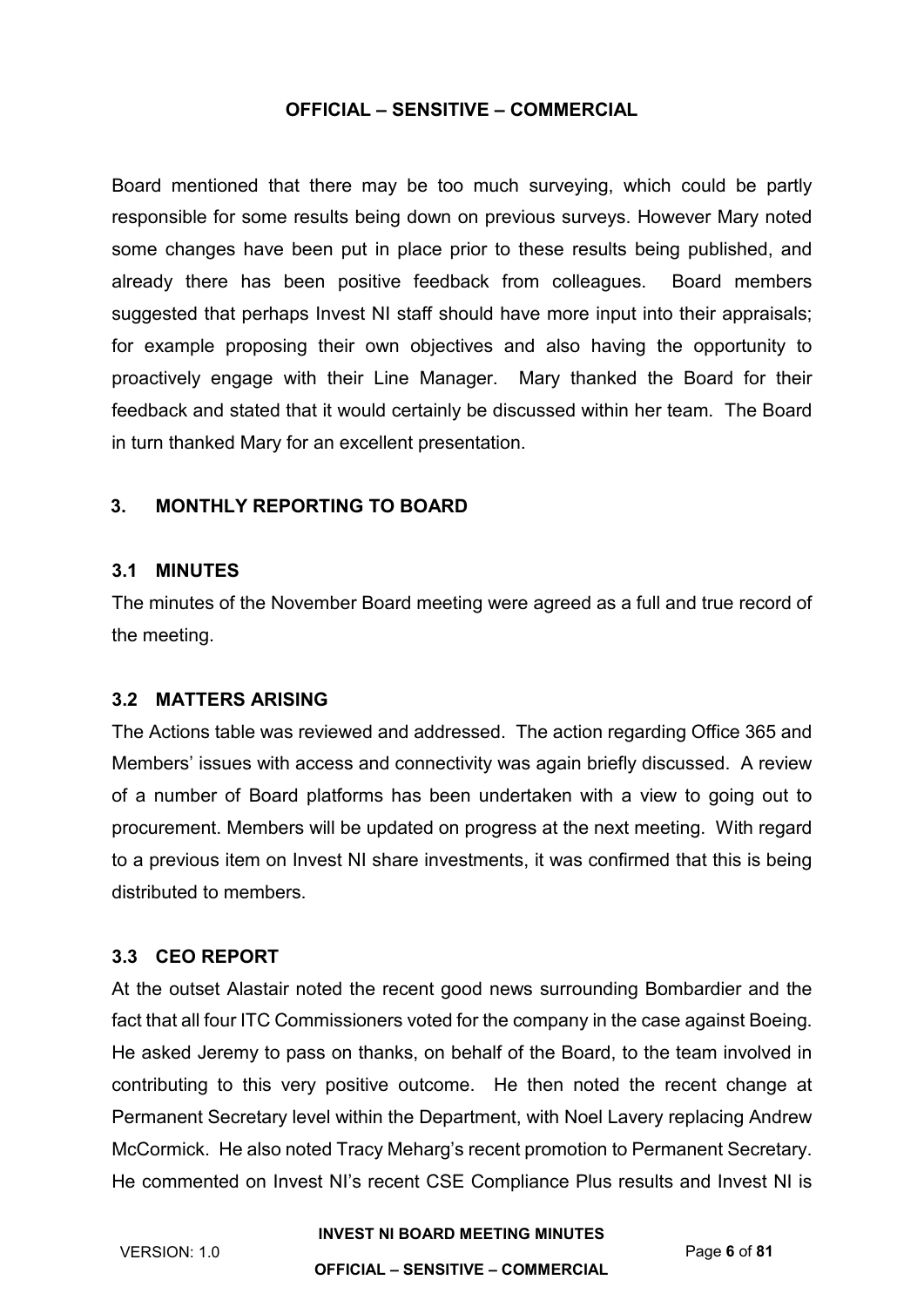now the highest accredited organisation in NI at CSE level. The Chief Executive updated Board on NI-CO, the position of Accountability Officer and on recent engagement with the NIO with regard to the new Secretary of State Karen Bradley.

Mel Chittock gave a fulsome update to members on the recent budget consultation exercise. He noted the resource exercise which had taken place and the views sought on spending priorities, as well as the Department of Finance's three scenarios on public spending, with two of the three having revenue raising proposals. He highlighted the budget position and the context of the proposed reductions within DfE which could impact on Invest NI. He pointed out that the next step will be DoF's allocation of 2018/19 budgets which is likely to take place in mid-February.

The Chief Executive then updated members on the rest of the CEO Report highlighting the recent KPI data and the Trade Ambassador Plan, as part of the development of the international strategy. He noted that Ignite, the new Accelerator for technology start-ups in Northern Ireland, was underway and a number of in-house assignments were up and running. He closed by commenting on the commencement of the Customer Engagement Programme and advised that a lot of hard work was being undertaken.

# **3.4 QUARTERLY PERFORMANCE UPDATE**

At this point Alan Wilson from the International Division joined the meeting to present a Quarterly Performance Update to members.

Firstly, Alan noted that with regard to the Performance Quadrant we were strong in virtually all areas and, whilst there is a challenge with regard to 'New to NI' External Jobs, the forecast position for this category has improved. He noted that there was a good level of confidence around incoming projects with expectant delivery dates and these will happen prior to year-end. He also highlighted that 'Local Jobs' was performing well against target. Board asked about 'Total WIP and Deliverable WIP'. Alan explained that this was indeed an extra layer of Work In Progress factoring attrition rates and trends thereof.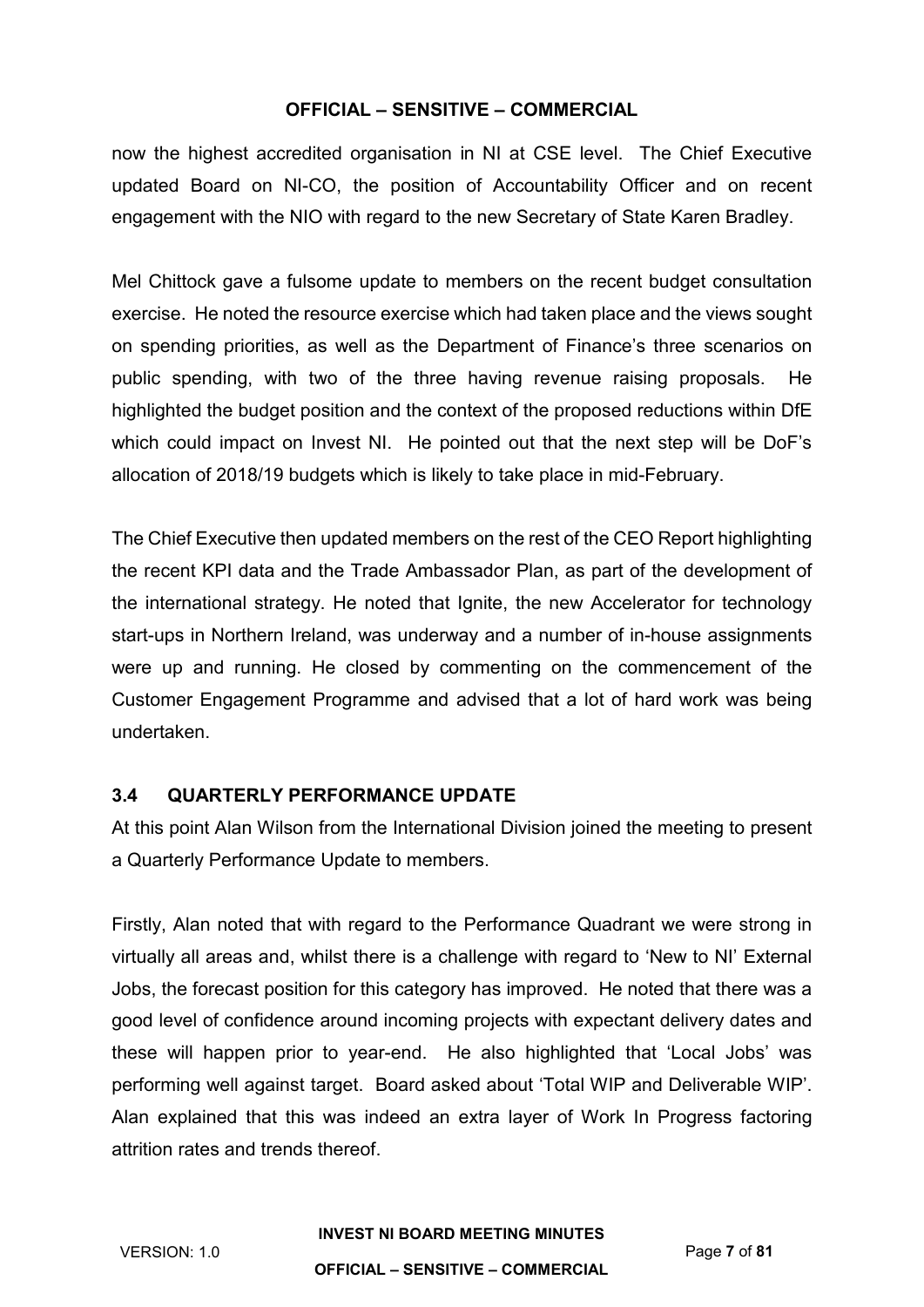With regard to Skills Investment, a strong December allowed the profile to get back on track. The Board were updated on how the original programme had to be extended and that Departmental approval will be sought.

## **3.5 FINANCE REPORT**

Mel Chittock asked the Board to note the Finance Report.

Following on from his earlier presentation, he advised the Board that the organisation is £14m behind budget, more than at the same period last year. There is an under spend in the International Team and also on the Admin Budget with regard to backfilling, but these are both being reviewed.

# **3.6 MARKETING AND COMMUNICATIONS REPORT**

Peter Harbinson asked the Board to note the Communications report.

Peter highlighted to Board the recent UK-China Regional Leaders summit. He noted a number of very positive outcomes and that the Summit attracted the largest contingent of Chinese provincial leaders to visit the UK, with 103 delegates travelling from China.

He noted that there were a number of PR announcements recently, particularly in the North West. There has also been a lot of planned activity in the post-Christmas period, with the delivery of a number of events and workshops. He spoke about the forward plan and a number of forthcoming events, as well the Randox multi-million pound R&D investment, and the Chief Executive's visit to Dubai.

# **3.7 CASEWORK REPORT TO THE BOARD**

This report was taken as read.

# **3.8 AUDIT AND RISK COMMITTEE MINUTES**

Deborah Lange, Chair of the Audit and Risk Committee (ARC) provided a short verbal update on the minutes. She highlighted that there are no new areas of concern and that results are good. She noted to members the forthcoming Board away day and

#### **INVEST NI BOARD MEETING MINUTES**

VERSION: 1.0 Page **8** of **81**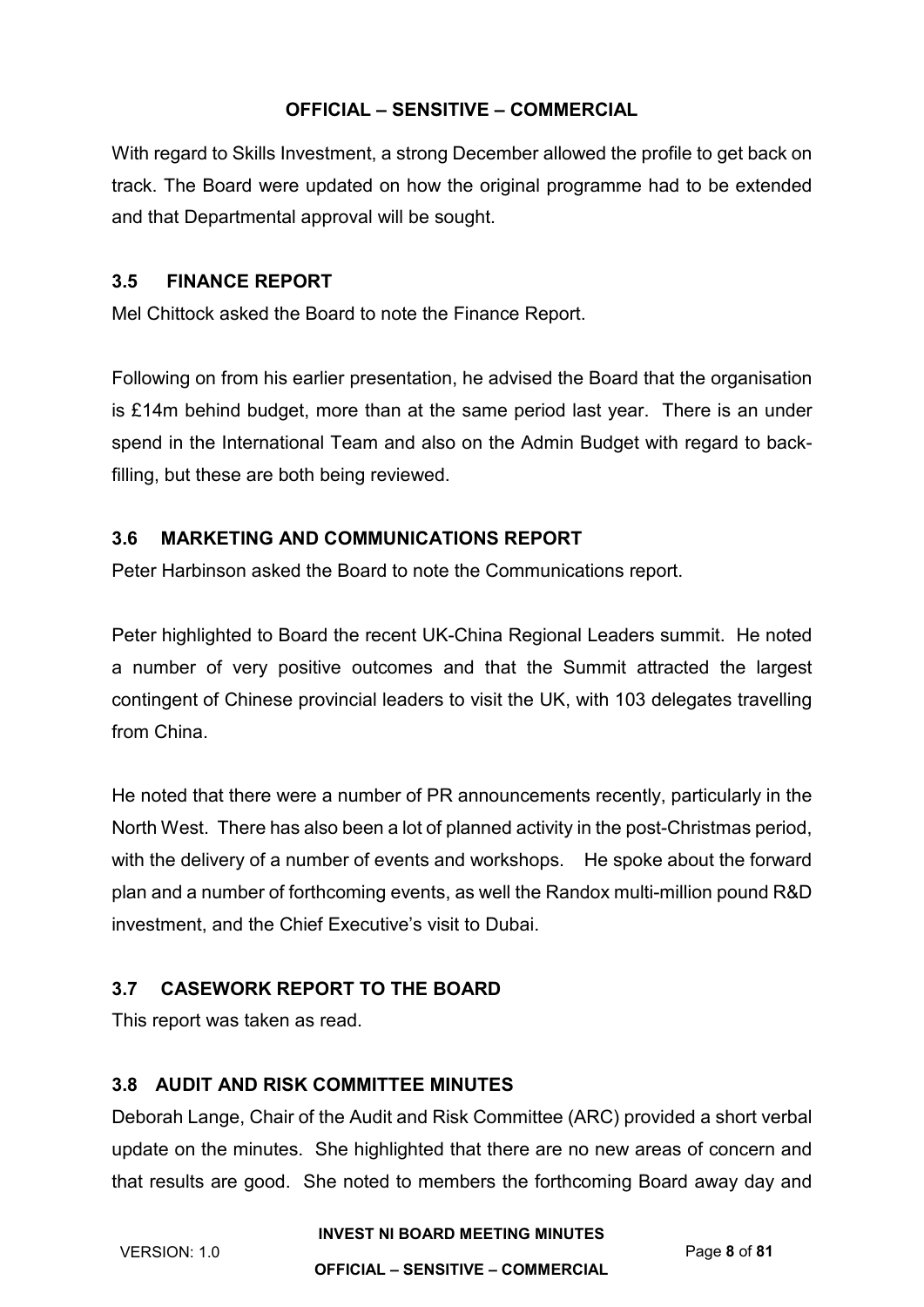the workshop on Risk. For this, she invited feedback ideas from Board members on risk and where we take it in the future.

# **4. CHAIRMAN'S BUSINESS**

There was no Chairman's business to note, except the Chair noted the upcoming away day and wished Sinead Magee well on her forthcoming career break as she leaves to set up her own business. He also raised the issue of bringing new Board representation onto the Access to Finance working groups and will bring this up for discussion at the Board away days.

# **A.O.B.**

There was no AOB to note.

# **5. DATE OF THE NEXT BOARD MEETING**

The next Board meeting will be an away day and include an overnight stay. It is scheduled to be held on Tuesday  $27<sup>th</sup>$  and Wednesday  $28<sup>th</sup>$  February 2018, and the location will be the City Hotel in Derry/Londonderry. Further details will be forwarded to members at the earliest convenience.

The Board Meeting ended at 4.35pm.

**William Hoey,** February 2017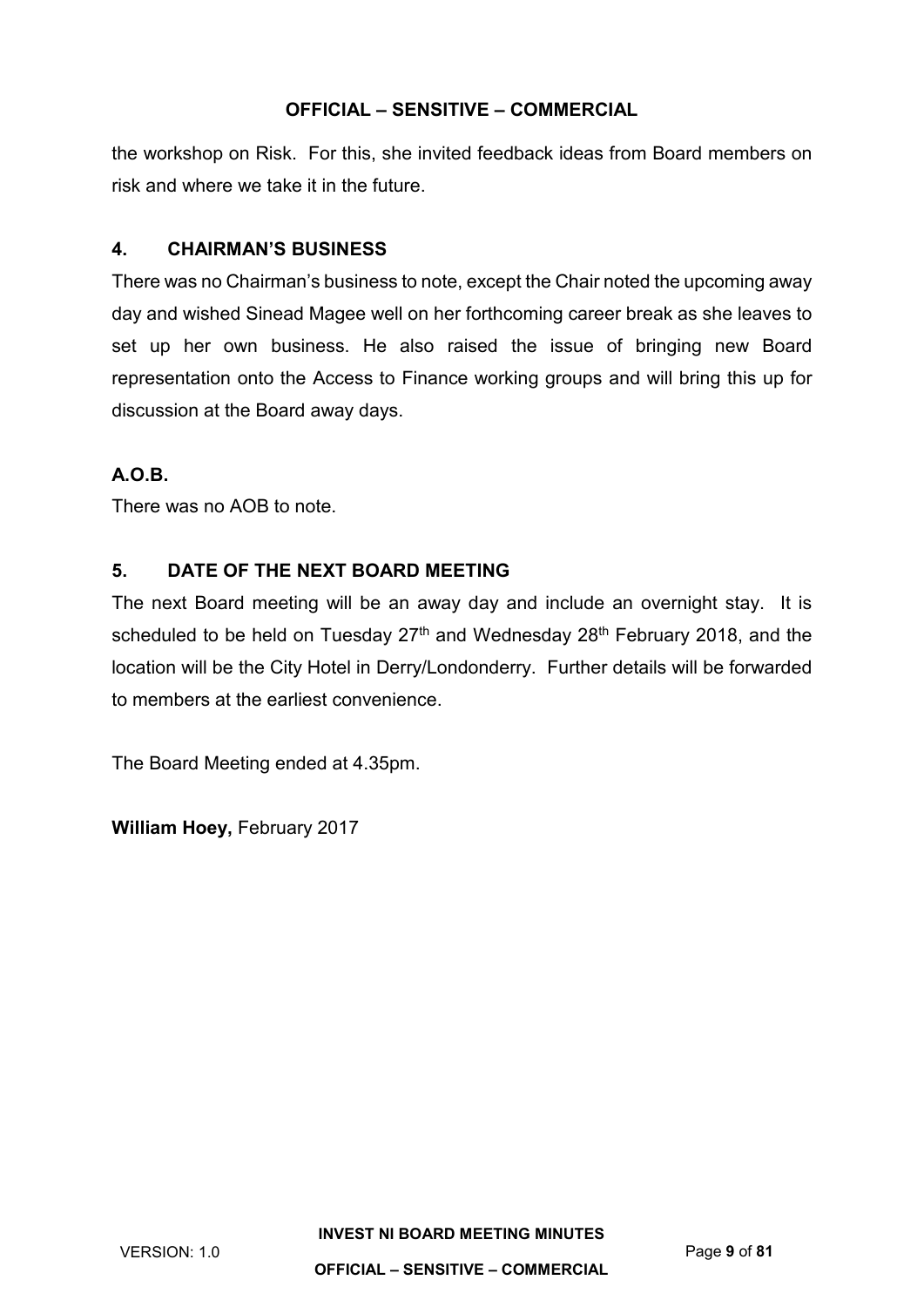# <span id="page-9-0"></span>**OFFICIAL – SENSITIVE – COMMERCIAL ONE HUNDRED AND FIFTY SECOND MEETING OF THE INVEST NORTHERN IRELAND BOARD, 27 FEBRUARY 2018 CITY HOTEL, DERRY/LONDONDERRY**

| Deborah Lange            |
|--------------------------|
| Padraig Canavan          |
| <b>Mark Sweeney</b>      |
| <b>Rose Mary Stalker</b> |
|                          |

**In Attendance:** Alastair Hamilton, Amanda Braden, Tracy Meharg, Steve Harper, Mel Chittock, Peter Harbinson, Jeremy Fitch, Olive Hill, and Carol Keery

**Minute Taker:** William Hoey

# **1. APOLOGIES & DECLARATIONS OF INTEREST**

The meeting was originally scheduled to take place on the morning of 28<sup>th</sup> February. However, due to the likelihood of adverse weather on this day, it was brought forward to the early evening of  $27<sup>th</sup>$  February and commenced at 5.40pm.

**Apologies:** Judith Totten, Ken Nelson, Bill Scott and Mark Nodder.

The Chair asked members to declare any conflicts of interests relating to today's agenda. No conflicts were declared.

# **2. MONTHLY REPORTING TO BOARD**

# **2.1 MINUTES**

The minutes of the January Board meeting were agreed as a full and true record of the meeting.

**INVEST NI BOARD MEETING MINUTES**

VERSION: 1.0 Page **10** of **81**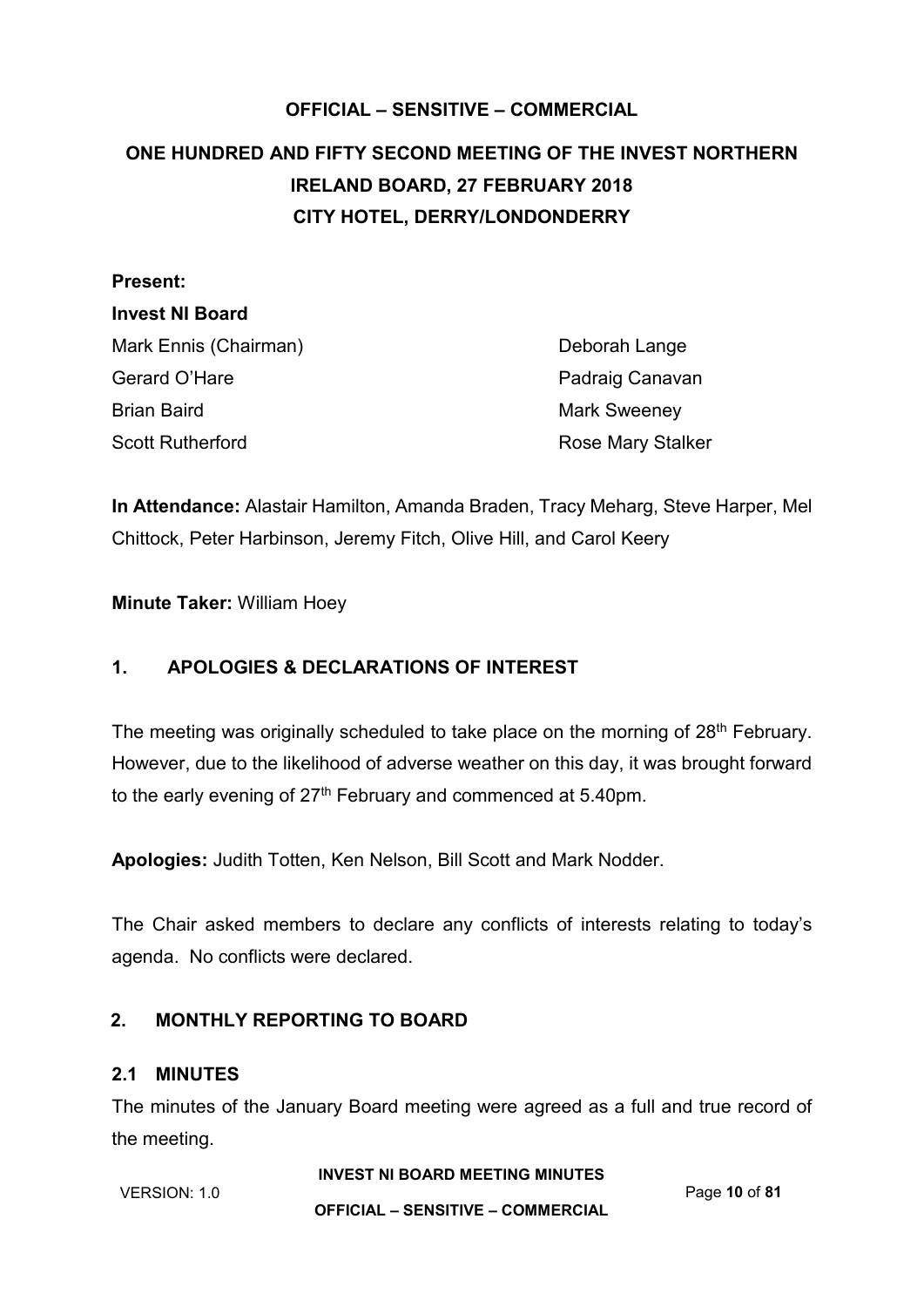## **2.2 MATTERS ARISING**

The Actions table was reviewed and addressed. Members were informed that a procurement process was about to be initiated for a Board Meeting management solution. Members will be updated on progress at the next meeting. With regard to the Access to Finance working group membership, this was a topic for discussion at the meeting of the Non-Executive Directors scheduled for 28th February.

## **2.3 CEO REPORT**

The Chief Executive noted the significant number of projects and announcements, as well as the numerous inward visits and overseas sales and trade activity, which has taken place since the start of the year.

The Chief Executive spoke about his recent visit to Saudi Arabia and UAE, and his attendance at Gulfood, the world's largest annual food trade show. There were two Northern Ireland exhibition stands at the show and 17 NI companies in attendance. He stated that there is much potential for NI companies in the region.

## **2.4 FINANCE REPORT**

Mel Chittock asked the Board to note the Finance Report.

He advised the Board of the organisation's current budget profile; the organisation is marginally behind on this, but forecasts suggest that we will meet our target. He stated that there are a small number of large claims accounting for the majority of underspend, however, the Operating Divisions in question are in close contact with these companies. Board members discussed the forecast outcomes and sought assurances from ELT members. Mel also updated members on the recent release of the BSDL quarterly management accounts.

Mel noted that a significant amount of cash was still to be drawn against budget and it was likely that the target would not be met with a cash under draw outside of the tolerance of one per cent.

### **INVEST NI BOARD MEETING MINUTES**

VERSION: 1.0 Page **11** of **81**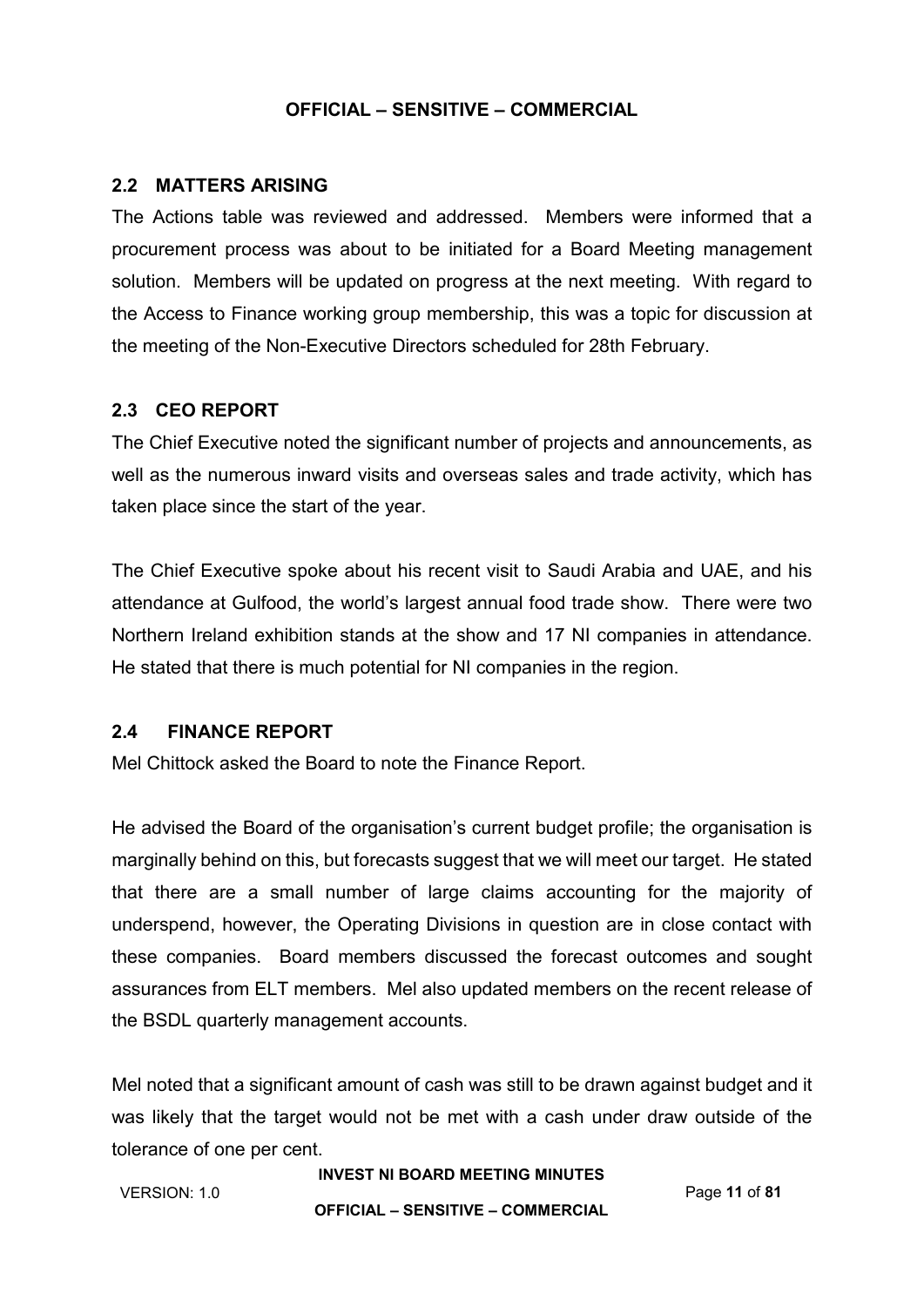## **2.5 MARKETING AND COMMUNICATIONS REPORT**

Peter Harbinson asked the Board to note the Communications report.

Peter highlighted to Board the recent results from the third quarter Customer Satisfaction Survey and advised that the organisation performed strongly across a number of metrics. He noted the recent launch of Live Chat on certain pages of the organisation's website. Initially there were 79 sessions and this has grown to 160 over a short space of time. Peter stated that this was a very good uptake considering there has been no promotional work done to date.

Peter advised Board members on recent and planned activity including workshops and investment announcements. He also noted the articles highlighting profiles of colleagues from the international offices, which aim to raise awareness of our overseas capability. He updated members on the Business Improvement initiative going live, which will involve capturing suggestions and ideas from staff with a view to help drive these to implementation.

He also referred to the launch of Invest NI intranet capability on work mobile phones; this is a challenging exercise but already a quarter of staff have been enabled.

## **2.6 CASEWORK REPORT TO THE BOARD**

This report was noted by Board members and taken as read.

## **2.7 AUDIT AND RISK COMMITTEE MINUTES**

Deborah Lange, Chair of the Audit and Risk Committee (ARC) provided a short verbal update following the ARC meeting which took place on 21 February 2018. She highlighted that there were no significant issues (Priority 1) with regard to internal audits and that the Internal Audit Service revised charter was approved. She reported that the Corporate Risk Register had been reviewed.

**INVEST NI BOARD MEETING MINUTES**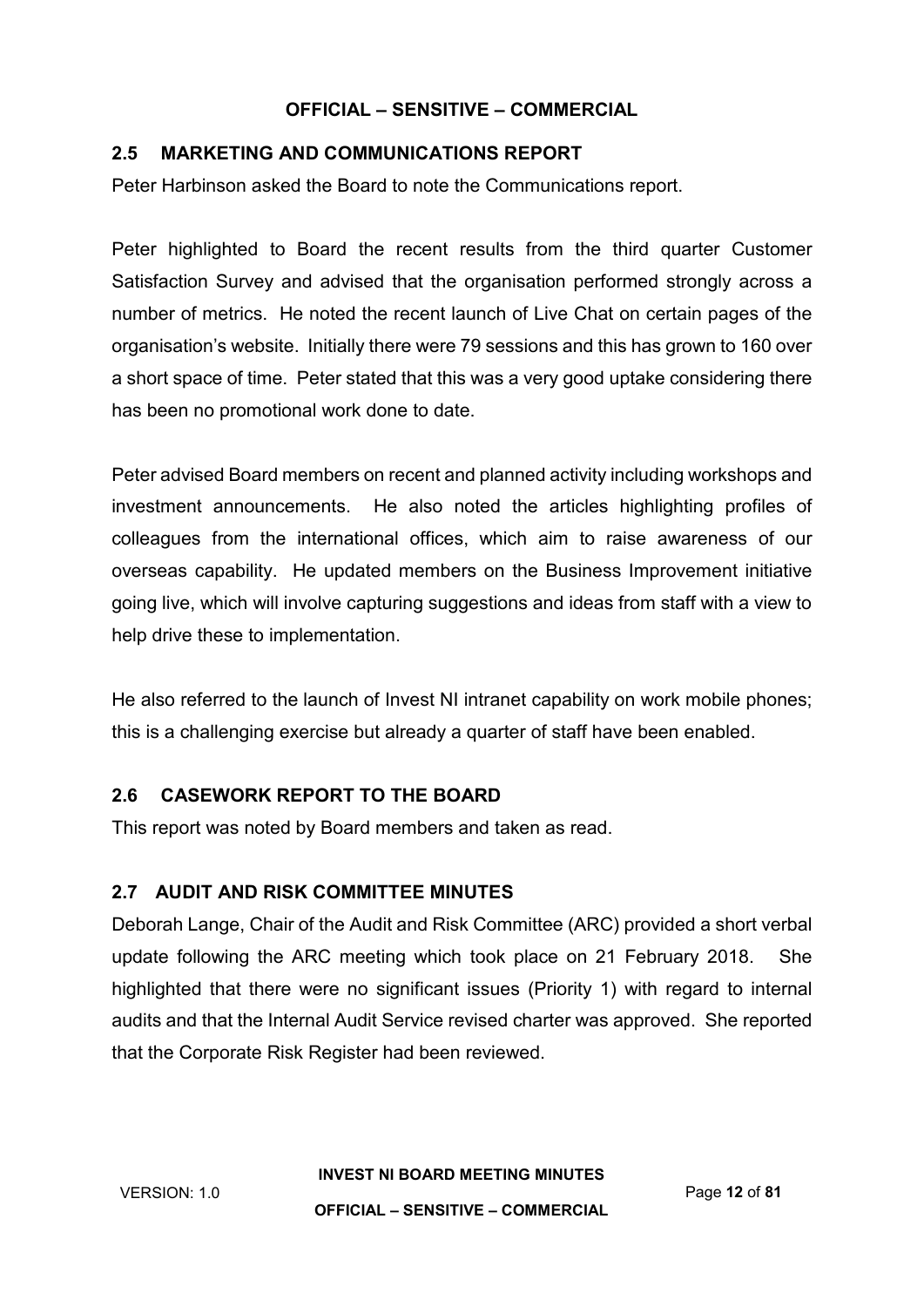## **3. CHAIRMAN'S BUSINESS**

There was no Chairman's business to note, except the Chair commented on the great feedback he had received when he met recently with officials from Herbert Smith Freehills. He also spoke about his attendance at the e-Health Ireland & NI Connected Health Ecosystems event held in Dublin, where he gave a presentation on industry support and funding opportunities to propel innovation.

# **A.O.B.**

There was no AOB to note.

# **4. DATE OF THE NEXT BOARD MEETING**

The next Board meeting will be Monday 26<sup>th</sup> March and will be held at Invest NI HQ Bedford Street.

The Board Meeting ended at 6.25pm.

**William Hoey,** March 2018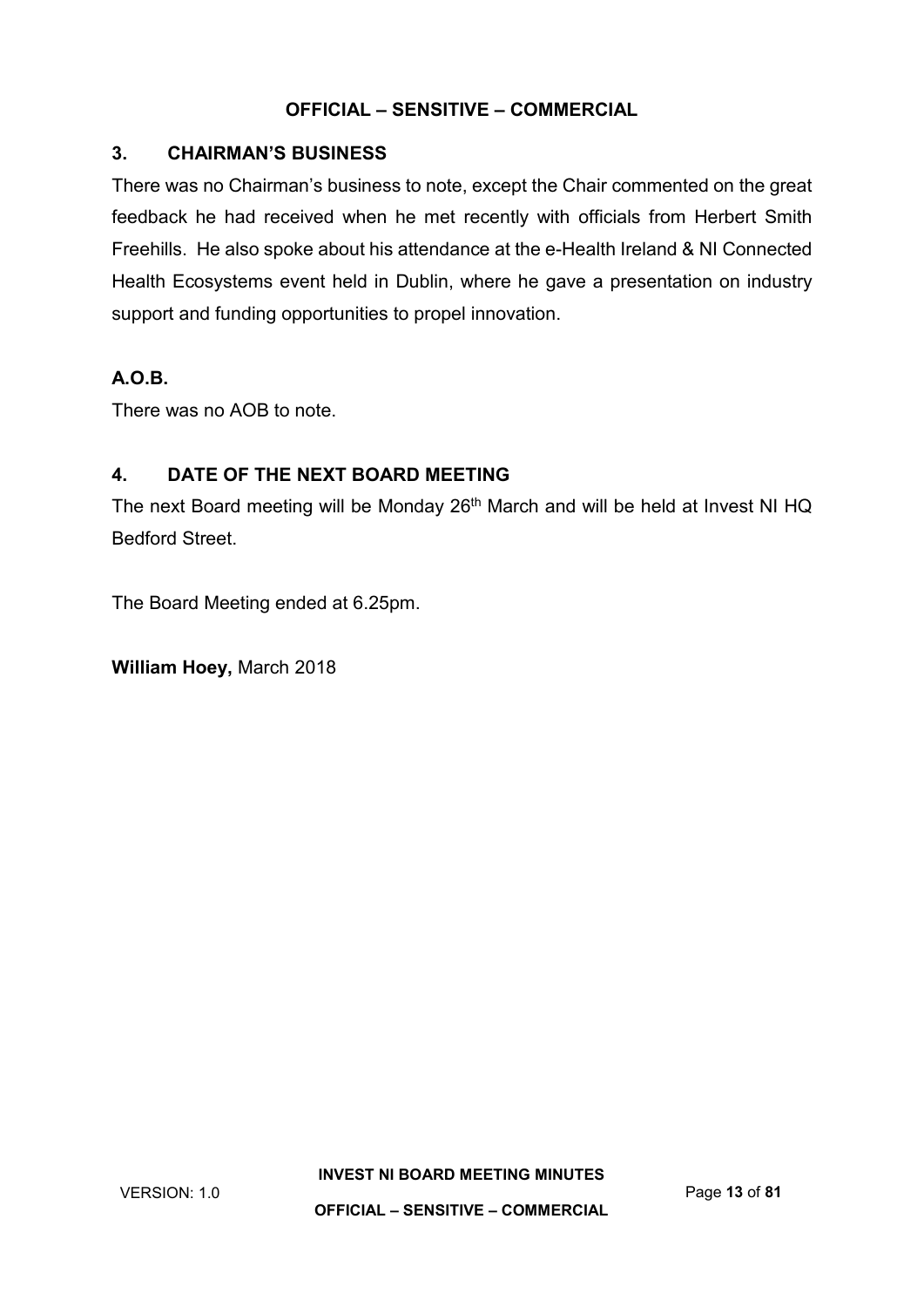# <span id="page-13-0"></span>**OFFICIAL – SENSITIVE – COMMERCIAL ONE HUNDRED AND FIFTY THIRD MEETING OF THE INVEST NORTHERN IRELAND BOARD, 26 MARCH 2018 INVEST NI HQ, BEDFORD STREET, BELFAST**

# **Present: Invest NI Board** Mark Ennis (Chairman) Deborah Lange Gerard O'Hare **Padraig Canavan** Brian Baird Mark Sweeney Scott Rutherford **Rose Mary Stalker** Rose Mary Stalker Judith Totten **Ken Nelson** Ken Nelson

**In Attendance:** Alastair Hamilton, Amanda Braden, Tracy Meharg, Steve Harper, Mel Chittock, Peter Harbinson, Bill Scott, Olive Hill, and Carol Keery

**Minute Taker:** William Hoey

# **1. APOLOGIES & DECLARATIONS OF INTEREST**

The meeting commenced at 12.40pm

**Apologies:** Jeremy Fitch and Mark Nodder. Scott Rutherford joined the meeting at 14:15.

The Chair asked members to declare any conflicts of interest relating to today's agenda. Scott Rutherford referenced both Kainos PLC and EventMAP Ltd. The Board concluded that since no substantive discussion on either of the above declared interests was planned, no conflicts existed. If discussions did arise respective Board members would be required to leave the meeting. The Chair also registered an interest in Ceva Ltd, a recent recipient of Invest NI assistance. No conflict of interest was anticipated, however, as before, if any arose he would leave the meeting.

**INVEST NI BOARD MEETING MINUTES**

**OFFICIAL – SENSITIVE – COMMERCIAL**

VERSION: 1.0 Page **14** of **81**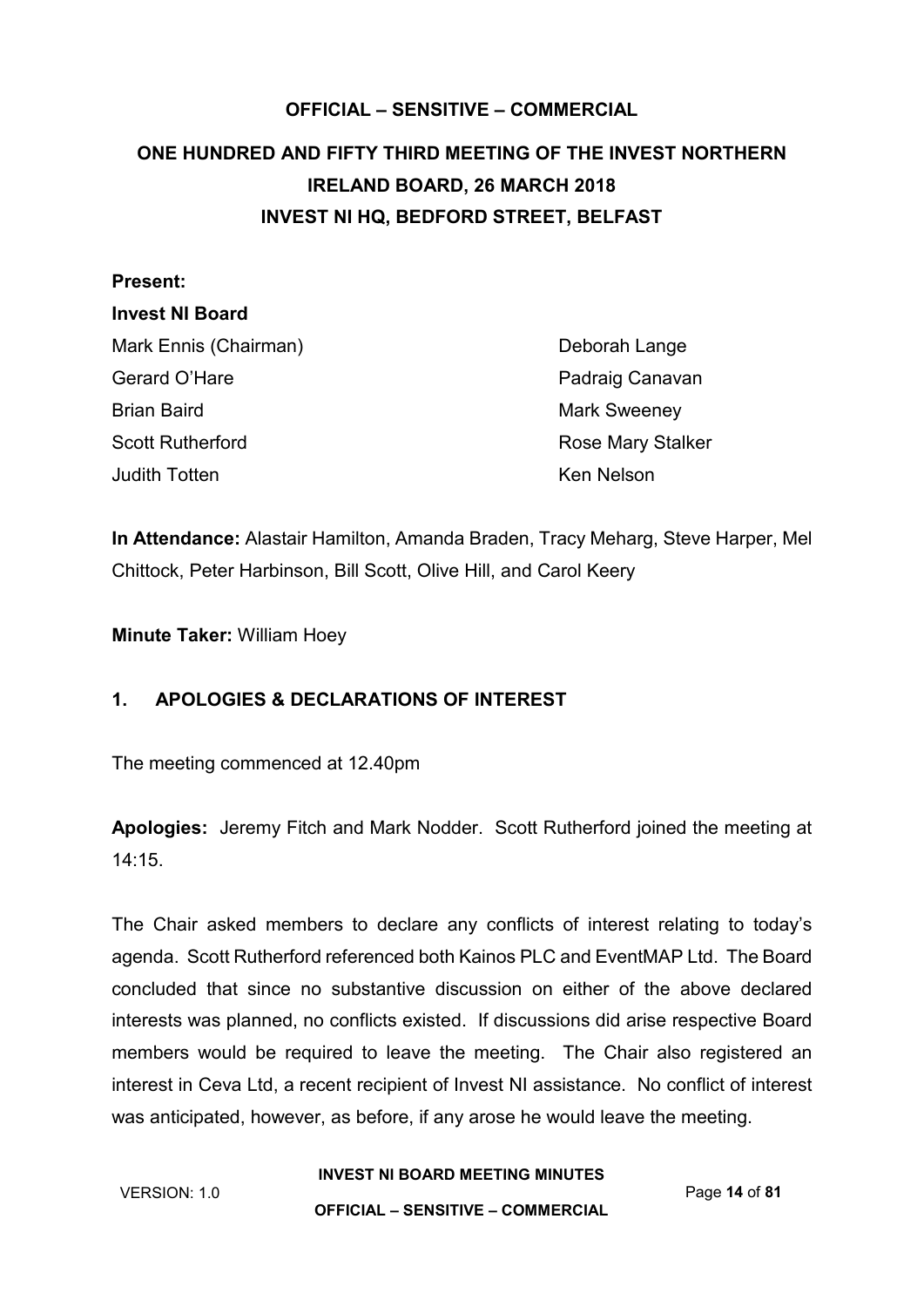# **2. ITEMS FOR DISCUSSION**

**2.1 BUSINESS STRATEGY – PARTNERSHIP – BELFAST CITY COUNCIL DEAL** Suzanne Wylie, Belfast City Council Chief Executive, presented on the Belfast City Council Deal.

Suzanne provided an overview of the vision for the City Deal and the aspiration to extend the benefits across Northern Ireland, in terms of more and better quality jobs, retention of talent, improving skill levels and encouraging FDI. She explored the City Deal in more depth, highlighting its characteristics, opportunities and strengths, and also the challenges ahead. She spoke about the Ambitious Proposition, focusing on the competitive advantage of the existing industrial framework in NI. She noted the themes of the proposition such as innovation, R&D, digital infrastructure and infrastructure – all key enablers of economic growth. She finished by outlining the next steps and the immediate timeframe for these.

Members thanked Suzanne for an informative presentation. Board members asked about equitable sharing and a more balanced outreach. Suzanne confirmed that every region would benefit.

Members enquired about the possible negative impact of a lack of an Executive. Suzanne stated that there was Whitehall momentum behind the Deal and that the Civil Service was happy to proceed; however, final Executive sign-off would still be required. She was also asked about active collaboration between local City Councils and Suzanne confirmed that this was indeed the case at an official level.

## **2.2 BUSINESS STRATEGY – INNOVATION – INNOVATE UK**

Lorraine Acheson (Innovate UK Manager for NI) accompanied by Dr Ian Brotherston (Innovate UK's head of Government Engagement) presented on the Business Strategy Innovation – Innovate UK.

**INVEST NI BOARD MEETING MINUTES**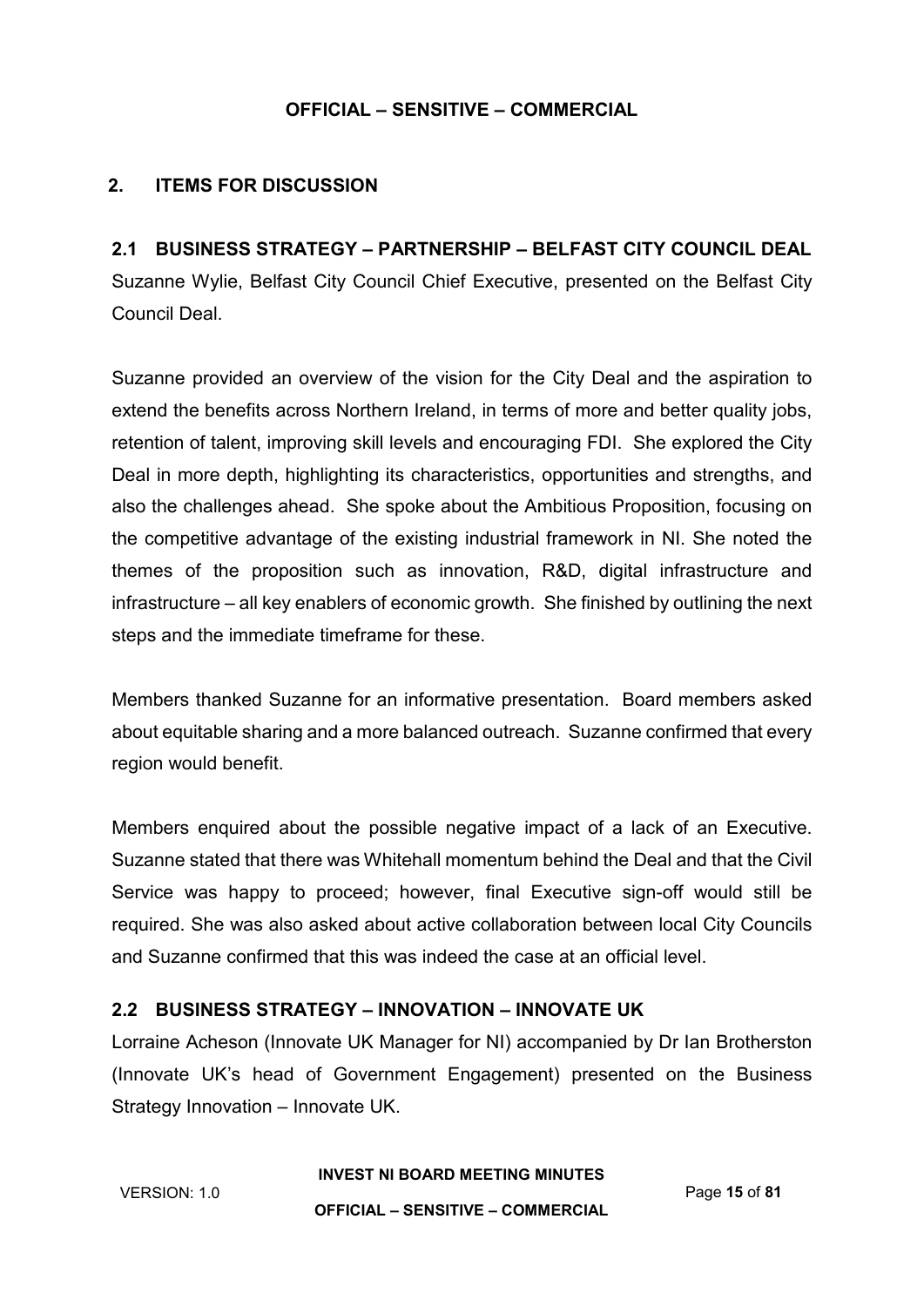Lorraine gave a brief overview of Innovate UK's role in driving productivity and growth by supporting businesses to realise their potential to become successful. She explained how they help companies to 'connect' and the various ways they can be funded. She spoke about the Government's Industrial Strategy and challenges that lie ahead.

Lorraine also highlighted to members the Industrial Strategy Challenge Fund (ISCF), a mechanism to help bring together the UK's world-leading research and businesses to meet both industrial and societal challenges. She explained that the various 'Waves' of the ISCF, the challenges involved, what they entail and their individual timeframes. She finished by telling Board members about Northern Ireland's performance to date and the overall success rate in the Innovate UK application process.

Board members asked about companies being able to repeatedly 'win' in the application process. Lorraine answered that although this was sometimes the case, it is very much the exception to the rule as companies must apply with different projects. She was also asked about local Competence Centres as a means of encouraging more collaboration between businesses. Lorraine stated that in NI there is a good alignment already and businesses are not as regionally focused as before. NI companies have most to gain from collaboration with GB companies and this encourages cross fertilisation. She also spoke about the Knowledge Transfer Network and the importance of Knowledge Transfer Partnerships between business and academia. Queen's University Belfast is the top university in the UK for KTPs and Ulster University is also in the top ten.

Members thanked Lorraine and Ian for their informative presentation.

## **2.3 INVEST NI INNOVATION UPDATE**

Tracy Meharg gave members a short update on R&D expenditure and trends. She highlighted the uplift in spend in NI from 2004 to 2016. She noted the influences of a

#### **INVEST NI BOARD MEETING MINUTES**

VERSION: 1.0 Page **16** of **81**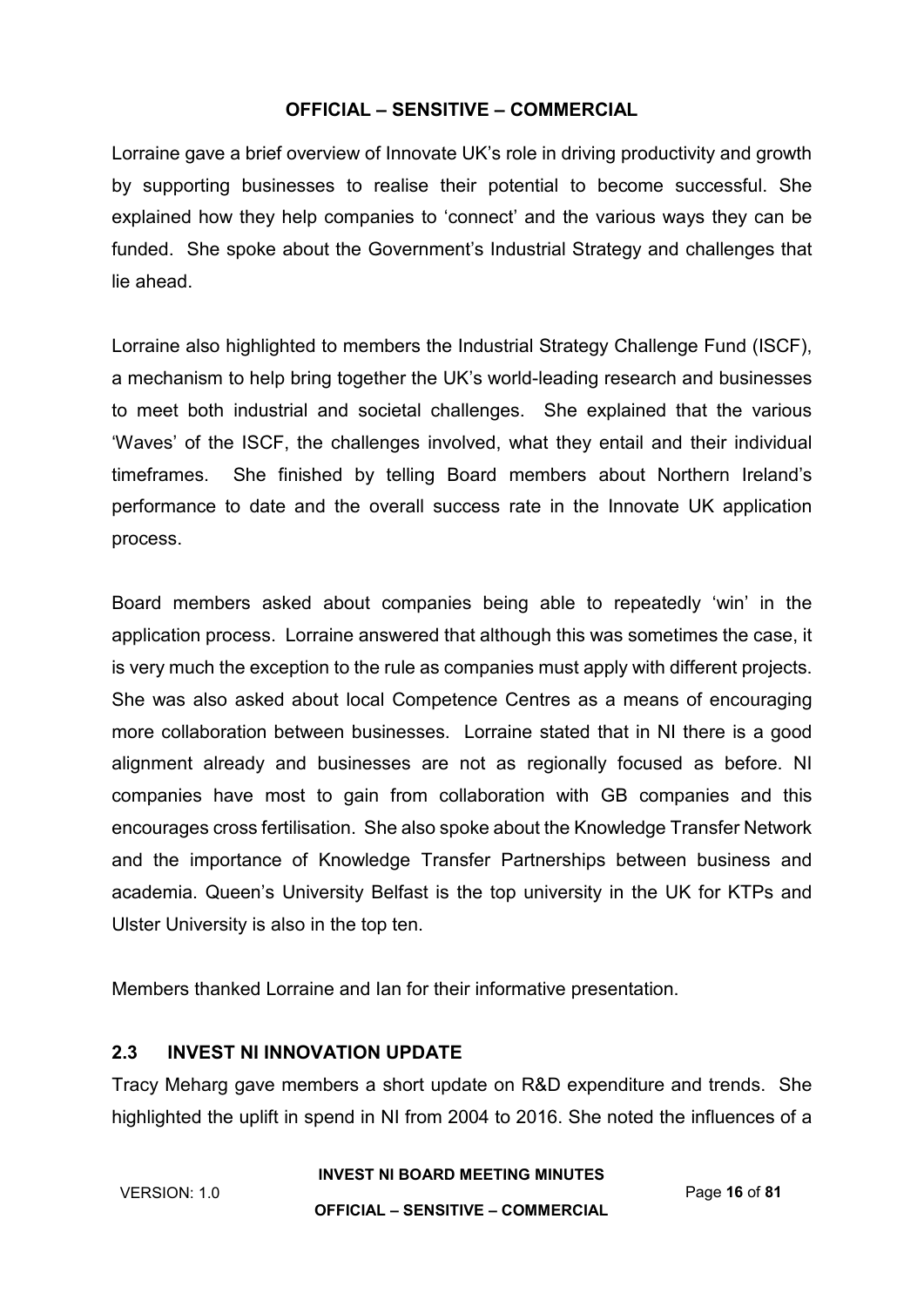small number of companies who are very large spenders, but also importantly, the number of companies becoming more actively involved in R&D.

Referencing the previous presentation from Innovate UK, Tracy also highlighted the importance of the Invest NI/Innovate UK links and strategic alignment.

# **2.4 NI-CO UPDATE**

Chris Conway, the NI-CO Chairman, joined the Board meeting to present an update on NI-CO and the organisation's recent performance.

Chris began by highlighting NI-CO's good financial performance and a really strong order book. He talked about the gradual shift in geographic engagement and commitments as well as sectoral opportunities going forward. Chris finished by providing some detail about the development of a strategy and its possible impact. He also outlined new governance arrangements now in place, which include an enhanced meeting schedule, risk registers and assurance statements, and the ongoing relationship with Invest NI.

Chris was thanked for his update and asked what the impact of these new governance arrangements would be. Would they provide good mechanisms to understand risk? Chris responded that they would and that they are already helping NI-CO to identify how selective they have to be when bidding for projects.

# **3. MONTHLY REPORTING TO BOARD**

# **3.1 MINUTES**

The minutes of the February Board meeting were agreed as a full and true record of the meeting.

# **3.2 MATTERS ARISING**

The Actions table was reviewed and addressed. Members were informed that a procurement process was about to be initiated for a Board Meeting management

**INVEST NI BOARD MEETING MINUTES** VERSION: 1.0 Page **17** of **81**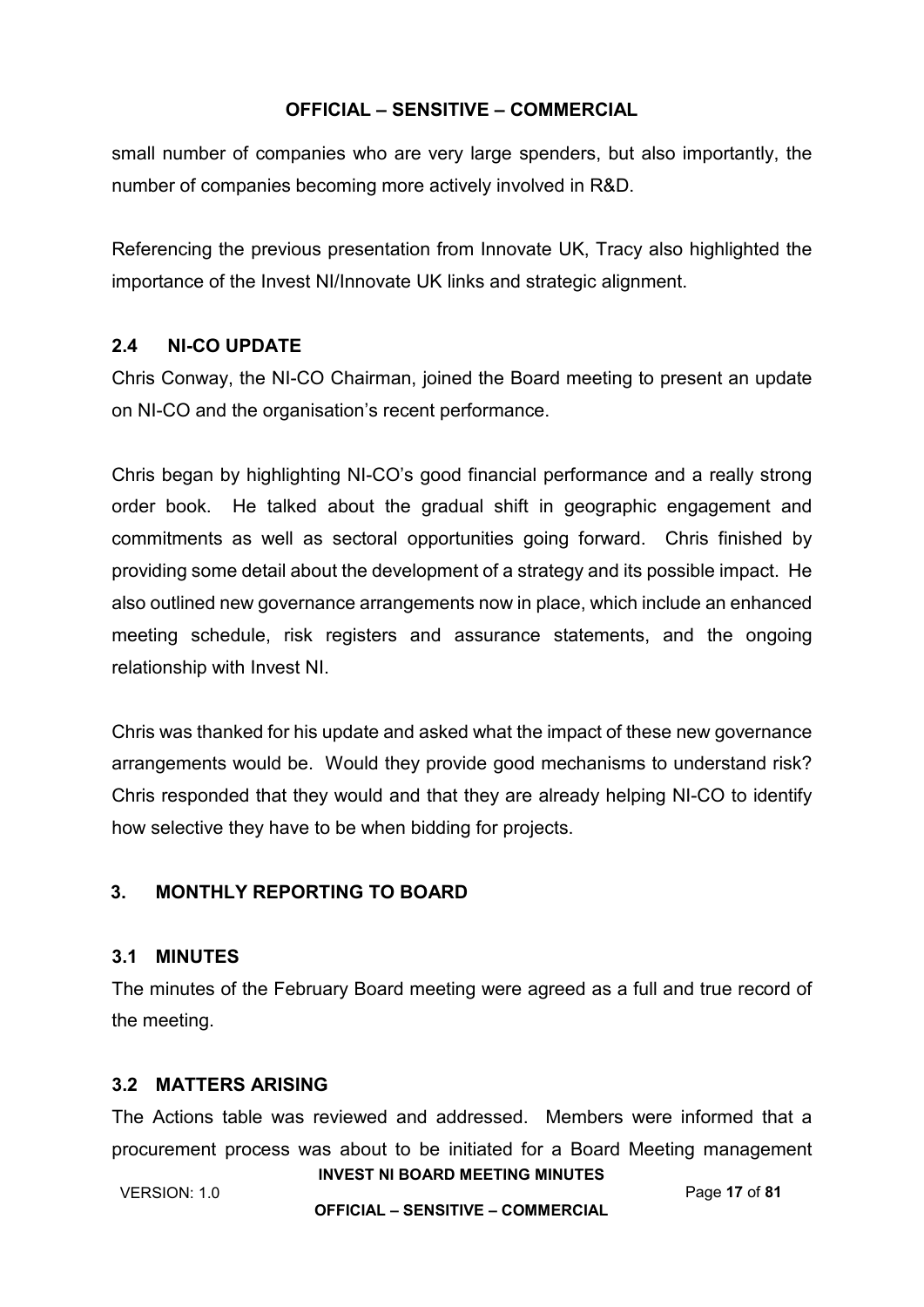solution. Members will be updated on progress at the next meeting. With regard to the Access to Finance working group membership, this was to be taken forward by Judith Totten in discussion with the Chair.

# **3.3 CEO REPORT**

The Chief Executive noted some recently announced significant projects, in particular Randox and the establishment of three Centres of Excellence. He spoke about the significant volume of inward visits to NI and commented on a healthy pipeline of projects, particularly after his recent visit to the US. He informed members of the recent visit by 20 Department for International Trade officials, representing trade and investment functions, citing the level of engagement that took place. The Chief Executive provided updates on the recent budget outcome and the performance scorecard. He also advised members that the organisation had sent a second submission of information to the RHI inquiry.

The Chief Executive gave members a year-one progress report on the Business Strategy, setting out the economic context, good customer confidence in Invest NI, a growing appetite for export, improvements in innovation and minimal unemployment. He updated Board members on the recruitment for the international offices with numerous appointments completed and with a focus on the remaining locations for 2018/19. He also commented on the high level of council interaction and community planning taking place between Invest NI and local Council officials.

# **3.4 FINANCE REPORT**

Mel Chittock asked the Board to note the Finance Report.

The position on budget delivery at the end of February showed an underspend variance on Programme of £14.5m. This meant that accrued spend of c. £35m remained to close out the full year budget. A significant amount but not too far away from the position we were in at the last year end.

#### **INVEST NI BOARD MEETING MINUTES**

VERSION: 1.0 Page **18** of **81**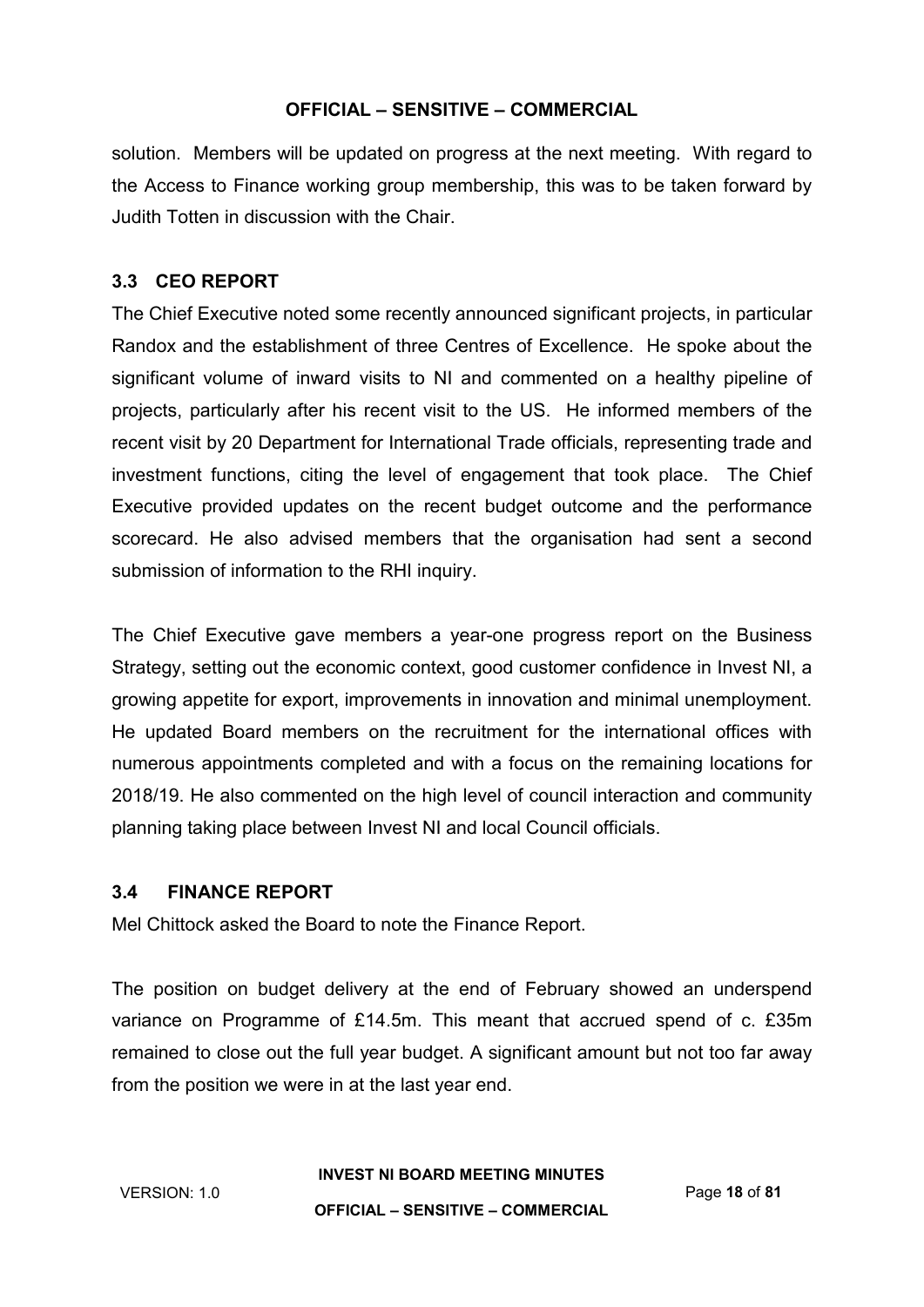To bring members up to date Mel advised that as of the week prior to the Board meeting the organisation still has accrued spend of c.£22m to clear before we close claims at 2.00pm on Friday,  $30<sup>th</sup>$  March. The overall position is that we remain on track, with a small number of high value claims are expected to be delivered this week. The Finance team are in daily contact with the budget co-ordinators in each Group and each Divisional Director understands what they need to do to deliver the outturn.

Members were informed that the organisation will have a couple of variances against our budget, some of which he has outlined before:

- We are expecting to miss the cash outturn as claims have arrived later in the year than originally forecast. Whilst these claims will be accrued we will not be in a position to clear all claims from a cash perspective by year-end.
- Admin, which is Resource, will be underspent by up to £1m, although this will be combined with our Programme Resource and is anticipated to be within the 1% tolerance parameter.
- The forecast is that Financial Transaction Capital (FTC) will be underspent by up to £1m as a direct result of a specific project. We had forecast to release a payment of £1m in March in relation to this project. When combined with normal capital allocation we will be outside of the tolerance of 1%. Unfortunately this occurred quite late in the year and is outside of our control.

The overall position is that, with the exception of cash and FTC, Finance is still working with Divisions to deliver the remaining elements of our budget.

# **3.5 MARKETING AND COMMUNICATIONS REPORT**

Peter Harbinson asked the Board to note the Communications report.

Peter noted the recent launch of Live Chat which is going well. He also advised members on a forthcoming heavy schedule of inward visits. He commented on the 'New Business Gateway' and explained that, although content had still to be migrated, user testing was still progressing.

#### **INVEST NI BOARD MEETING MINUTES**

VERSION: 1.0 Page **19** of **81**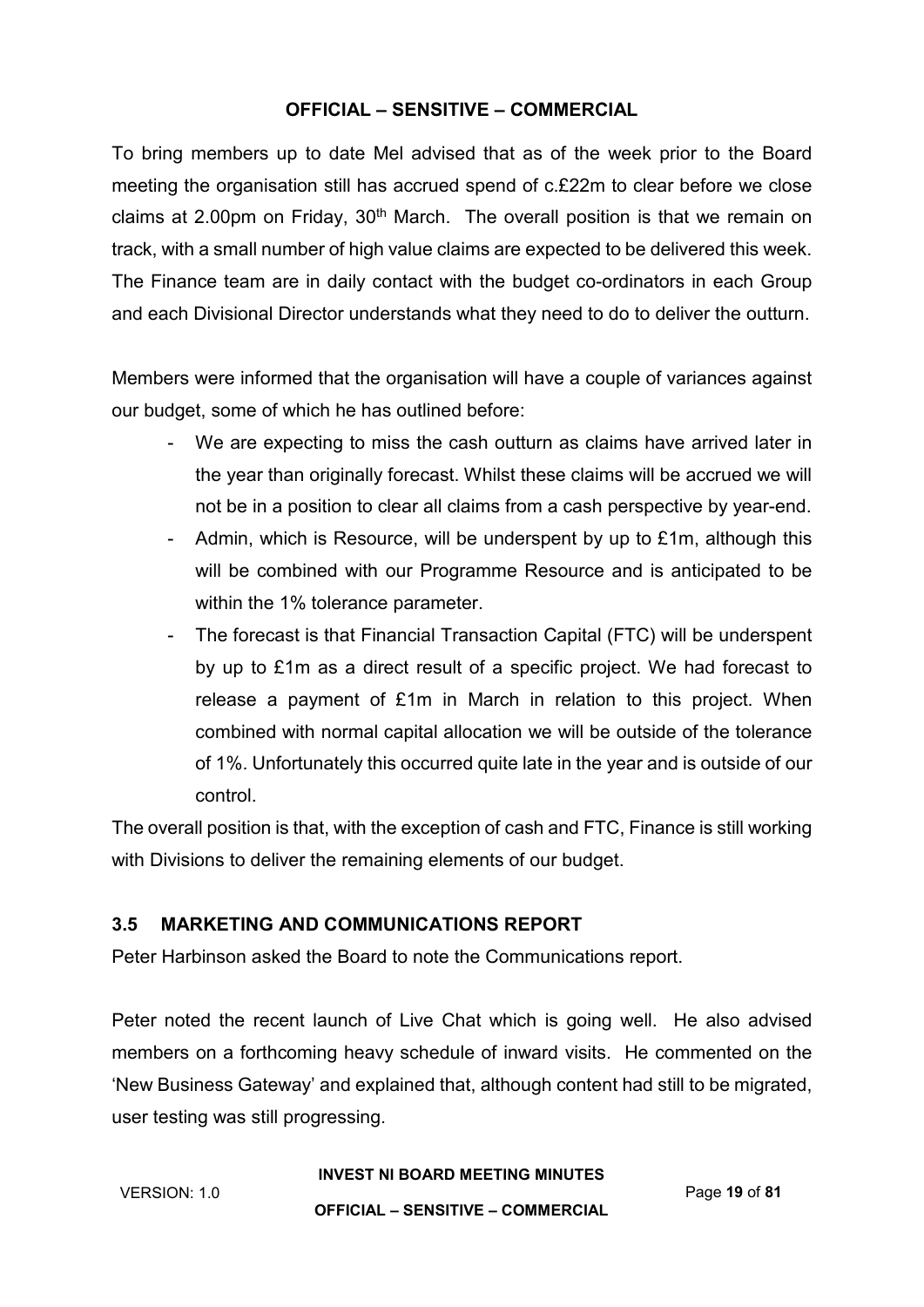Members were advised that the annual staff conference will be held on Thursday  $7<sup>th</sup>$ June. Following feedback from staff the conference will take place in the afternoon.

# **3.6 CASEWORK REPORT TO THE BOARD**

This report was noted by Board members and taken as read.

# **3.7 AUDIT AND RISK COMMITTEE MINUTES**

Deborah Lange, Chair of the Audit and Risk Committee (ARC) provided a short verbal update on the minutes of the previous ARC meeting which took place on 21 February 2018. She noted that a summary paper of the Business Continuity Plan should be presented to Board members to provide an assurance in this area. Members were also advised that the Internal Audit Service charter had been signed. Deborah updated Board on the Access to Finance VFM study. The Invest NI Board will be presented with an update on this at the earliest opportunity given its high profile within the public domain.

# **4. CHAIRMAN'S BUSINESS**

There was no Chairman's business to note.

# **A.O.B.**

There was no AOB to note.

# **5. DATE OF THE NEXT BOARD MEETING**

The next Board meeting will be Wednesday 25<sup>th</sup> April and will be held at Invest NI HQ Bedford Street.

The Board Meeting ended at 4.00pm.

**William Hoey,** April 2018

**INVEST NI BOARD MEETING MINUTES**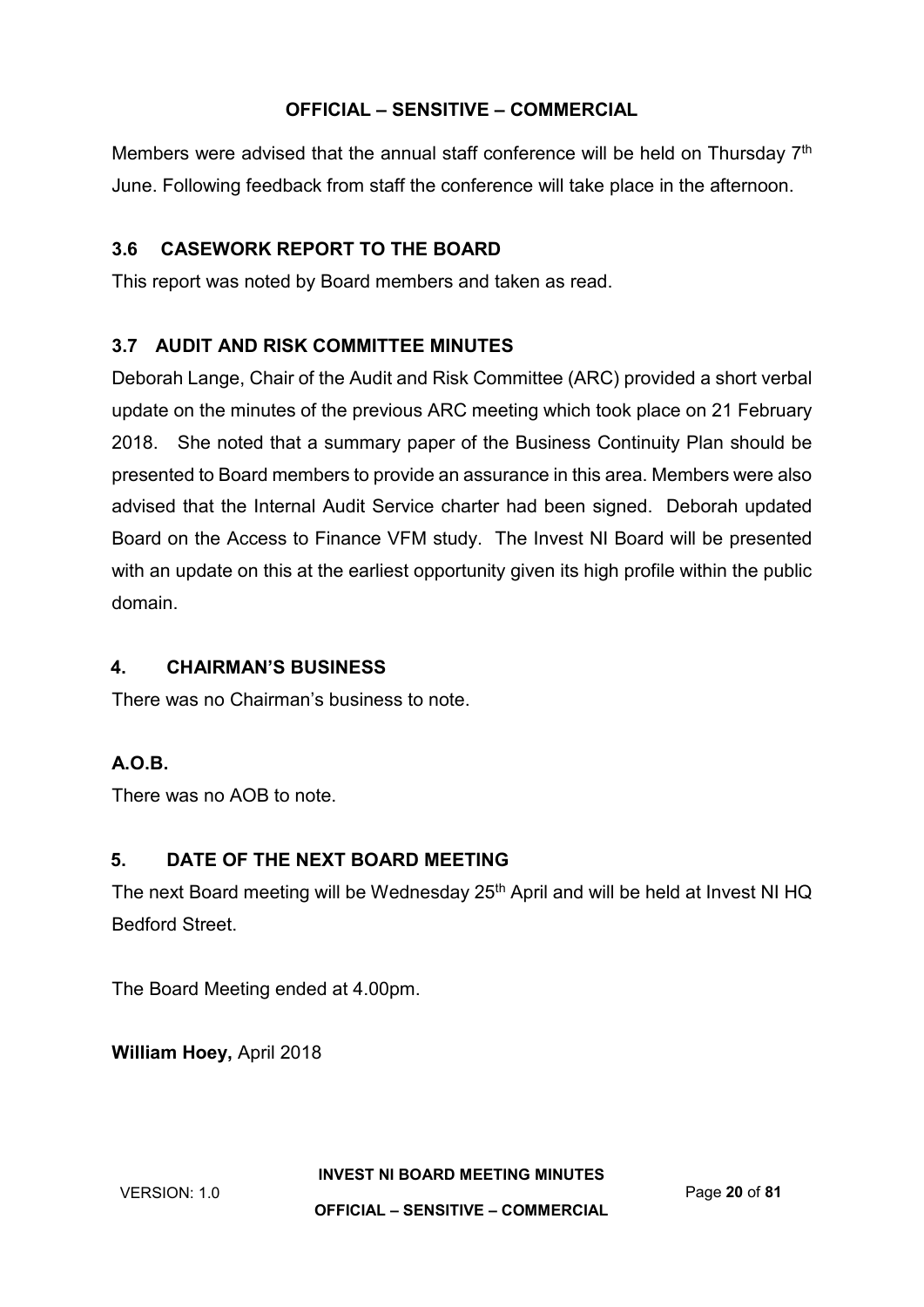# <span id="page-20-0"></span>**OFFICIAL – SENSITIVE – COMMERCIAL ONE HUNDRED AND FIFTY FOURTH MEETING OF THE INVEST NORTHERN IRELAND BOARD, 25 APRIL 2018 INVEST NI HQ, BEDFORD STREET, BELFAST**

| <b>Present:</b>        |  |
|------------------------|--|
| <b>Invest NI Board</b> |  |
| Mark Ennis (Chairman)  |  |
| Gerard O'Hare          |  |
| Brian Baird            |  |
| Rose Mary Stalker      |  |
| Ken Nelson             |  |

Deborah Lange Padraig Canavan Mark Sweeney **Judith Totten** 

**In Attendance:** Amanda Braden, Tracy Meharg, Steve Harper, Mel Chittock, Peter Harbinson, Jeremy Fitch, Olive Hill, Donal Durkan and Carol Keery

**Minute Taker:** William Hoey

# **1. APOLOGIES & DECLARATIONS OF INTEREST**

The meeting commenced at 1.00pm

**Apologies:** Alastair Hamilton, Bill Scott, Scott Rutherford and Mark Nodder. Gerard O'Hare joined the meeting at 1:30pm. Jeremy Fitch left the meeting at 3.45pm.

The Chair asked members to declare any conflicts of interest relating to today's agenda. No conflicts were declared.

The Chair informed Board members that in Alastair Hamilton's absence Steve Harper would be acting CEO.

**INVEST NI BOARD MEETING MINUTES**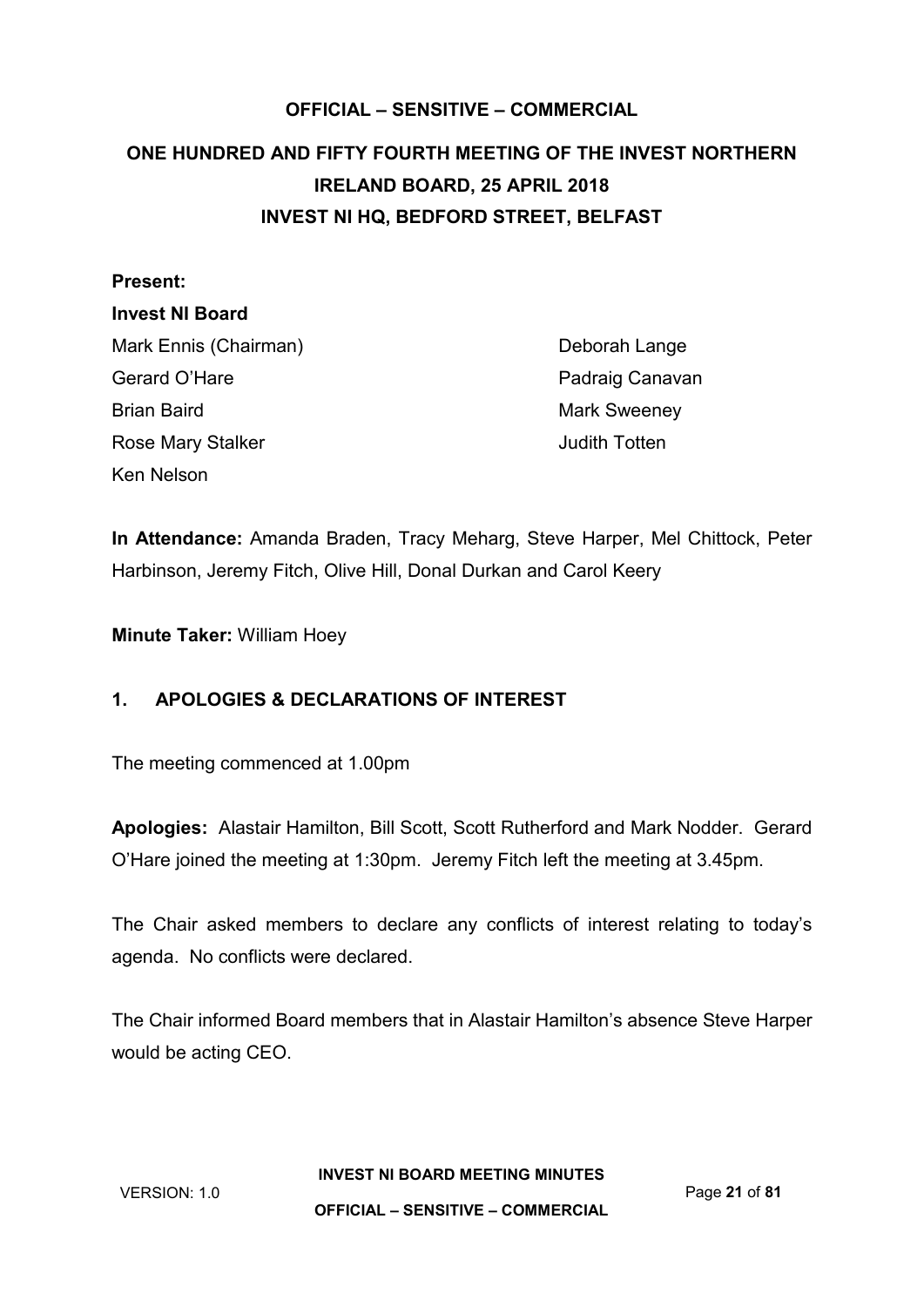### **2. ITEMS FOR DISCUSSION**

#### **2.1 BUSINESS STRATEGY – SECTOR DEVELOPMENT – ICT STRATEGY**

Gary Campbell, Sector Development Manager, and Brian Dolaghan, Director Technology & Services Division presented on the Invest NI Digital ICT Sector Strategy.

Gary began by stating that this has been a very successful sector for NI over the past two decades. Companies such as BT, Fujitsu, and Nortel have developed groundbreaking technology and introduced it here first.

He provided an overview of local strengths, such as excellent academia and the creation of students with leading software engineering skills. As a result of this a number of key clusters have developed with both locally and internationally owned businesses and R&D centres combining to illustrate the strength of these clusters. He highlighted not just the opportunities but also the issues being faced in growing the sector. In particular the challenges to fill vacancies, a continual frustration for companies, and trade and the need to support companies to achieve higher levels of sales. These twin areas will be a key focus of the strategy going forward.

He spoke about the launch of the NI Cyber Centre as well as our strength in data analytics and, in summary, he noted the ongoing focus on skills, trade, R&D and FDI capability.

**INVEST NI BOARD MEETING MINUTES** Members thanked Gary for a good analytical presentation. Board members noted the skills issue. Skills are our biggest asset and must be used wisely; with more artificial intelligence being introduced these skill sets may change. It was also noted by members that though NI's engineering in IT is world class, the sales and marketing element is not and the creation of academies to enhance this area is a priority. The Chair suggested that Invest NI should investigate the possibility of a skills and marketing course in partnership with Enterprise Ireland. Olive Hill indicated that courses run by companies can be more productive than actual degree courses, The

VERSION: 1.0 Page **22** of **81**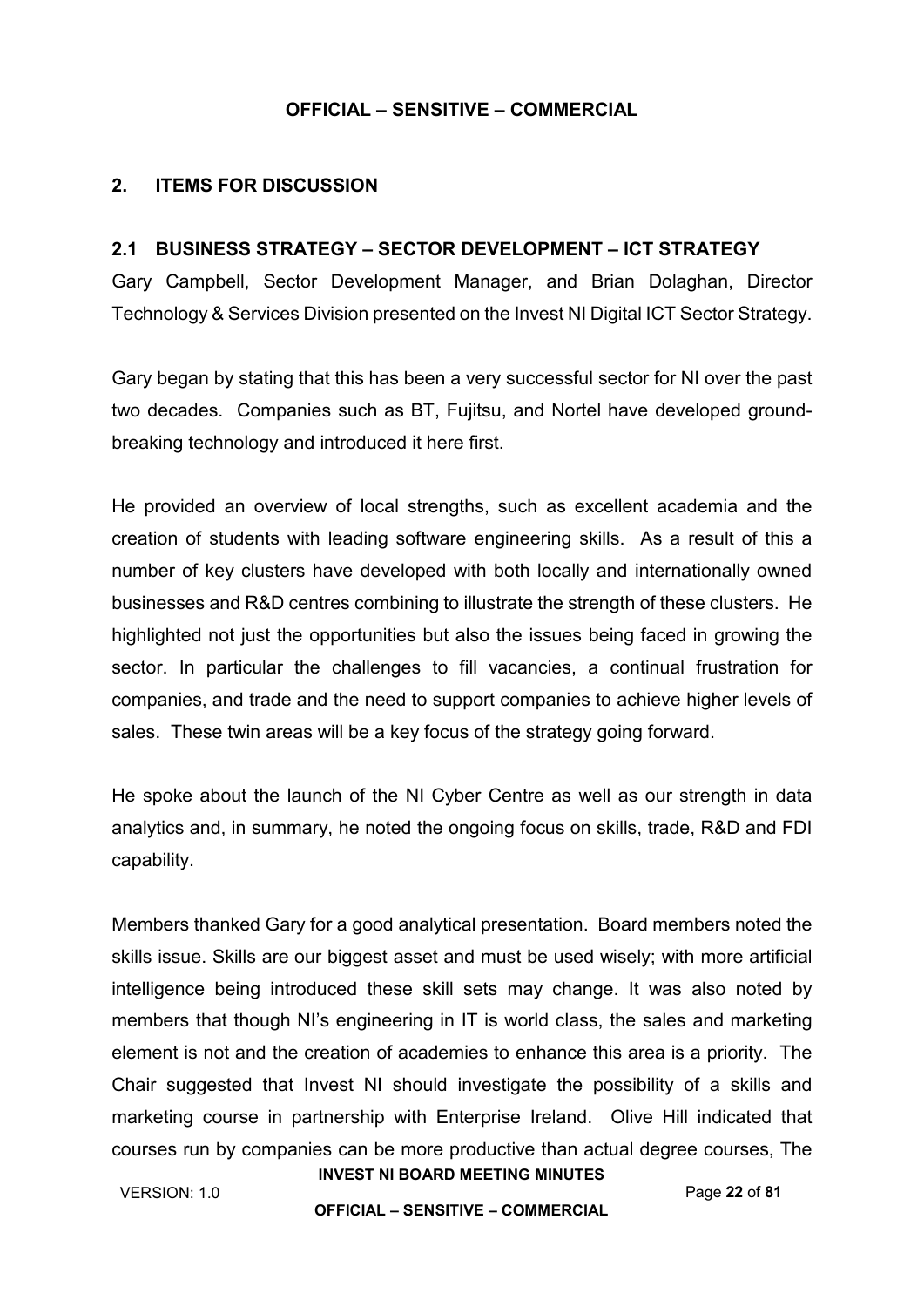Chair added that a Kellogg's type degree, or similar, offers a unique route to training. Rose Mary Stalker said that these training opportunities should be part of the strategy and more needed to be done to 'upscale' companies in this sector.

# **2.2 BUSINESS STRATEGY – TRANSFORM – DIGITAL STRATEGY**

Dave Vincent (Chief Digital Officer) accompanied by Alison Nicholl (Invest NI Digital Champion) presented on the Business Strategy – Transform – Digital Strategy.

Dave provided Board members with a flavour of the various elements of the Digital Action Plan and how they are brought together. He spoke about Invest NI's online presence, the activity delivered to date as well as the focus for the forthcoming year. In particular he highlighted the MyINI customer self-service portal and its customer phased rollout for 2018/19. He explained to members that to date the focus has been mainly transactional between Invest NI and customers. However, with the exploitation of technology and in turn leveraging what we have for our customers, in future the digital shift would be more towards engagement.

Dave also talked about data transparency and what has been delivered to date, including: open data with regard to historical financial offers of support; updated regional briefings formats; release of supporting data; the appointment of a Data Protection Officer; and a GDPR implementation plan already in place.

He concluded by speaking about 'Digital Culture' and 'Capability'. He highlighted the continued importance of data integrity, the progress with 'agile working' and also the continual buy-in from members of staff and team engagement. Board members were also given a look at potential digital futures including data analytics, artificial intelligence, the customer digital challenge and digital workforce enablement.

Gerard O'Hare asked if the organisation was behind on development and playing catch-up. Dave stated that this was the case, but with multiple components to be brought together and progress towards an application process to develop tools to

**INVEST NI BOARD MEETING MINUTES** VERSION: 1.0 Page **23** of **81**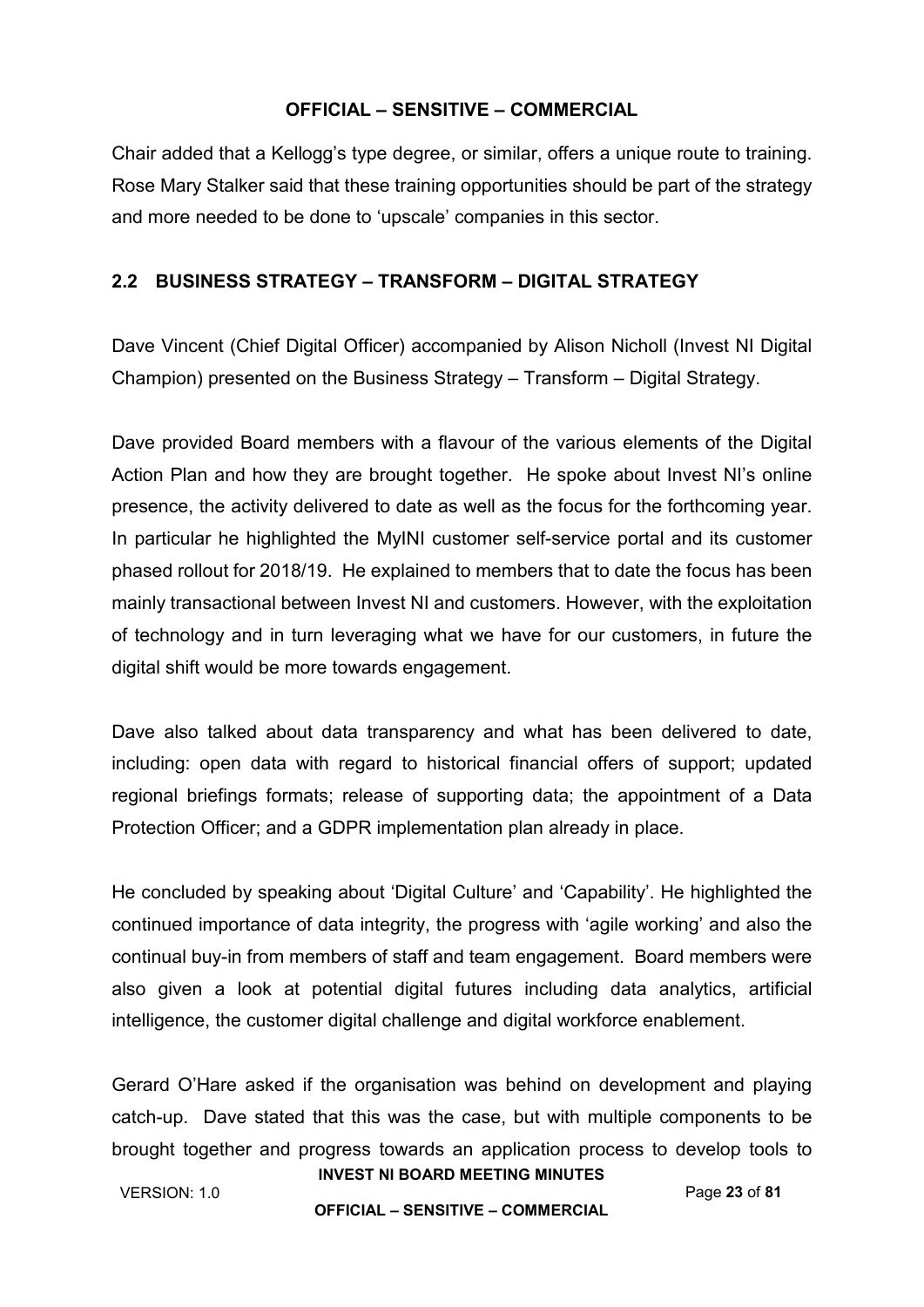support the business, the organisation is making rapid gains. Olive also noted the rapid acceleration in development from where we were. Brian Baird commented that it was good that we were moving to this drill-down capability and that the involvement of staff in the process is everything. Mel highlighted the potential benefit to the claims process as a result of the new portal cutting the rejection of forms in half. Members asked if this digital portal for SMEs would encompass all interventions. The solution is that the portal could be tailored and refined to needs as development moves on.

# **2.3 BUSINESS STRATEGY – TRANSFORM – FORESIGHTING UPDATE**

Martin Robinson, Invest NI Strategy Manager, joined the Board meeting to present an update on Foresighting.

Martin began by explaining what Foresighting is and why it matters to Invest NI. Foresighting is looking outwards at trends and drivers that may impact Invest NI's future business and service offerings. It informs strategic thinking and development resulting in new business opportunities, innovation and greater efficiencies.

Martin explained that we have established trial Foresighting teams across the organisation at all levels and grades involving as many staff as possible. This is primarily a drive to generate and bring forward strategic ideas that staff are keen to explore but as yet have not been able to progress. Team engagement should improve ownership of implementation and development of pragmatic solutions, making opportunities real going forward.

Martin finished by looking at 'What Next?' and the niche areas, such as Artificial Intelligence, in which NI could become world-leading. Board members thanked Martin for his presentation but commented that perhaps the next steps in the Foresighting approach need to be more specific.

# **2.4 EMPLOYEE ENGAGEMENT ACTIONS**

Mary de Almeida from HR, and Clare McLaughlan, Learning & Development Manager, joined the Board meeting to present an update on Employee Engagement Actions.

VERSION: 1.0 Page **24** of **81**

**INVEST NI BOARD MEETING MINUTES**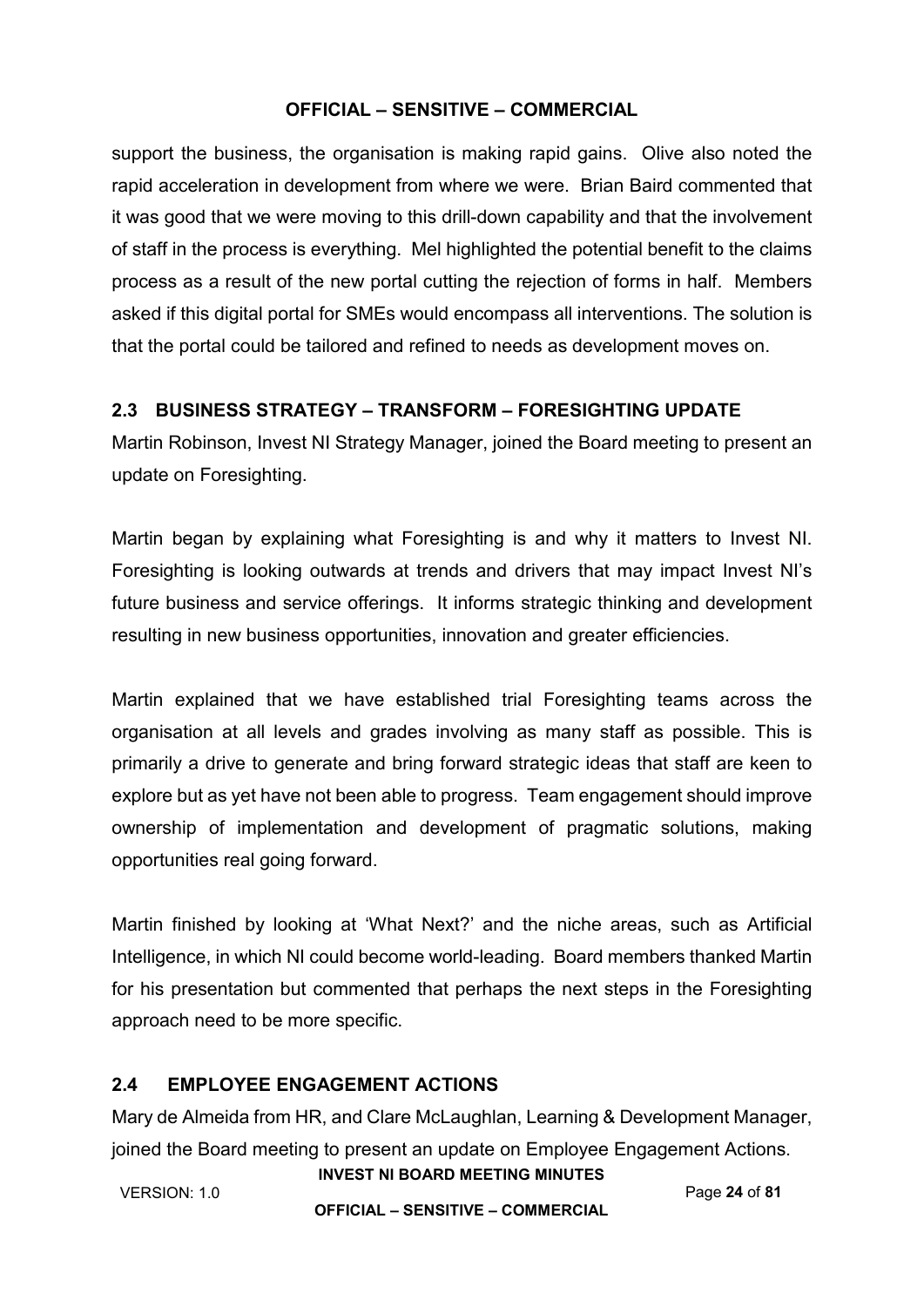Mary began by providing Board members with evidence of the extensive staff consultation that has taken place this year, following the survey in October 2017. She informed the Board of the Employee Engagement Action Plan which has been developed for 2018/19. It has five distinct layers: Leadership; Career Development; Staff Movement; Career Development; and Reward and Recognition. The intention is to roll this out in May.

Mary highlighted the steps to be taken within these layers, such as: a new approach to performance management; a review of the 'transfer policy'; opportunities to move prior to generic recruitment; a new reward and recognition scheme and encouraging the use of Notepad. She stressed that cultural change takes time and there will be no employee engagement survey this year to allow time for the changes to bed in. Mary elaborated on the check-ins as part of the new performance management approach and confirmed that, apart from job planning, the midyear and end of year review, they were not mandatory. The Board queried why check-ins were not 100% mandatory but after discussions around accountability and building trust, they agreed with the lighter touch conversational approach.

Clare presented on the linkages between personal growth and career development. Staff need to understand their skills and strengths as well as areas for development. This focus on personal growth is supported by the employee engagement actions of PDP completion, sharing learning stories (600 days training over January/February/March 2018), Career Development Workshops and Career Pathways. Clare also highlighted the new target on the scorecard to move PDPs from 40% to 60%. Board members disagreed with the 60% target and believed that 100% should be the goal. Amanda Braden explained that feedback was taken from staff and that this was about choice and not mandatory.

The Chair supported accountability of our leaders, with Board members emphasising that the quality of conversations is important. Amanda stated that the consensus is

#### **INVEST NI BOARD MEETING MINUTES**

VERSION: 1.0 Page **25** of **81**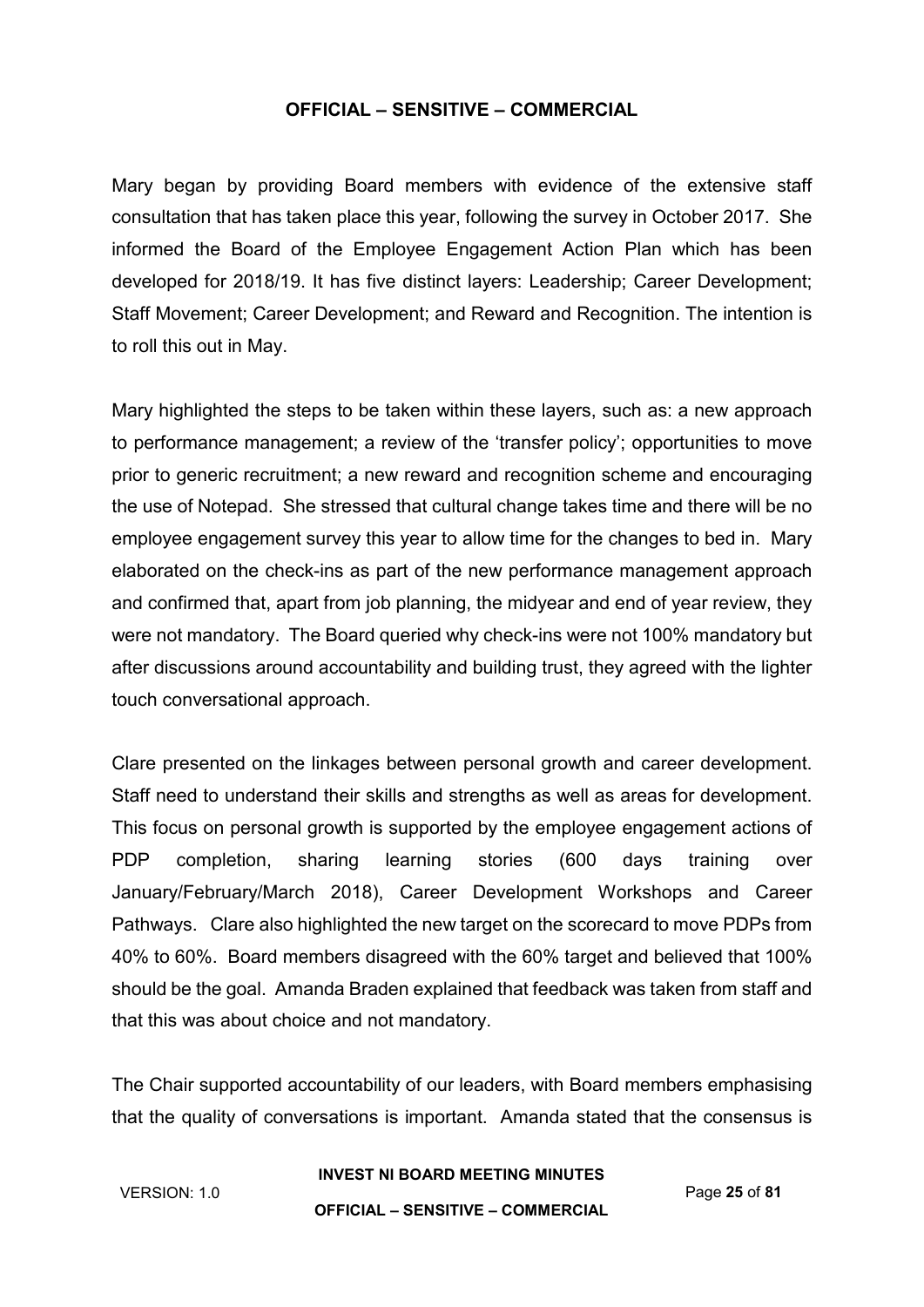that staff do not want a box-ticking exercise. She also noted that genuine engagement is necessary and the desire is for the focus to be on the conversation.

**ACTION** – Amanda to come back to Board with more information on the PDP process to support a discussion on PDP target.

# **3. MONTHLY REPORTING TO BOARD**

# **3.1 MINUTES**

The minutes of the March Board meeting were agreed as a full and true record of the meeting.

## **3.2 MATTERS ARISING**

The Actions table was reviewed and addressed. Members were informed that testing of a new board management system will be commencing shortly. Members will be updated on progress at the next meeting. With regard to the Access to Finance working group, Brian Baird will be taking up a position on this group.

# **3.3 CEO REPORT**

Steve Harper, as acting Chief Executive, asked the Board to note the CEO report.

Firstly he asked the Board to note the number of key projects that have been assisted recently, including Mallaghan Engineering, Novosco and Fieldfisher. He also asked members to note the recent Aerospace & Defence Summit held in Seattle. A group of ten NI companies attended which made up 50% of the total UK attendance at the event.

The acting CEO also spoke about the healthy pipeline of inward visits. In particular, Invest NI hosted 16 newly-appointed Heads of Mission (HOMs) (Ambassadors, Consul-Generals and High Commissioners) from 11 - 12 March. The HOMs were visiting NI as part of their induction programme before taking-up their posts. This type of visibility can give NI a head start when we go to the individual markets. Finally he

**INVEST NI BOARD MEETING MINUTES** VERSION: 1.0 Page **26** of **81**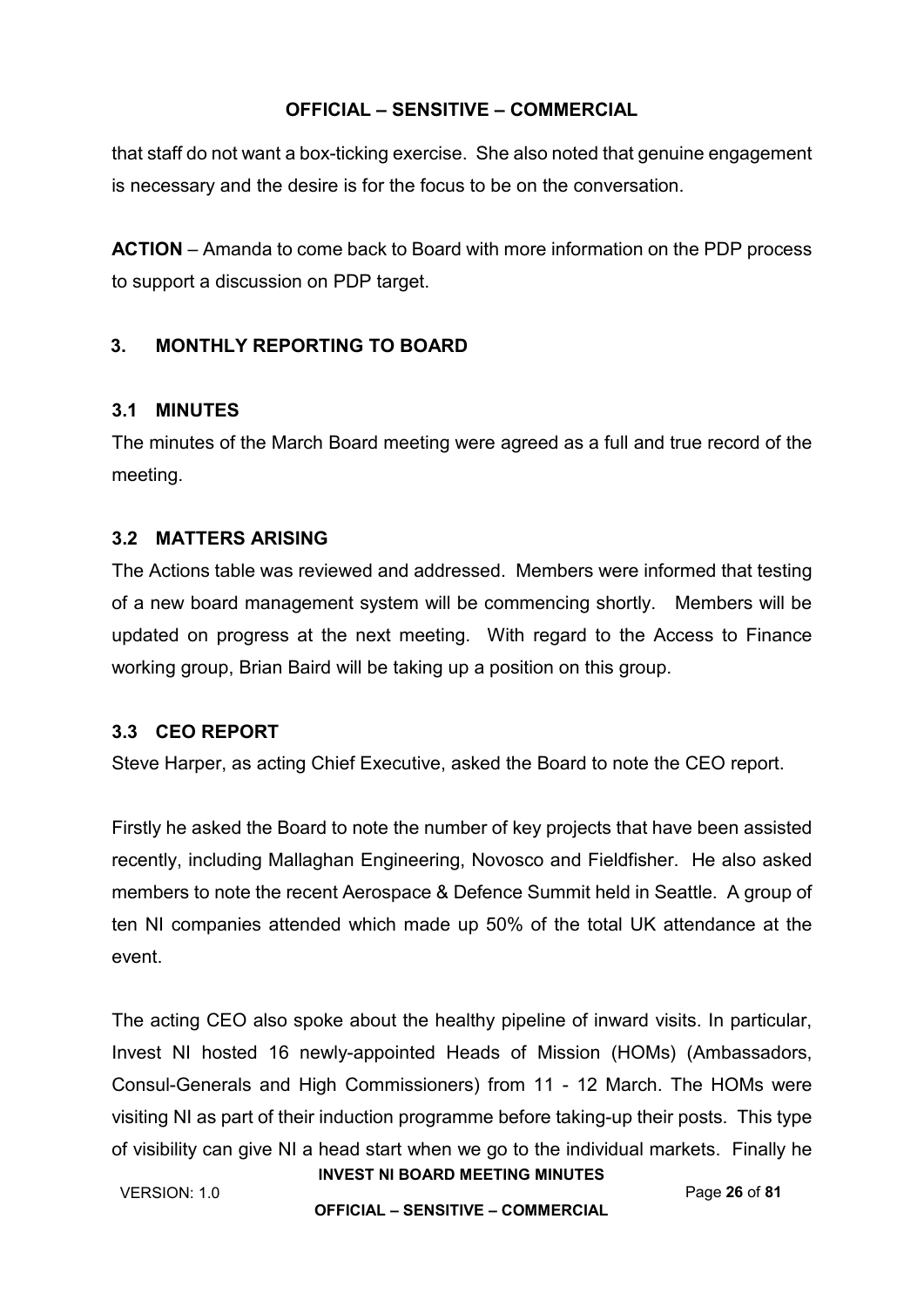referenced the significant amount of local Council interaction in March with 30 meetings taking place between Invest NI and Council representatives.

# **3.4 (A) END OF YEAR RESULTS**

Brian Dolaghan joined the meeting to present on both the end of year results and the 2018/19 Operating Plan

Firstly he advised members that the year-end customer satisfaction results would be brought back to Board as they are not available until next month. He noted that there has not been a reduction in absenteeism; the outturn is 3.88% with long term absence being the main issue. In the organisation's overall performance, as projected, all targets were achieved. There are still challenges around skills investment but progress is being made to resolve these. Board members offered congratulations on an overall strong performance.

# **3.4 (B) 2018/19 OPERATING PLAN**

Brian then presented the Operating Plan. He was joined by Carolyn McKenna from HR.

They began by covering the four quadrants, namely customer, people, process and performance. Board were in the main content with the customer quadrant. There were no issues with regard to the process quadrant. There was some discussion of the performance quadrant. Rose Mary Stalker stated that in light of the change in unemployment figures Invest NI perhaps needs to be more focused on salaries above the PSM. She also asked if we should have regionally focused targets. Tracy Meharg spoke of issues surrounding full-employment and labour availability. It was agreed that this was an important area which warranted more focus and therefore time will be allocated for discussion at a future board meeting. The discussion will principally be about resource allocation, prior to which Rose Mary will provide Donal Durkan with a number of key discussion points.

**INVEST NI BOARD MEETING MINUTES**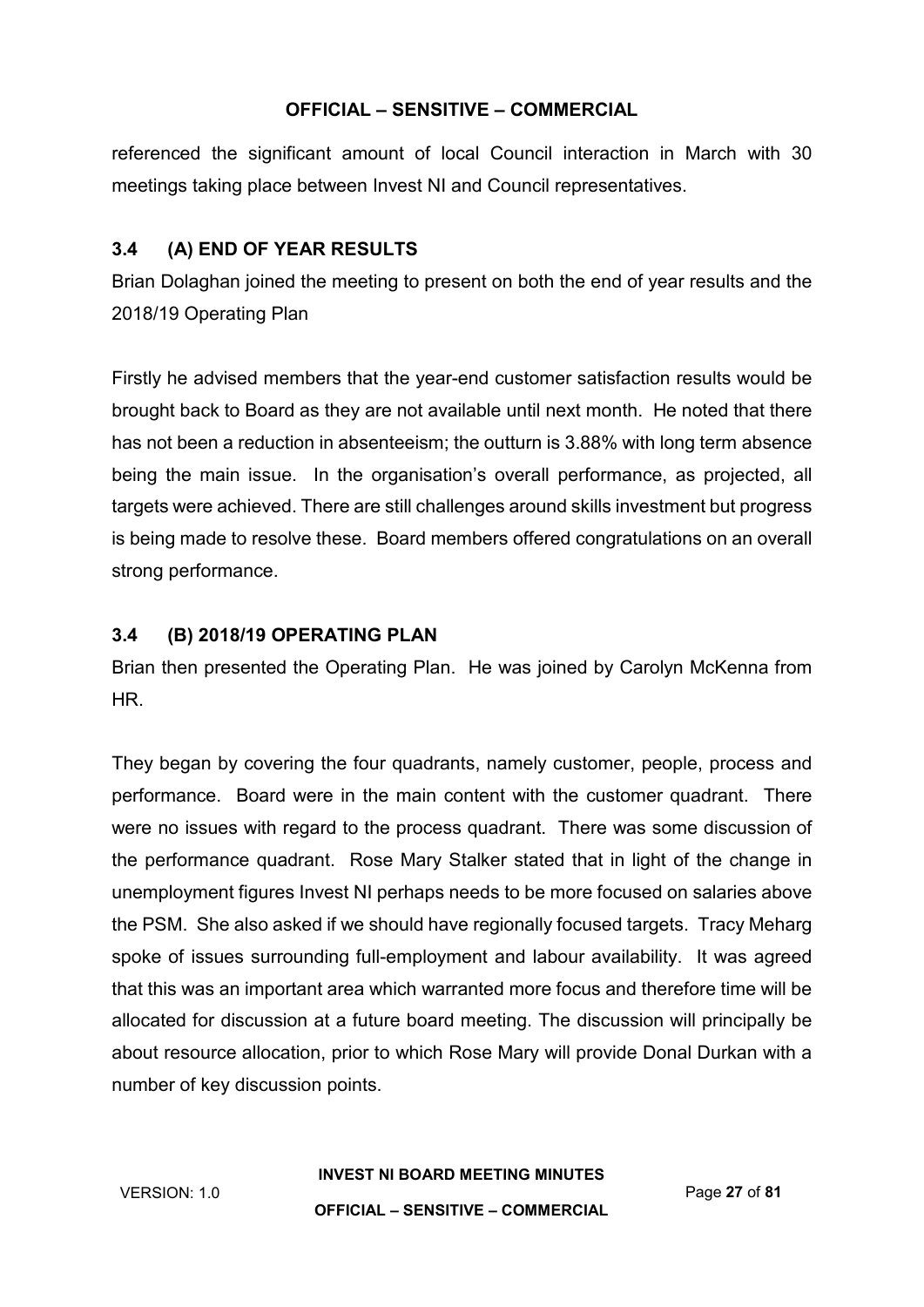The main debate centred around the people quadrant which is in turn linked to the paper on absence targets.

# **3.5 ABSENCE TARGETS**

Carolyn McKenna asked the Board to note the paper on Absence Targets.

Within the people quadrant it was shown that the absenteeism levels target is to be set at 3.7%. The target was originally 3.4% but the outturn was 3.88%. Board wanted to understand the underlying dynamics as to what is causing this. Carolyn stressed that this paper sets out the conclusions and context of why 3.7% is the recommended figure going forward. It was noted that there was a surge in the final quarter of the past year but there was the mitigating circumstance of the flu out-break. Carolyn also pointed to the rising age profile and that long term sick accounted for over 50% of our absences. Board were sympathetic to some of these. However, Mark Sweeney commented that with such a rise there must be something more fundamental to account for this.

**ACTION** – Amanda to present back to Board on absenteeism.

# **3.6 FINANCE REPORT**

Mel Chittock asked the Board to note the Finance Report.

Mel noted that at this early stage the provisional outturn for 2017/18 is looking very positive. Significant work was completed by a number of teams in the run in to the year-end and this allowed Invest NI to achieve the outturn forecast. It is appropriate to recognise these teams, particularly in relation to SFA and R&D expenditure.

However, the run in to the year-end was not without a number of challenges:

- A small number of higher value claims were not received until the last few days of the year; these had been forecast much earlier in the last quarter.
- We also had a number of material movements across categories and this required careful management centrally.

#### **INVEST NI BOARD MEETING MINUTES**

VERSION: 1.0 Page **28** of **81**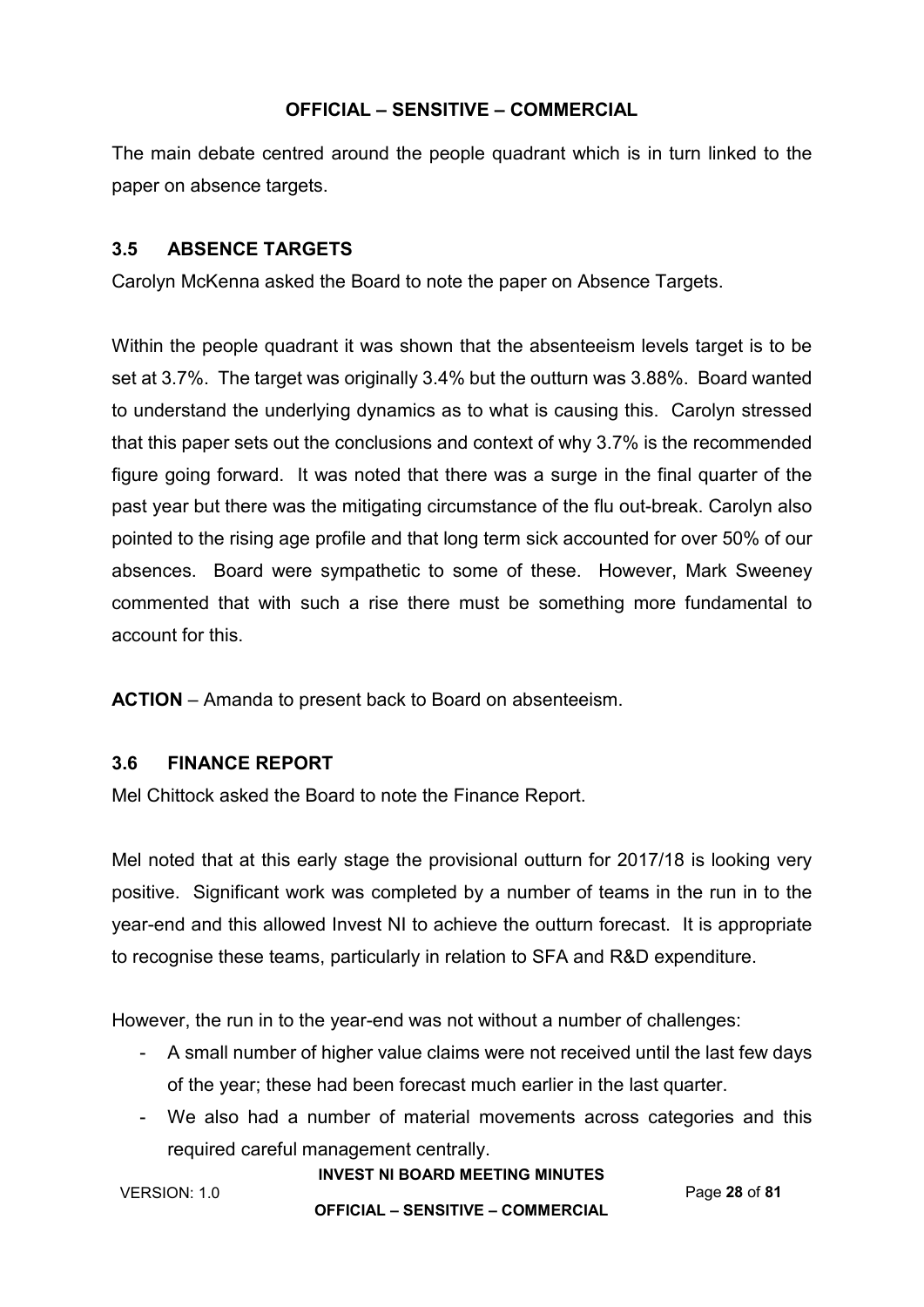In terms of the outturn the following points are relevant:

- Overall on Programme we are reporting a provisional spend of £141.9m.
- Whilst this may appear to be an overspend it is made up of a number of discrete lines that are reported and controlled individually as summarised in the table on page 2 of the Finance Report.
- As forecast we missed the cash target, largely as grant claims arrived late in the year and could not be processed in time to draw cash

This is made up as follows:

- EU spend We have received c.  $£2.3m$  of claims against ERDF eligible projects. In simple terms EU expenditure is matched by a corresponding recognised receipt and therefore this overspend has no impact upon our outturn. The important issue for the Board to note is that we continue to forecast a full draw down of ERDF funds over the life of the programme.
- Financial Transactions Capital FTC is forecast to be underspent by £954k. This is exclusively related to a sub-contractor on the Glenmore SUPL Project going in to administration just before the year-end. Unfortunately, this was outside of our control and happened so late that there were no alternative actions that we could take to mitigate against this underspend. FTC is ringfenced and we can use FTC monies for limited purposes.
- Capital On expenditure we have an under spend of c. £504k but this is offset by a corresponding share redemption that did not complete before the yearend. We are therefore forecasting that we will be close to budget on capital.
- Resource As reported previously we had an under spend on Admin related largely to recruitment not completing as originally forecast. This has been offset to some extent by additional grant claims on baseline and lower receipts. Therefore we expect the net position to be under budget by some £85k. Mel emphasised that by any measure this is very good.

**INVEST NI BOARD MEETING MINUTES**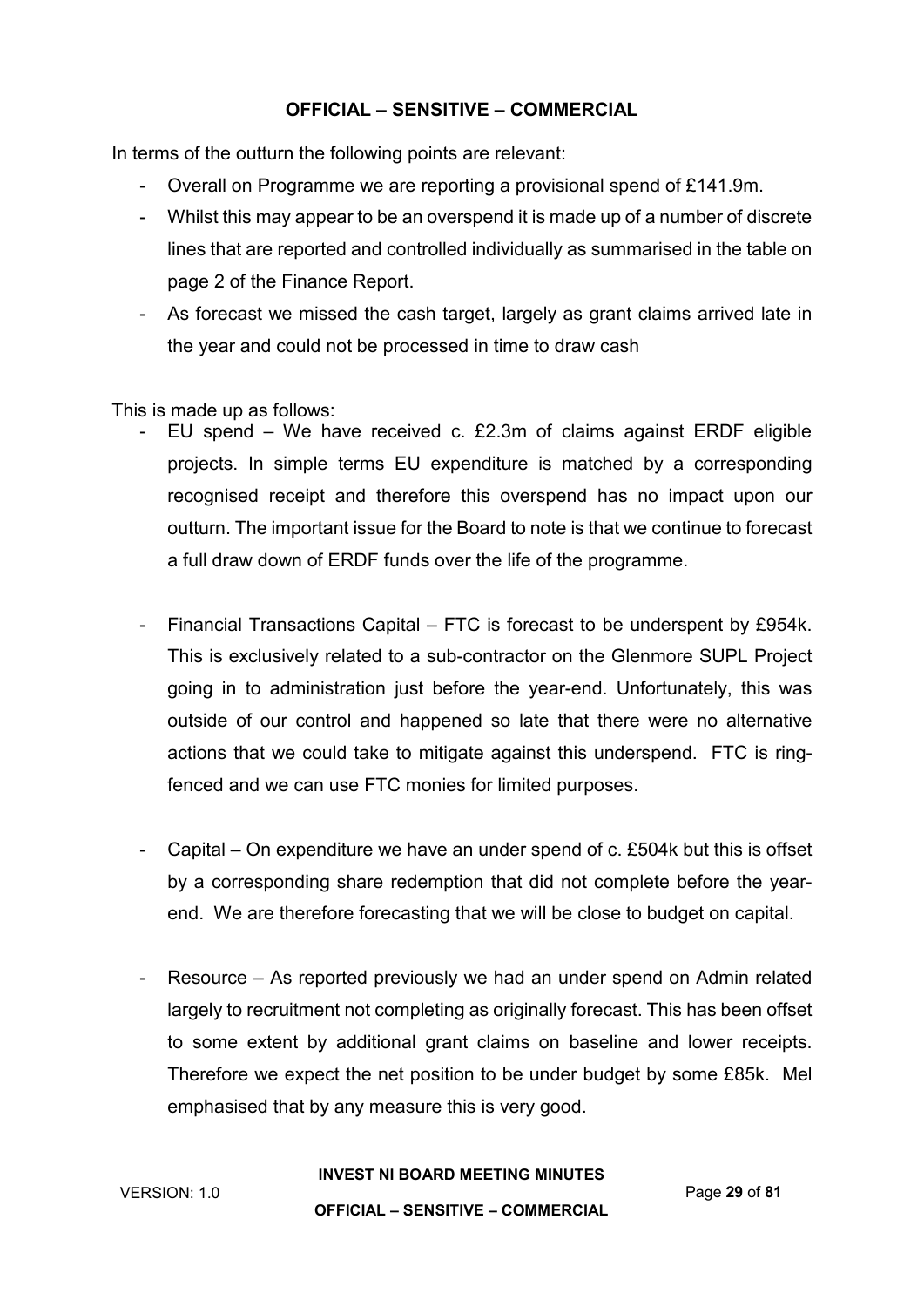He highlighted two other issues in the Finance Report:

- We have yet to complete our work on non-cash. This includes grant provisions, depreciation, cost of capital etc. Grant provisions is a significant number in our Accounts and one that the auditors take a great deal of interest in. As soon as we have an indication of the non-cash movements Mel will report this to the Board.
- Secondly, we have yet to receive confirmation of the capital allocation for 2018/19.

In conclusion, overall the provisional outturn is in a very good place at this stage. The next steps will be completion of the draft statutory accounts by 15<sup>th</sup> May and completion of the audit by the end of June.

# **3.7 MARKETING AND COMMUNICATIONS REPORT**

Peter Harbinson asked the Board to note the Communications report.

Peter gave a brief overview of PR and media activity in the past year. He alluded to traditional activity and also the move in digital PR which has produced 16 online features. There has been a focus on the strongest stories and this in turn has produced a better impact rating with the stories having a greater impact on readers. He noted that with regard to international advertising the General Awareness Campaign, which aims to raise the profile of NI as both a trade partner and location, had produced a substantial click through rate, which was well above the industry standard. He also explained that although we were scaling back on events we were maintaining a focus on digital engagement.

Board members commented on the Mystery Shopper results and in particular the 66% answered figure. Members asked for this number, and the analysis around it, to be clarified.

**INVEST NI BOARD MEETING MINUTES**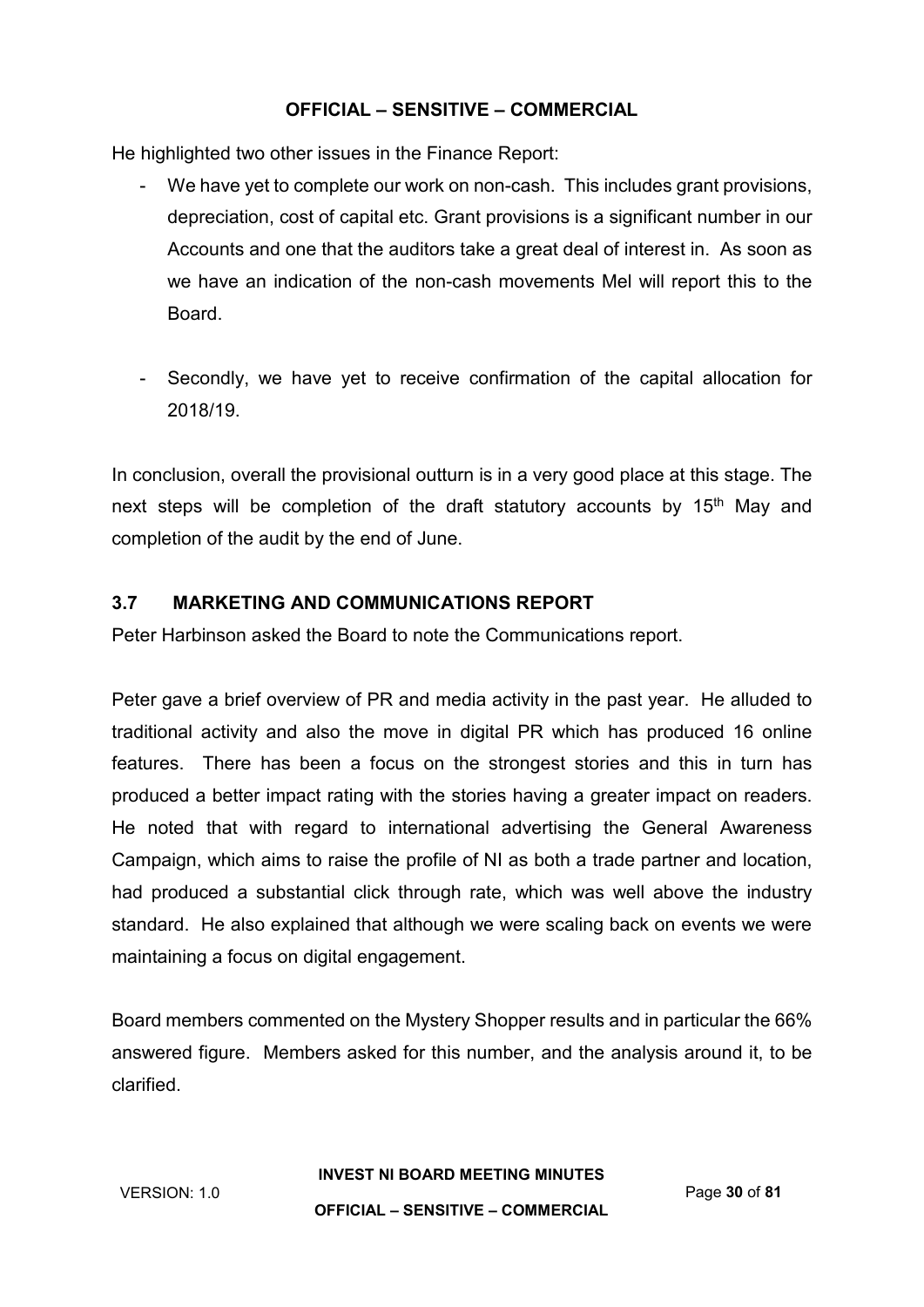**ACTION** – Olive to provide more context/clarification around the 66% calls answered figure.

# **3.8 CASEWORK REPORT TO THE BOARD**

This report was noted by Board members and taken as read.

## **4. CHAIRMAN'S BUSINESS**

There was no Chairman's business to note.

# **A.O.B.**

There was no AOB to note.

# **5. DATE OF THE NEXT BOARD MEETING**

The next Board meeting will be Wednesday 30<sup>th</sup> May and will be held at Invest NI HQ Bedford Street.

The Board Meeting ended at 4.50pm. **William Hoey,** May 2018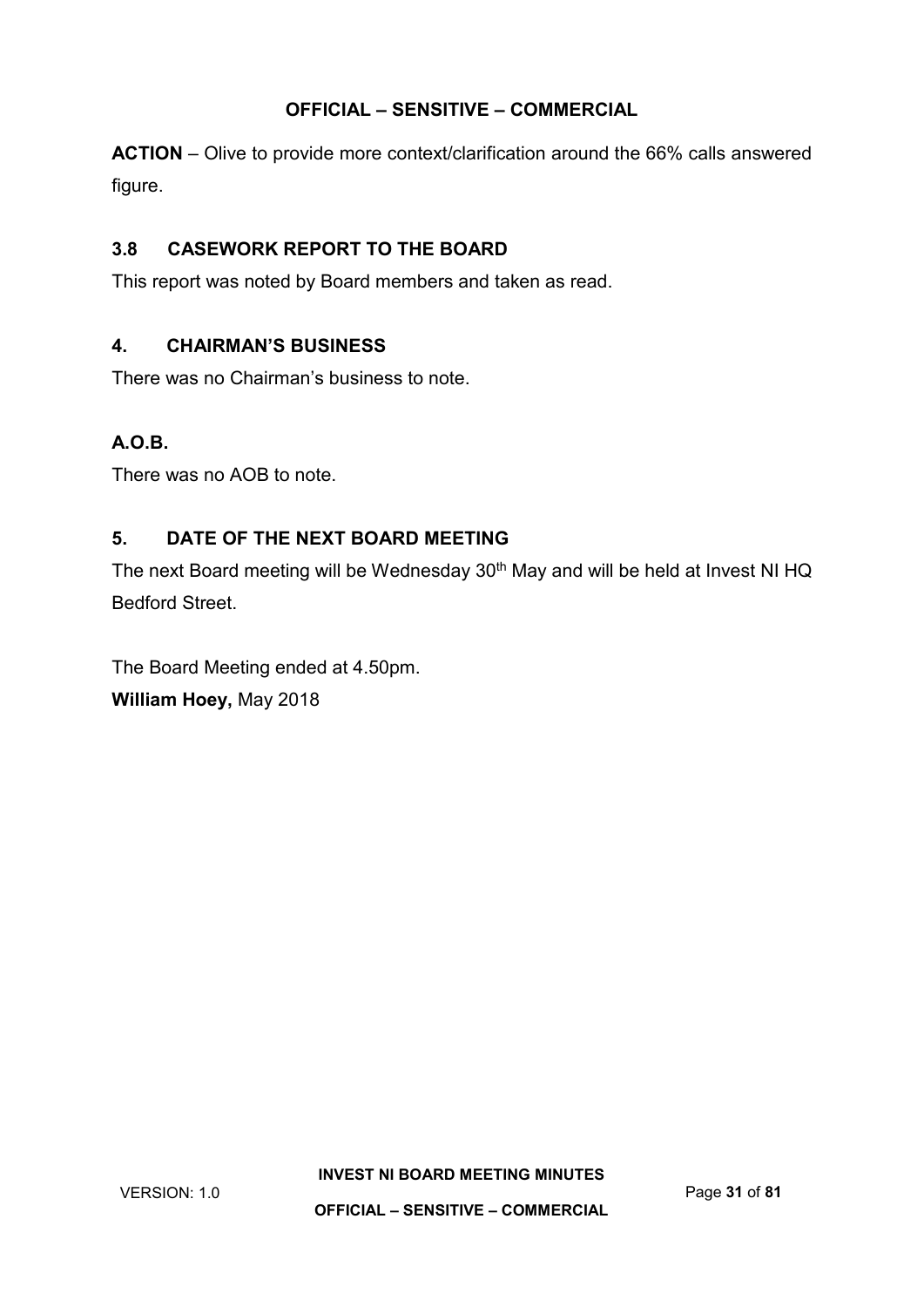# <span id="page-31-0"></span>**OFFICIAL – SENSITIVE – COMMERCIAL ONE HUNDRED AND FIFTY FIFTH MEETING OF THE INVEST NORTHERN IRELAND BOARD, 30 MAY 2018 INVEST NI HQ, BEDFORD STREET, BELFAST**

| <b>Present:</b>        |                      |
|------------------------|----------------------|
| <b>Invest NI Board</b> |                      |
| Mark Ennis (Chairman)  | Deborah Lange        |
| Padraig Canavan        | Ken Nelson           |
| <b>Brian Baird</b>     | <b>Mark Sweeney</b>  |
| Rose Mary Stalker      | <b>Judith Totten</b> |

**In Attendance:** Amanda Braden, Tracy Meharg, Steve Harper, Donal Durkan, Mel Chittock, Peter Harbinson, Jeremy Fitch, Olive Hill, and Carol Keery

**Minute Taker:** William Hoey

# **1. APOLOGIES & DECLARATIONS OF INTEREST**

The meeting commenced at 1.00pm

**Apologies:** Alastair Hamilton, Scott Rutherford, Mark Nodder and Gerard O'Hare. Padraig Canavan joined the meeting at 2:35pm. Rose Mary Stalker left the meeting at 3.00pm.

The Chair asked members to declare any conflicts of interest relating to today's agenda. No conflicts were declared.

The Chair also informed Board members that in Alastair Hamilton's absence Tracy Meharg would be acting CEO.

**INVEST NI BOARD MEETING MINUTES**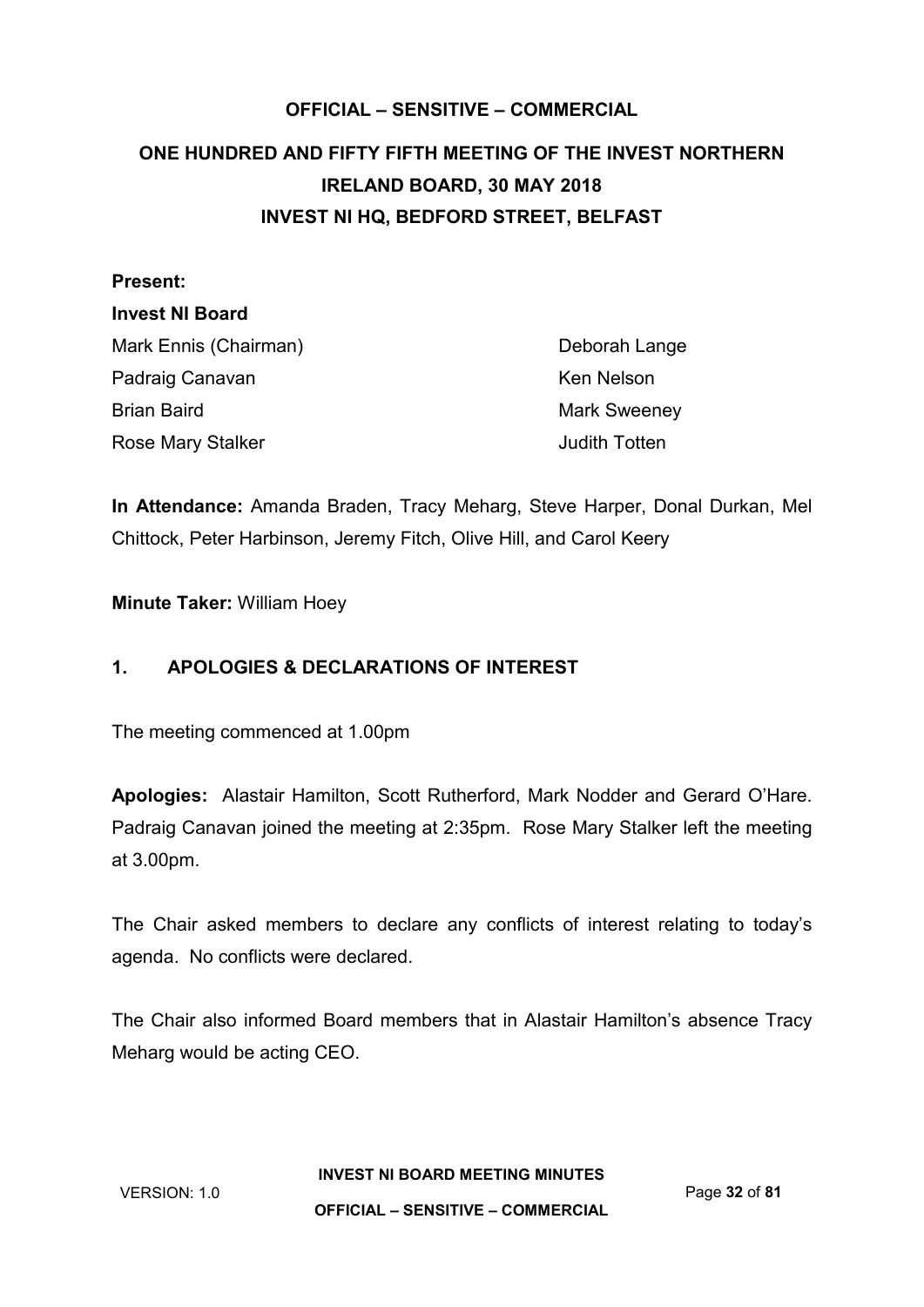#### **2. ITEMS FOR DISCUSSION**

#### **BUSINESS STRATEGY – TRANSFORM – AGILE WORKING UPDATE**

George McKinney, Strategy Manager, presented an update on Business Strategy – Transform – Agile Working.

George began by giving a brief recap on why Agile Working is being used and the drivers behind the strategy. He referenced its efficiency, its flexibility, promotion of staff movement and the focus on personal development as well as highlighting its alignment with Invest NI's Transform programme. He noted Agile Working's implementation approach as well as the progress within Business Improvement, in particular he mentioned the 'A3 Approach' which is being used to facilitate this progression. He also stated the eleven new assignments launched as part of this progression, coupled with a sizeable number of 'expressions of interest' from staff.

George highlighted some of the issues and lessons learned to date, illustrating the time required to deliver improvements due to higher levels of complexity and multiple stakeholders. He also noted the assignment specifications need to be clearly defined and understood, and that engagement with ELT sponsors is vital for progress. George did state that there has been good cooperation between managers and staff. Feedback has been that it can be hard to balance your 'day-job' with part-time assignments and difficult to leave the 'day-job' for full-time assignments. On the whole there has been on-going success but too early to judge – the challenge will be to maintain focus on promoting movement of staff and personal development. In conclusion George noted the way forward with a main driver being the adoption of the A3 approach with a focus on clarity, consistency and simplicity and training noted as a key component.

Members thanked George for an informative presentation. Mark Sweeney did note prioritisation as a step to business improvement with methodology developed to enable change. He also asked was leadership in the process clear to see? George replied that there was a definite ELT sponsor role for larger projects and initiatives.

VERSION: 1.0 Page **33** of **81**

## **INVEST NI BOARD MEETING MINUTES**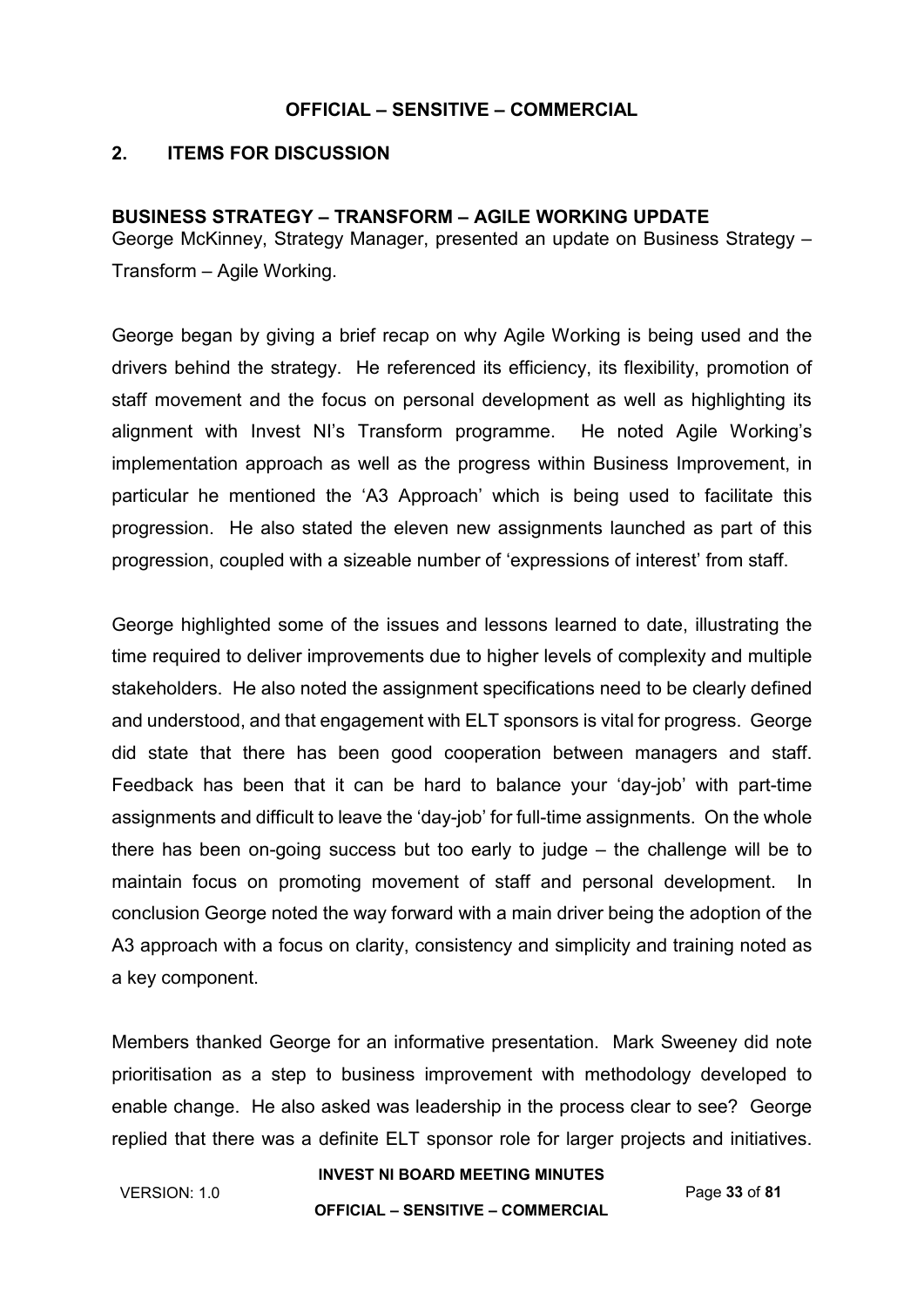Rose Mary Stalker followed this by stating that mandate and authority need to be given to leaders who are driving change. Rose Mary also raised the issue of A3 being a problem-solving tool which might be restrictive in tackling business improvement.

The Chair indicated the importance of following through with staff who had been initially unsuccessful – other opportunities will coming along. George stated that this had indeed been the case with a light-touch approach used and flexibility, highlighted by staff indeed moving to other roles. The Chair stated that it was good to try and keep this as a win/win.

## **2.1 BREXIT UPDATE**

Donal Durkan, joined by David Roberts (Evaluation Manager), presented an update on BREXIT.

Donal began by showing Members the overall Brexit timeline from referendum to EU exit. He then noted the current state of play in particular the withdrawal agreement with the EU draft being negotiated and differing interpretations of the 'backstop' to avoid a 'hard border' between NI and RoI. He referenced the 'transition' period with the status quo remaining until December 2020 which has been set to align with the end of the current EU budget period. He made mention of the future relationship where the EU has offered a version of a free-trade agreement with no tariffs on goods – he stated that the UK blueprint is set to be published in June.

He then referenced to Board members the transition period in practice with the continuation of the freedom of movement, existing EU nationals remaining in the UK but having to register with the Home Office to retain 'settled status', continued membership of the Single Market and Customs Union and no changes to state aid rules with continued participation in EU programmes.

Donal then showed Members the Invest NI Think Ahead web page which aims to advise businesses to mitigate risks as well as maximises opportunities of Brexit. With this Donal felt it was important that the organisation escalates its activity in this regard

**INVEST NI BOARD MEETING MINUTES** VERSION: 1.0 Page **34** of **81**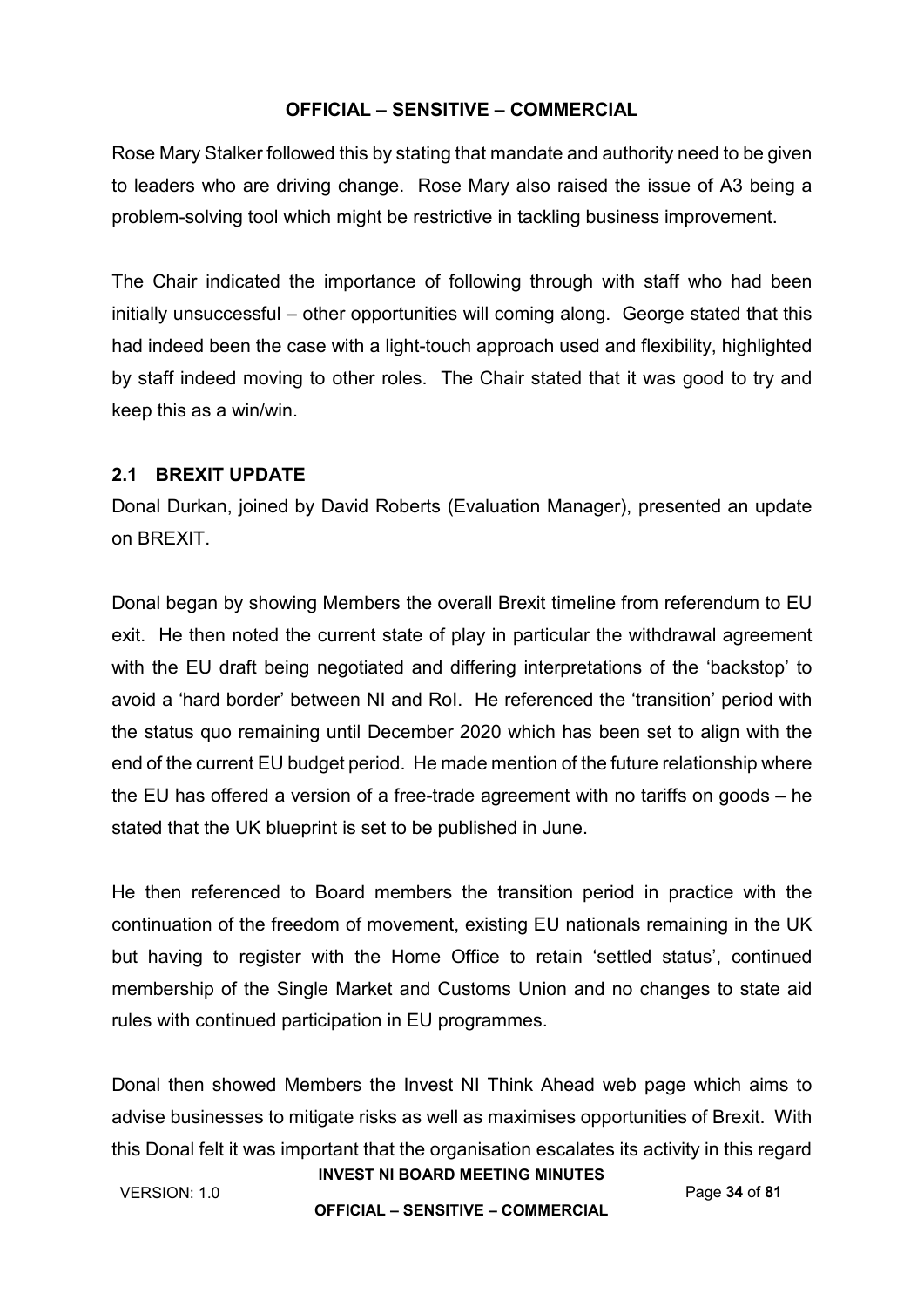as well as increase our visibility in terms of what we do. He noted recent activity including staff workshops and the development of Brexit products as well as engagement and influencing such as regular attendance at various Brexit events and presentations to all 11 local Councils.

He informed Board of a new Brexit plan comprising of three main elements - Evidence Base and Strategic Insight, Awareness and Understanding and Equipping Firms for the Changes Ahead – an integrated package of this will be launched in September; Donal also indicated that the ramping up of activity will mean a dedicated team if required. Donal concluded by stating that the next six months will be critical in clarifying the shape of Brexit with Invest NI becoming much more proactive and visible in the months ahead – a flexible and adaptable approach will be required.

The Chair noted that with little or no clarity on what Brexit means, companies have become weary and that most companies as SMEs will not waste resource on Brexit. He stated that before going out to companies with a range of support we need to have better clarity and it is unlikely that we will be in this position by September. Mark Sweeney agreed that it was likely to be at earliest October and probably later before we have the level of clarification to move this forward aggressively. This was echoed by Ken Nelson who also stated that in his experience the online tools available have not been a big success to date.

# **2.2 2017 KPI RESULTS – BUSINESS STRATEGY SECTORS**

Jeremy Fitch presented on Invest NI's 2017 KPI results.

Jeremy began by giving an overview of the new Business Strategy which will in turn focus on outcomes. He explained the context behind the Strategy as well as the metrics used. At this juncture the Chair inquired if the issue of Corporation Tax had been taken into account. Jeremy responded that it had but would only be applicable at the end of the reporting period.

**INVEST NI BOARD MEETING MINUTES**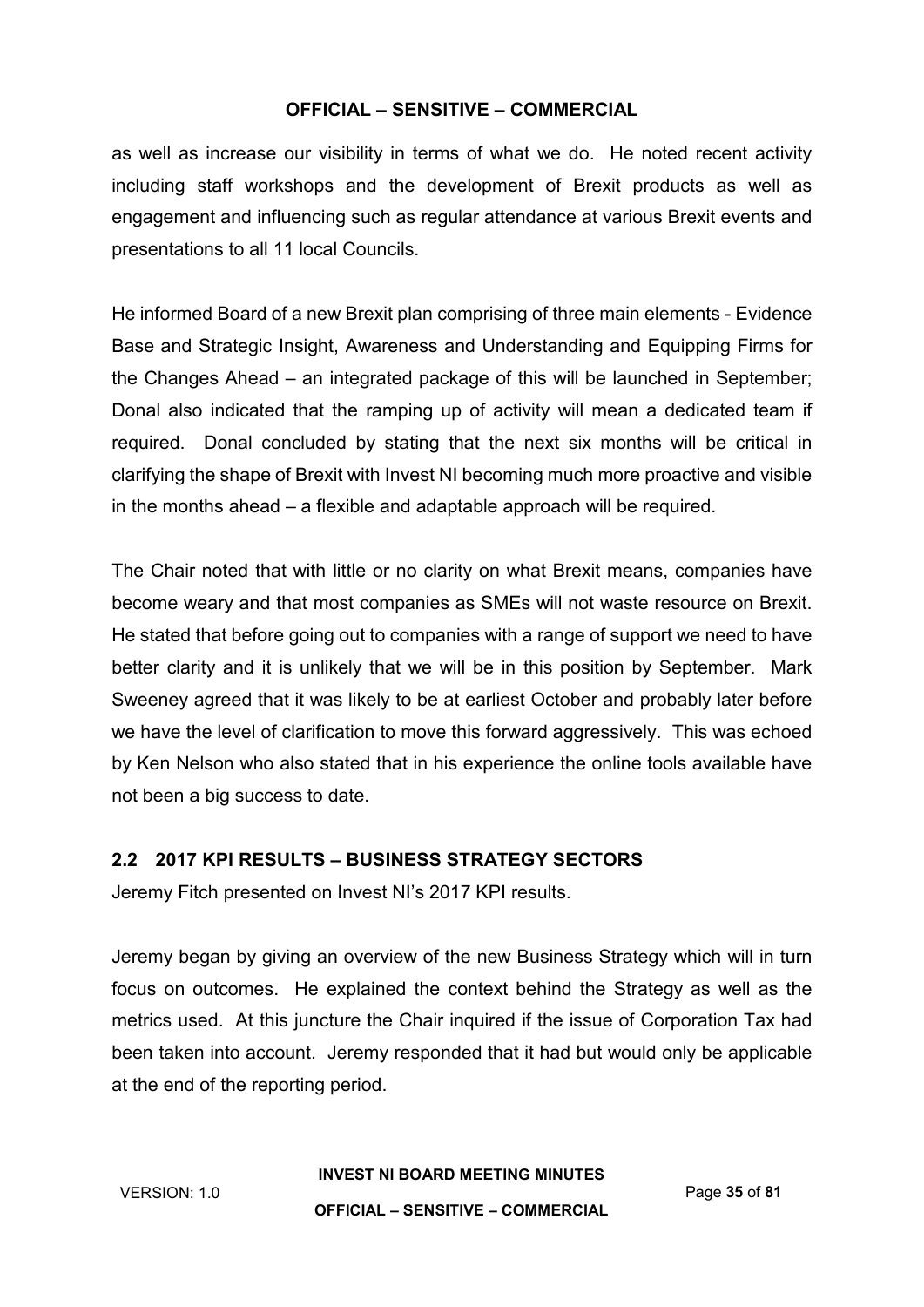Jeremy looked at the broader picture of the Invest NI portfolio before breaking this down to numbers in both the Account Managed and Entry categories. He then moved on to a sectoral analysis of the 2017 KPIs, further breaking information down by external sales, employment numbers and the sector contribution by portfolio as well as the destination of sales. He referenced to Members that these break downs give a very good analysis of what is happening in our customer base. He also looked at Business Size Analysis highlighting the importance of large companies.

Board members thanked Jeremy for his presentation and detailed analysis. Mark Sweeney indicated that perhaps employment change needed to be more refined in the final analysis. Ken Nelson noted how the size of companies is split across all sectors and we need to manage companies in such a way as to give them the best service. He also noted sectoral commonality and its importance in getting behind winners more rapidly – the creation of an environment to help companies flourish.

Brian Baird stated that an understanding of the difference between product and the service was still required as product orientation is the key driver. Jeremy responded that with the introduction and help of KPIs, and the complex drilling-down that this entails, these will certainly aid decision making in the future.

# **2.4 BUSINESS STRATEGY – PARTNERSHIP – MATRIX**

Rob Hardeman (Chair of MATRIX) and Bernard McKeown (DfE Economic Policy), joined the Board meeting to present on MATRIX & Invest NI – Enhancing the Partnership.

Rob began by providing Board members with a brief overview of MATRIX – essentially an advisory body to the Department of Economy on science and technology to aid economic growth and wealth creation, as well as their guiding vision. He noted Foresight and Horizon Scanning and how we can enhance and ultimately improve the economic performance of NI. He also highlighted the outcomes of DfE's 2017 Review of MATRIX, and the development of a three-year future-focused work programme.

**INVEST NI BOARD MEETING MINUTES**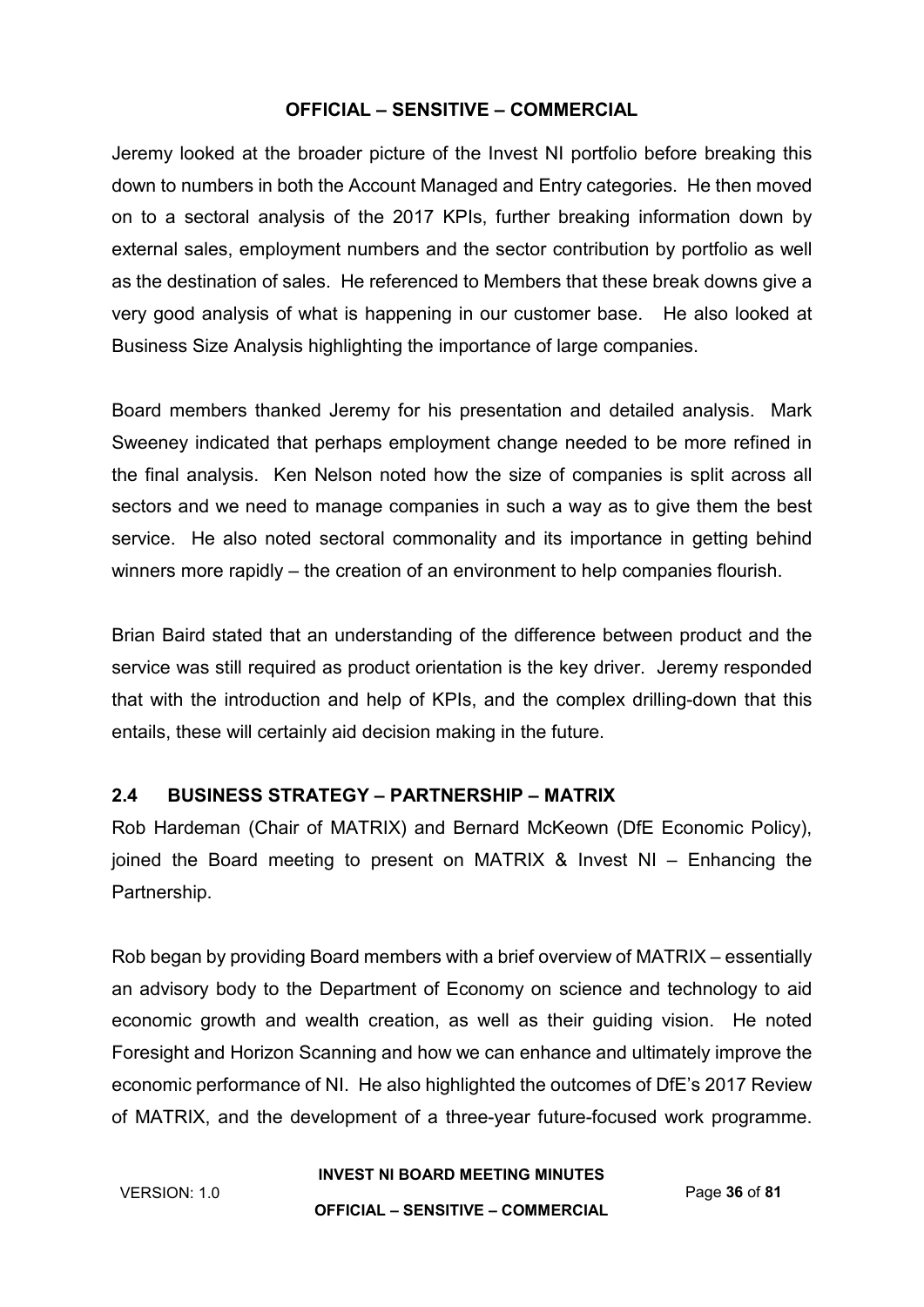MATRIX will also play a bigger role in advising on how NI can better compete for UK funds – those such as ISCF and UKRI.

Both Rob and Bernard went into some detail regarding the MATRIX three year Work Programme, in particular DfE working more directly with MATRIX to help frame advice to be sought and questions to be asked. They also intoned a better and more open working relationship between both Invest NI and MATRIX and ultimately DfE. Rob concluded by noting MATRIX's main challenges and goals specifically closer integration of Invest NI into the MATRIX process from the outset, he also stated that he wished to report back to the INI Board in the near future to provide and update on the progress.

Tracy thanked Rob and Bernard for their presentation and stated that there was already a closer working relationship with MATRIX with more ideas being brought before the panel.

The Chair supported these ideas and routes forward but also wanted more specific examples of where work could be improved. He stated that Artificial Intelligence is one area there could be a more joined up approach of how to work in that space – this is a clear local strength with positive effects. Rose Mary Stalker noted that detail is important and that MATRIX should come back with some key identifiers – what specifically do we need to do to get the synergies required? Rob stated that he would get the feedback needed and report back.

# **3. MONTHLY REPORTING TO BOARD**

#### **3.1 MINUTES**

The minutes of the April Board meeting were agreed as a full and true record of the meeting.

**INVEST NI BOARD MEETING MINUTES**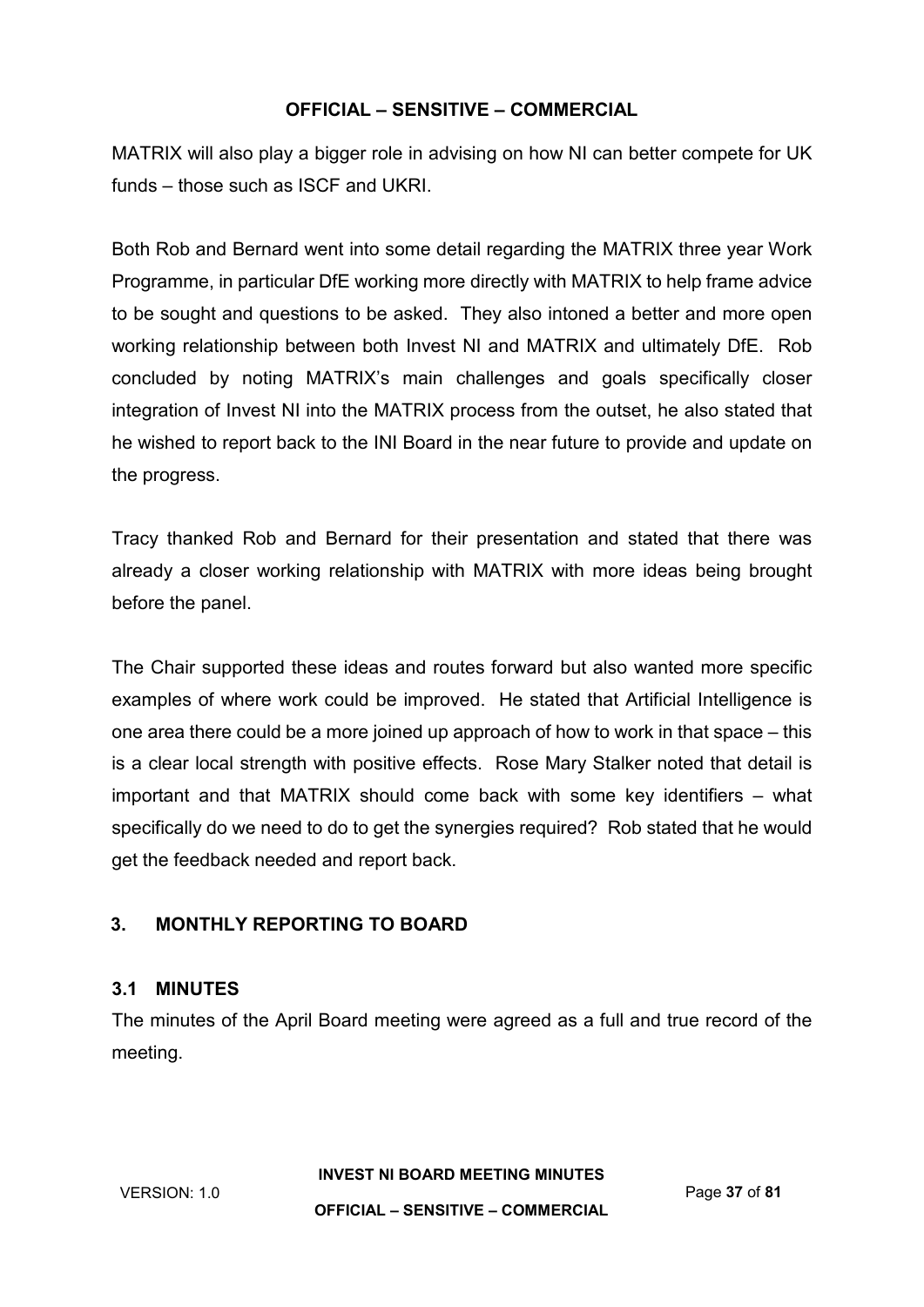#### **3.2 MATTERS ARISING**

The Actions table was reviewed and addressed. Members were informed that testing of a new board management system had now commenced. Deborah Lange gave a brief update in GDPR and where the organisation sits. A paper was brought before the ARC meeting earlier in the day and in terms of readiness Invest NI is in a positive position with the aim being 100% compliant as soon as this can be achieved. There will be quarterly updates on assurances with the next update scheduled for September. Deborah also noted that the Risk Workshop follow-up will happen in October.

Mel gave a brief update on engagement with the RHI Inquiry.

Olive updated on the query from last month's meeting on the Mystery Shopper results with the stated aim to be 100% compliant.

#### **3.3 CEO REPORT**

Tracy Meharg, as acting Chief Executive, asked the Board to note the CEO report.

Tracy noted Bill Scott's imminent retirement in September. She also updated members as to the state of play Re: the Skills Growth Programme and the issues surrounding DoF's non-approval of the previous 2 year extension. This decision would result as expenditure during this period being deemed as irregular

She moved on to state that the organisation has started the year in a very strong position with the Work in Progress both locally and externally looking very good and the pipelines are strong. She noted some important key announcements as well as an inward visit by Danske Bank with a view to establishing a customer protection unit. Tracy also noted possible public sector relocations, particularly those relating to regulatory functions and management schemes. She confirmed that initial scoping is under way – this could result in high quality jobs and possible cluster creations. Brian Baird welcomed this and the potential opportunities involved in not just head-count but function transfer.

VERSION: 1.0 Page **38** of **81**

#### **INVEST NI BOARD MEETING MINUTES**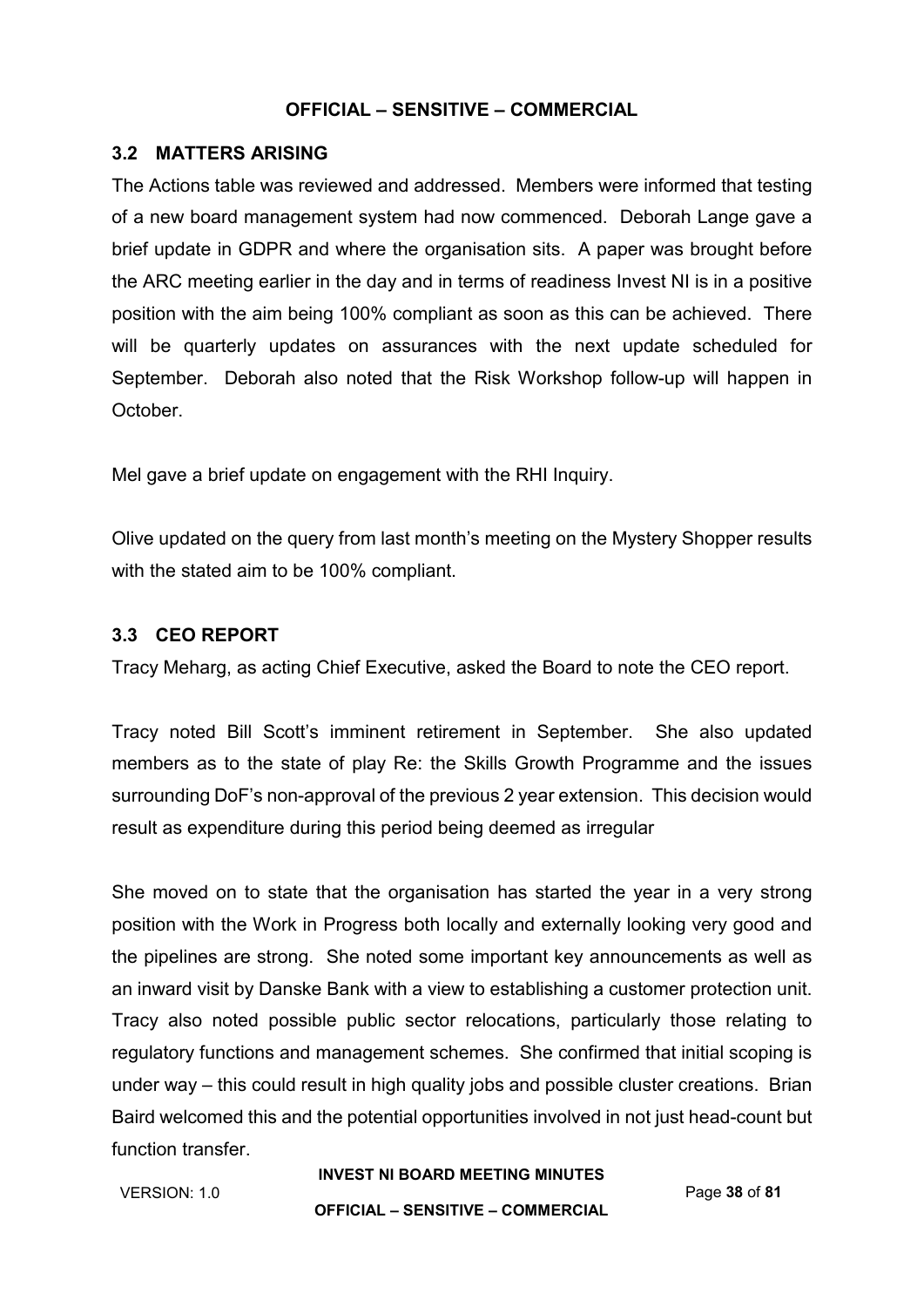Steve Harper also noted the forthcoming International Conference with stakeholder invites about to be sent out.

# **3.4 PERFORMANCE MANAGEMENT & ABSENCE TARGET UPDATE**

Carolyn McKenna and Clare McLaughlin joined the meeting to present on Absence and Personal Development Planning.

Firstly Clare set out the context for personal development noting its main objectives. She also highlighted the theme of 'conversations' rather than a narrow focus on performance objectives – talking about ambitions, development and progression, and in terms of development there are mandatory areas as well as future areas to explore. Clare stated that the scorecard target is 60%; she also noted that 100% of all personal developments plans are discussed and agreed.

The Chair emphasised that there needs to be encouragement, staff have to be aware that the opportunities exist in the first place.

Mark Sweeney was of the opinion that there are still issues not properly addressed – to have no plan leaves a gap in development. The Board, on reflection, agreed to endorse the 60% figure on the basis that it will be reviewed at the end of the year.

# **ACTION**: Approved

Carolyn McKenna then presented further detail and analysis provided in Board paper 4 with the proposed absence target for 18/19 set at 3.7%. The target for 17/18 was 3.4% and the actual outturn was 3.88%. She also noted increasing absence over the last 4 years stating that if this current trajectory continues the organisation will reach a cumulative figure of 4.4% by March 2019.

She highlighted the main reasons for absence and also an increasing age profile. She referenced that benchmarks had been used as comparators and also how are things being done differently in terms of managerial effectiveness.

VERSION: 1.0 Page **39** of **81**

#### **INVEST NI BOARD MEETING MINUTES**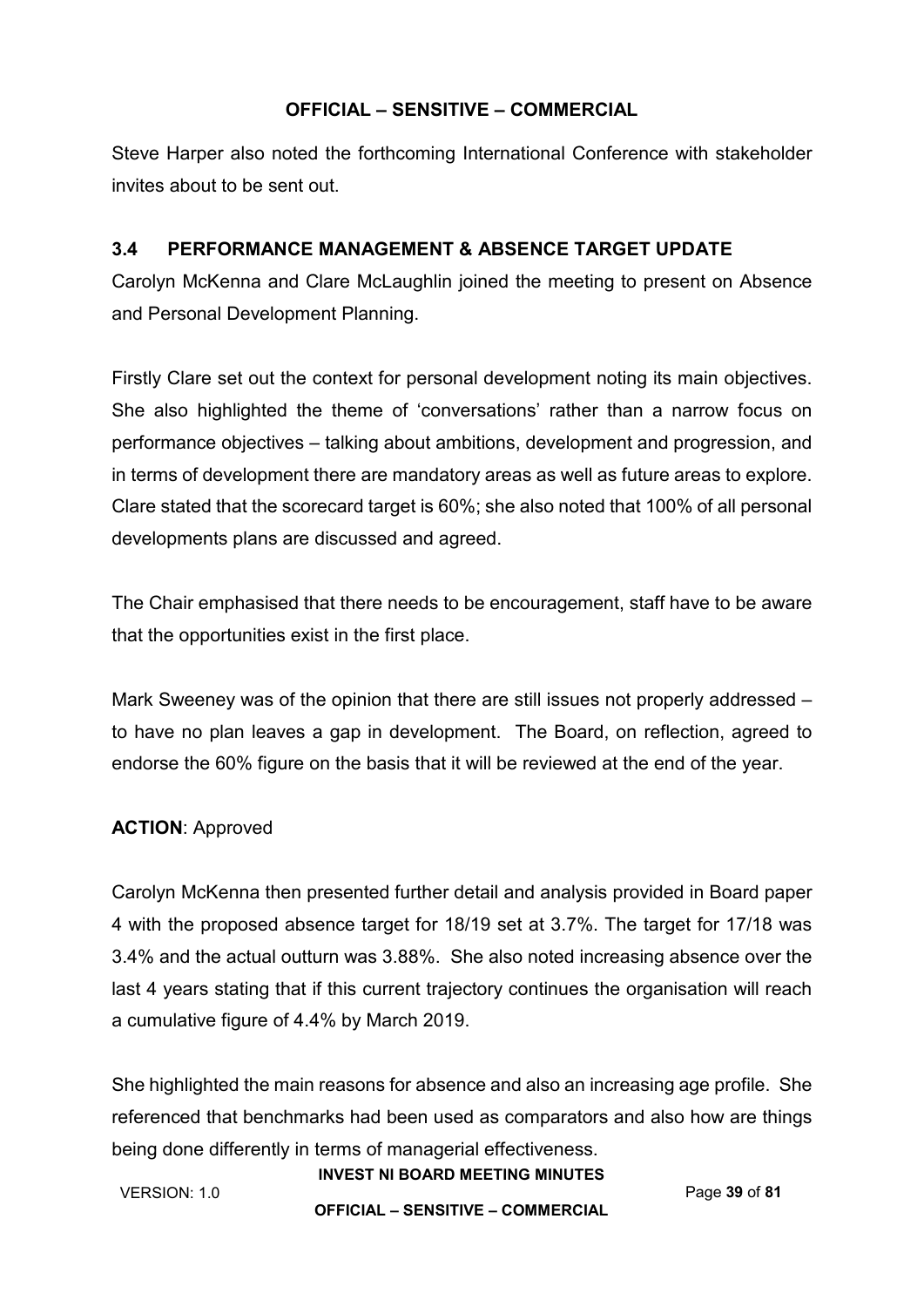Carolyn pointed out to Members a number of key actions planned for the year ahead to reduce the levels of absenteeism. She also noted the potential impact of the new absence management policy which is yet to be fully embedded and stated that managers will have more tools and support at their disposal to have an impact in reducing absence. She concluded by maintaining confidence that the 3.7% target will be reached.

Tracy pointed out to Members the more aggressive policies being put in place to help achieve the target. Mark Sweeney expressed concern at the allowing the target to increase and the need to ensure that this was not an acceptance of continued rise in this metric. Deborah Lange suggested that it should be emphasised more to staff how important they are to Invest NI and the absenteeism appears linked to engagement

Board members endorsed the target of 3.7%.

**ACTION**: Approved

# **3.5 FINANCE REPORT**

Mel Chittock asked the Board to note the Finance Report.

Mel gave a brief update to Members on the organisations finances. Since the provisional outturn had been submitted to the Department that had been some slight changes in the overall numbers but that the overall net effect is zero. He stated that the organisation was on target to deliver and that there were no major material movements.

He noted that the non-approval by DoF of the Skills Growth Programme would result in a qualification on the regular accounts as irregular spend but the impact of this is being minimised.

Deborah Lange noted Admin expenditure being under budget and asked if we can accelerate recruitment or bring in secondees to assist in the short-term? Mel advised that secondees was an option for consideration.

**INVEST NI BOARD MEETING MINUTES**

# VERSION: 1.0 Page **40** of **81**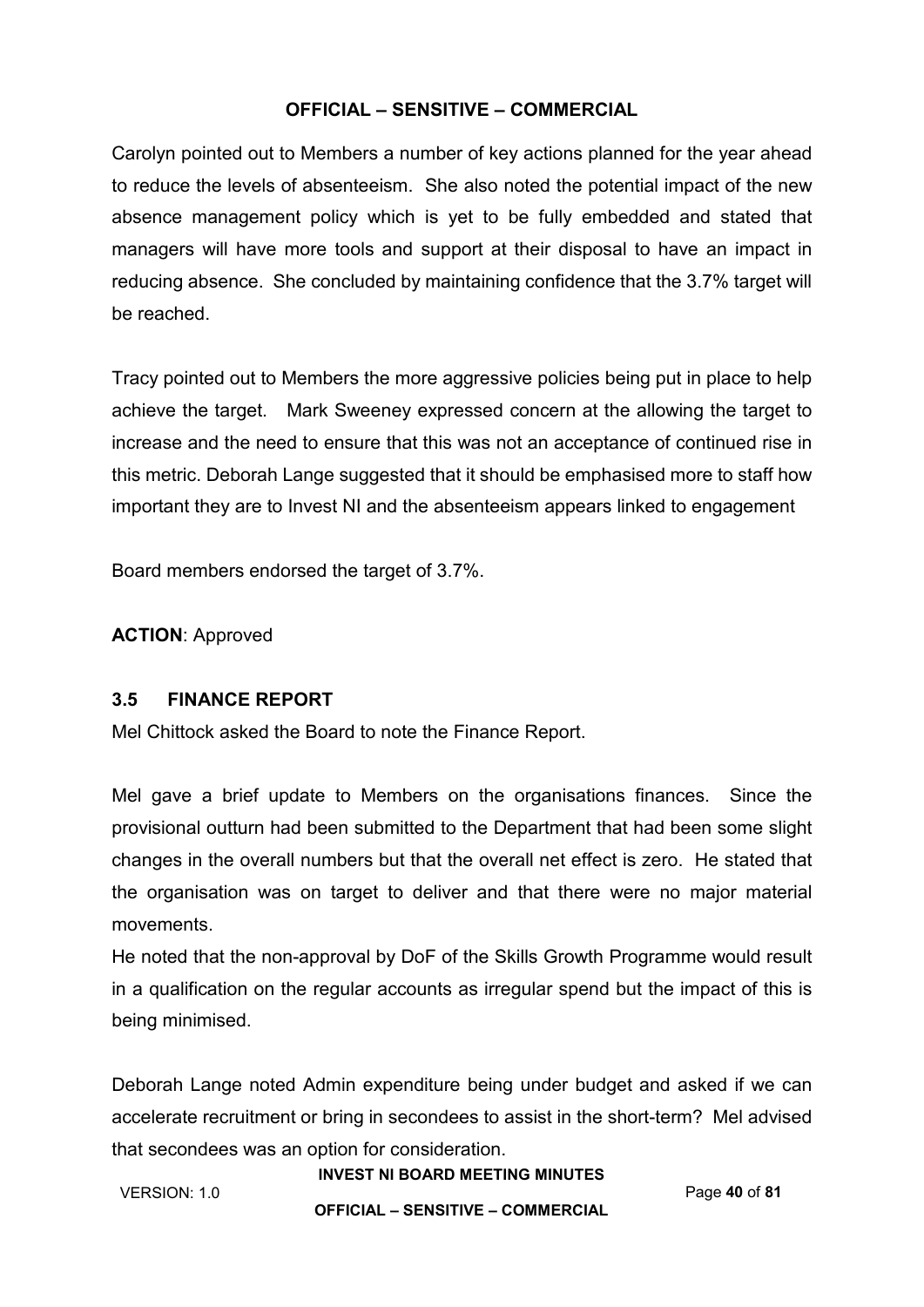Deborah Lange gave a short update on ARC held earlier in the day. Deborah stated that Michael Woods from Internal Audit had noted that the organisation had performed satisfactorily and that he noted that the Skills Growth Programme issue was not a systemic problem but a one off issue so wold not impact this rating. She also referenced the Risk Register and that a new risk was proposed regarding the lack of an Executive – the ramifications and long-term issues of not having a sitting Assembly. GDPR and disposal of hard copy files was also discussed at ARC.

#### **3.6 MARKETING AND COMMUNICATIONS REPORT**

Peter Harbinson asked the Board to note the Communications report.

Peter gave a brief overview of forthcoming PR and media activity. He noted announcements for both FDI investments and local company growth, in particular he referenced the recent Excelledia FDI announcement from Qatar. He also noted the recent Innovation Voucher call with 43 vouchers being awarded. He alluded to GDPR compliance and the communications to both customers and staff. He concluded by bringing to Members' attention the sizeable number of forthcoming scheduled events.

#### **3.7 CASEWORK REPORT TO THE BOARD**

This report was noted by Board members and taken as read.

#### **4. CHAIRMAN'S BUSINESS**

There was no Chairman's business to note, however, he did reference Board appointments and the need for Board members to be content Re: proposed extensions to cover the timeframe of a recruitment process – likely to the end of December 2018.

#### **A.O.B.**

There was no AOB to note.

#### **5. DATE OF THE NEXT BOARD MEETING**

**INVEST NI BOARD MEETING MINUTES**

VERSION: 1.0 Page **41** of **81**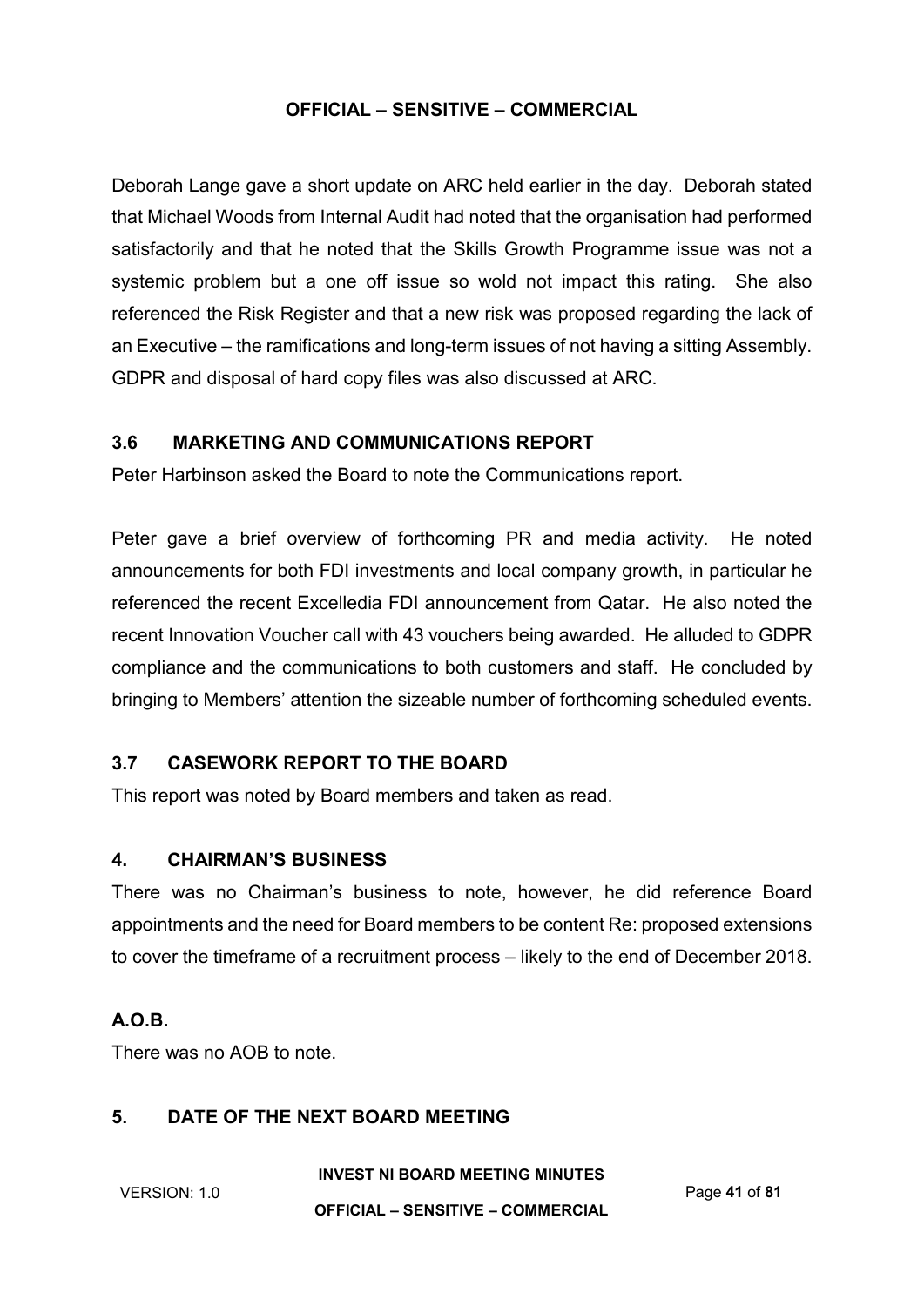The next Board meeting will be Tuesday 26<sup>th</sup> June and will be held at Invest NI's Southern Regional office in Newry.

The Board Meeting ended at 4.30pm.

**William Hoey,** June 2018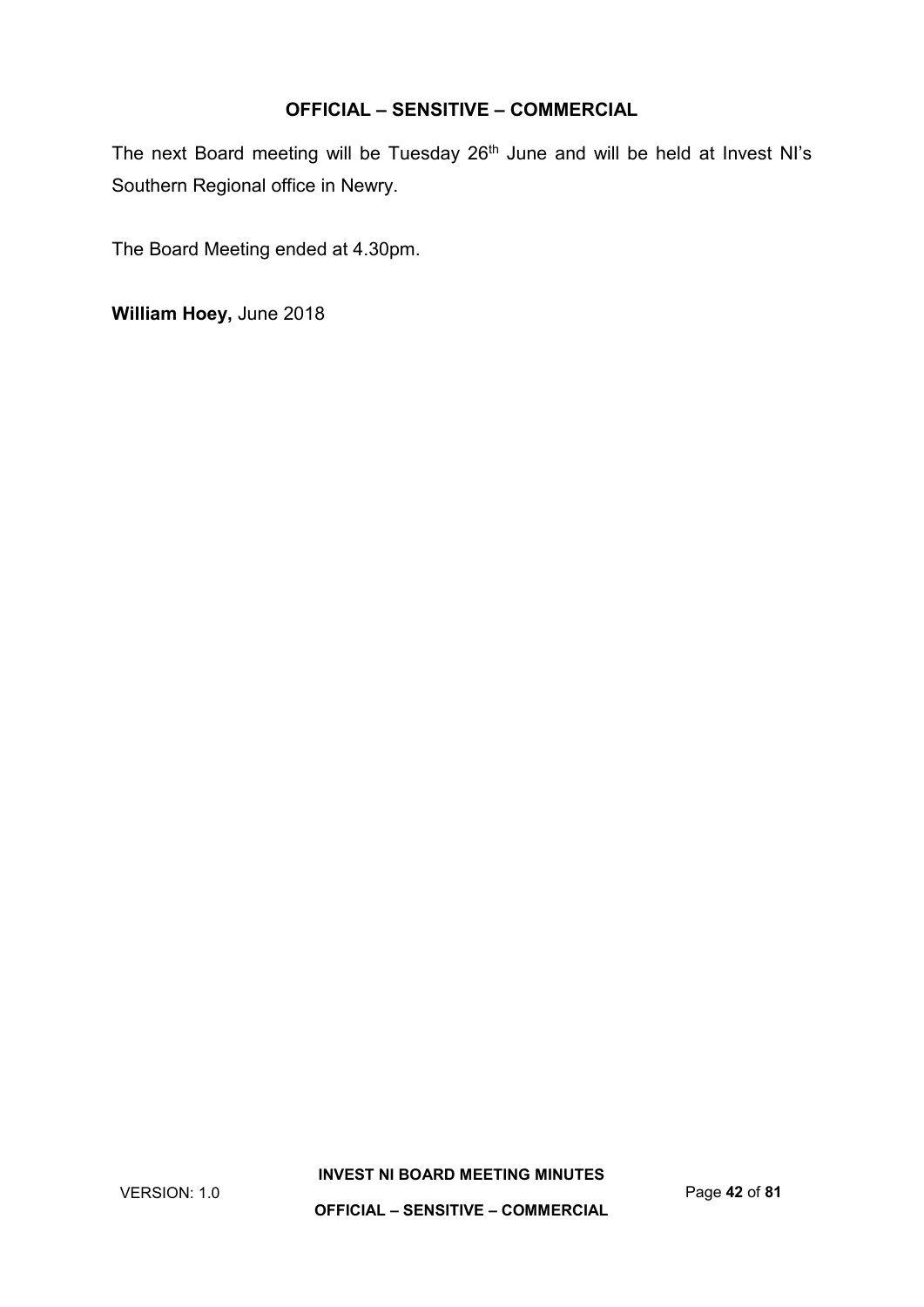# **ONE HUNDRED AND FIFTY SIXTH MEETING OF THE INVEST NORTHERN IRELAND BOARD, 26 JUNE 2018 INVEST NI SOUTHERN REGIONAL OFFICE, NEWRY**

# **Present:**

**Invest NI Board** Mark Ennis (Chairman) Deborah Lange Padraig Canavan Gerard O'Hare Brian Baird Scott Rutherford Judith Totten

**In Attendance:** Alastair Hamilton, Amanda Braden, Tracy Meharg, Steve Harper, Mel Chittock, Peter Harbinson, Jeremy Fitch, Olive Hill, and Carol Keery

**Minute Taker:** William Hoey

# **1. APOLOGIES & DECLARATIONS OF INTEREST**

The meeting commenced at 1.45pm

**Apologies:** Ken Nelson, Donal Durkan, Mark Sweeney, Mark Nodder and Rose Mary Stalker.

The Chair asked members to declare any conflicts of interest relating to today's meeting agenda. The Chair registered an interest in Liberty IT, a recent recipient of Invest NI assistance. No conflict of interest was anticipated, however, if any arose he would leave the meeting.

# **2. ITEMS FOR DISCUSSION**

# **2.1 FIRST DERIVATIVES – COMPANY PRESENTATION**

**INVEST NI BOARD MEETING MINUTES** Brian Conlon, First Derivatives (FD) CEO, was invited to present on his company.

**VERSION: 1 Page 43 of 81**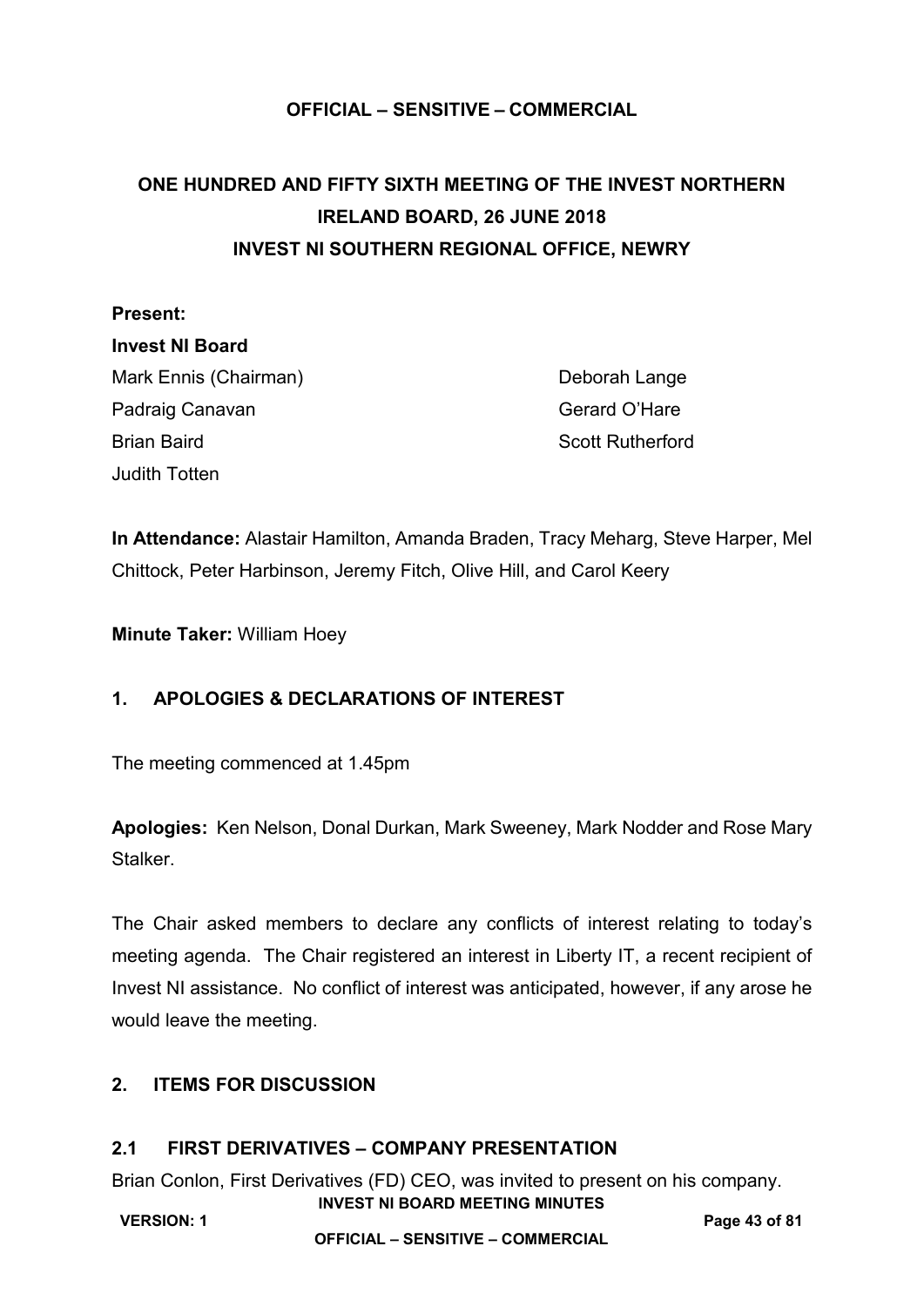Brian began by giving a brief history of the company, its journey to date from purely a consulting firm to the creation of a software division, and the company's strategy for its continued progression namely that of reinvesting in their own business, focus on a strong pipeline, winning market share and growing market opportunities. He also highlighted the business's strong financial performance – the growth in key metrics such as revenue and software, the improvement in revenue quality and the importance of maintaining a strong financial discipline.

Brian highlighted FD's consulting strengths namely those of its talent pool, scalability and training. He outlined the graduate intake which takes place once a month, in turn referencing a figure of over 600 graduates trained in two years with a continuous commitment to quality.

Brian advised Board members on the performance of the company's software division and the importance of Kx technology in this new 'Data Age' with the continual rise of in-memory computing and streaming analytics. He also noted FD's results in both the FinTech and MarTech areas as well as the expansion into new markets. He concluded that the company had a strong pipeline and a positive start to the new financial year.

Board members thanked Brian for his detailed presentation and congratulated him on the ongoing success of his business. Brian responded thanking Invest NI for support over the years.

# **2.2 BUSINESS STRATEGY – SECTORS – LEGAL SERVICES**

Anne Beggs (Client Manager), presented an update on the Legal Services Sector.

Anne introduced Legal Services to Board members by highlighting the KPIs of this sector in terms of both sales and jobs. She went on to highlight the key clients in the sector as well as the increase in growth in the Legal Services portfolio, largely driven by FDI, with both sales and employment showing an increase year on year.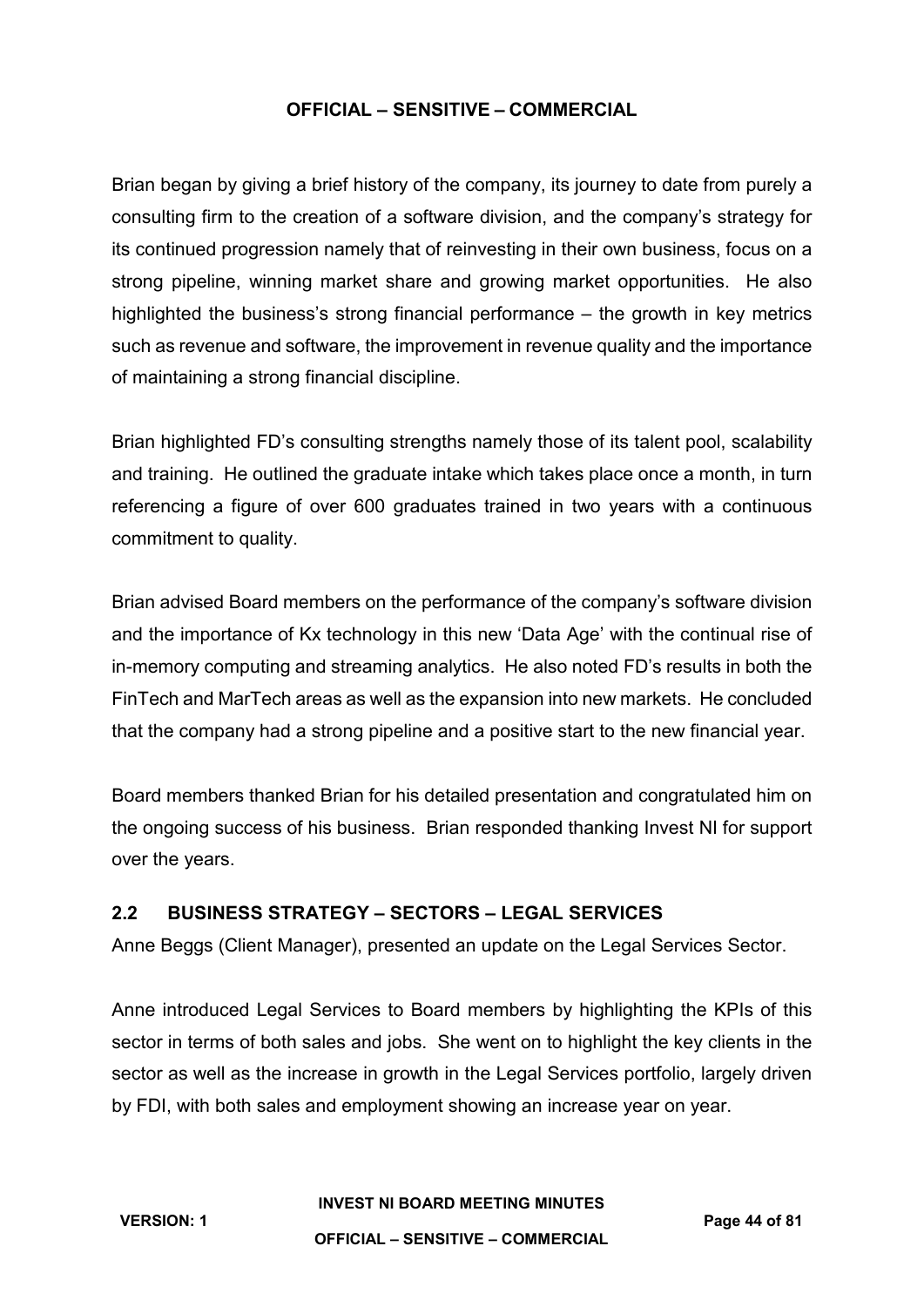Anne explained that prior to 2010 this sector had a largely domestic focus with limited entry points. She noted catalysts for the development of this cluster, such as a surplus of graduates as well as emerging key trends in the global legal industry – disaggregation, outsourcing, the leveraging of legal technology – these and other areas are key drivers of the behaviour of Invest NI's clients. She also highlighted that in 2016 the legal tech and resulting clusters took off which illustrated an enhancement of NI's legal tech credentials.

She concluded by looking at the impact of the development of this sector. In particular Anne referenced the enhanced profile for NI legal services and the growth in the legal technology cluster. She noted that new law firm investors bring new career paths and an increase in the diversity of the labour pool. She also stated that though the graduate pool is still sizeable there is a lack of home grown talent, with the idea of 'attracting back' talent becoming more important. In finishing Anne noted some sector priorities such as continued growth through FDI, exports and stakeholder management.

The Chair thanked Anne for her informative presentation and also asked about the impact from Artificial Intelligence (AI) on jobs in the legal and financial services sector? Anne stated that she was aware of work being done which highlights this issue. The Chair asked if this could be looked at as well as seeking feedback from Invest NI clients on the impact on employment from AI.

**ACTION:** Jeremy to respond with feedback from clients on AI's potential impact.

#### **2.3 BUSINESS STRATEGY – SECTORS – DUNNHUMBY FOOD REPORT**

John Hood (Director Food & Drink), was joined by Thelma Fitzgerald (Client Executive) and Grace Carson and Ryan Harty (QUB PhD Researchers) to present on the Dunnhumby Food Report.

John began by highlighting to Board members the recent food and drink trends as well as the challenges that remain within the sector. He noted issues around sustainable farming, packaging, food transparency and changing consumer habits. He brought to

#### **INVEST NI BOARD MEETING MINUTES**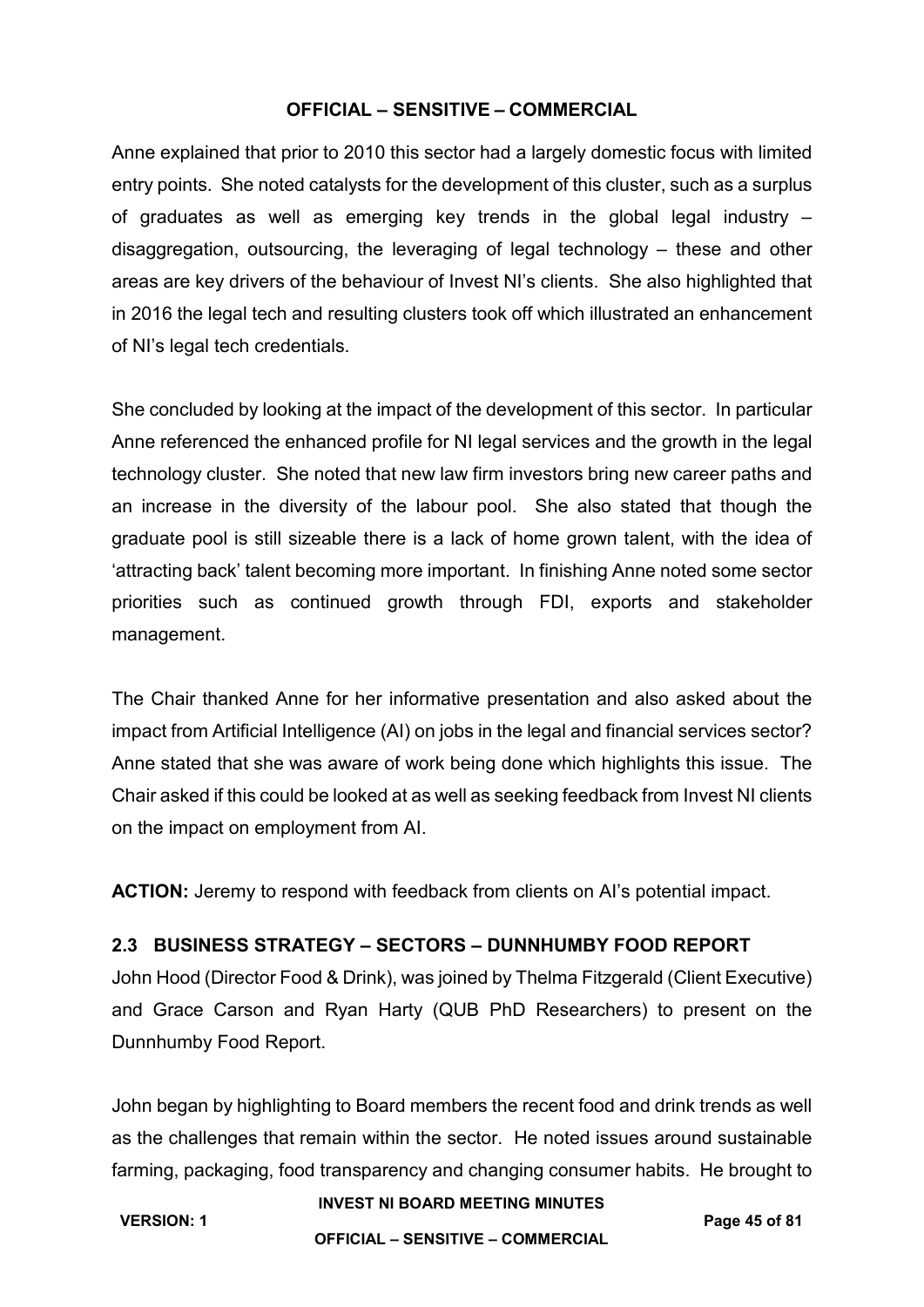members attention to other challenges and opportunities that lie ahead as a result of Brexit. By way of introduction to both Grace and Ryan he noted a version of 'The Future' with the end consumer being at the centre – buyers, like Tesco, want to know who's buying what produce.

Grace advised Board members on the work QUB has been doing and in particular the CERES project – 'Helping Producers Grow'. This is primarily based around free market intelligence and customer insights coupled with engagement with small firms. She gave members a short overview of the Shopper Insight Report which used both quantitative and qualitative data research.

Ryan explained the value of this data, the insights it provided into various market segmentations and the indications of who 'your' customer is.

Grace concluded by looking at next steps. She indicated that they would propose a continuation of data supply coupled with specific knowledge transfer to food businesses along with using segmentation to target gaps with current or new products. The data would also be used to enable a more targeted specific 'New Product Development' for suppliers along with indicating opportunities within the GB market.

To sum up Thelma advised members that a new team had been set up within the Food Division to deal with this new, real customer data. The team will utilise the Dunnhumby/Tesco Clubcard data and will scope other sources of market intelligence in Invest NI's own Business Information Centre as well as continuing development of retailer pitch plans. The Chair thanked the team for an insightful presentation.

# **3. MONTHLY REPORTING TO BOARD**

#### **3.1 MINUTES**

The minutes of the April Board meeting were agreed as a full and true record of the meeting.

**VERSION: 1 Page 46 of 81**

# **INVEST NI BOARD MEETING MINUTES**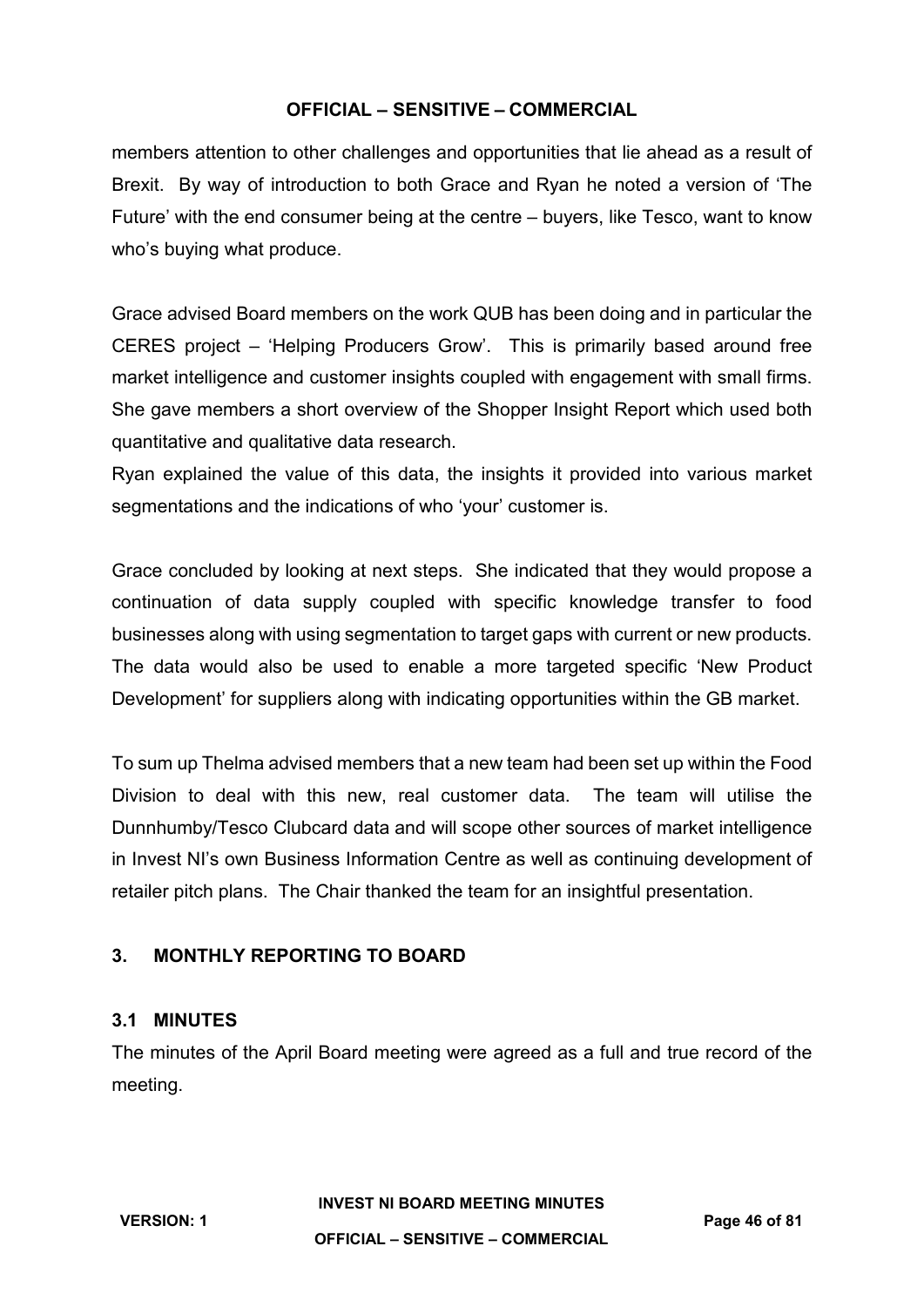#### **3.2 MATTERS ARISING**

The Actions table was reviewed and addressed. Members were given a further GDPR update advising that a paper with Invest NI's rationale would be forthcoming at the September Board meeting.

#### **3.3 CEO REPORT**

The Chief Executive, asked the Board to note the CEO report. Firstly he noted the recent Staff Conference and the feedback received from it to date. That event coincided with International Week, which along with the recent Leadership Event proved very successful and were both well received.

He informed members that he had recently travelled with the Department of Economy's Permanent Secretary to London to view the proposed new Invest NI office at King's Cross.

**ACTION:** Steve Harper will share copies of the London Office floorplan when available

The Chief Executive highlighted several recent important announcements most notably FinTrU and the creation of 605 new jobs, substantial projects from Teamwork Saas and also Eirtech.

Peter Harbinson referenced the visit to Belfast of a global delegation of 20 DIT staff from overseas posts – the visit centred on local regeneration and investment opportunities. He also referenced Allstate anchoring themselves in Belfast with the opening of their own premises.

To conclude the Chief Executive reiterated to members some point he made at the most recent ARC meeting in reference to the Skills Growth Programme and the approach to be adopted by Invest NI in response to the need to regularise spend. Board supported the view that Invest NI should not put unnecessary pressures on customers as a result of this decision by DoF.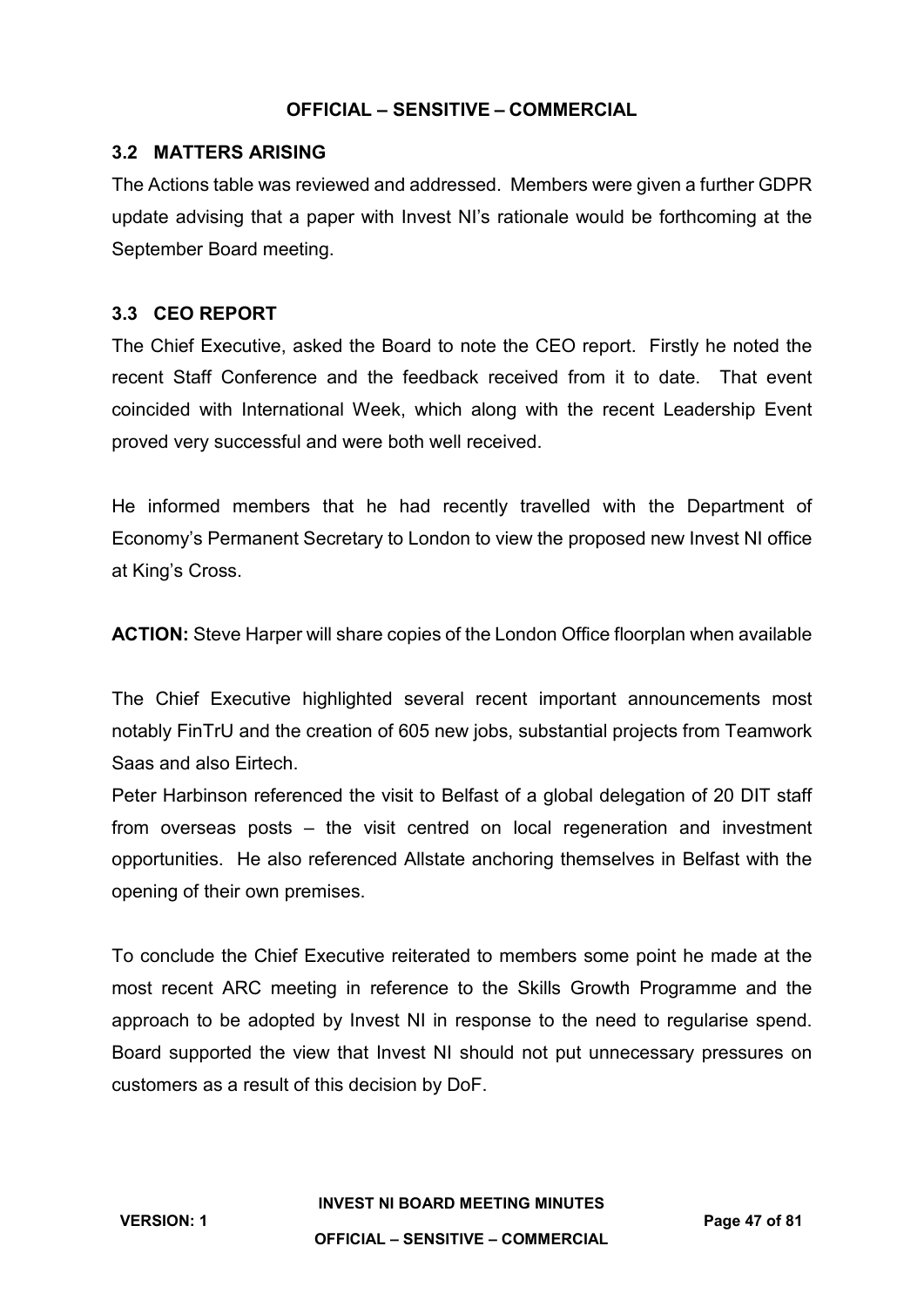### **3.4 FINANCE REPORT**

Mel Chittock asked the Board to note the Finance Report.

Mel noted to members that Invest NI's accounts for 2017/18 have now been finalised and that the consolidated accounts have been presented to the Audit Committee. These accounts include Invest NI, NI-CO and BSDL Group. He advised Board members that the audit of both NI-CO and BSDL accounts have now concluded with no significant issues being reported.

With reference to Invest NI's accounts Mel stated that the audit is continuing and would do so until the end of June; he confirmed that all of the substantive testing is now completed and that a draft Report To Those Charged With Governance has been issued. However, in this report there are two issues which have been raised. The first error is in the spreadsheet on Grant Provisions – this was deemed not material and therefore no adjustments required.

The second and more substantial item is the reference to the Skills Growth Programme. At last month's Board meeting Mel updated members on the issues surrounding this. He informed members that discussions with the Department of Finance were still ongoing; once these are concluded we will decide on what course of action we take next in relation to expenditure in this year and future years. A likely outcome will be a qualification on our accounts for this year.

At this point Deborah Lange briefed members that the Audit had gone well. She noted that Tomas Wilkinson's (Northern Ireland Audit Office) statement that Invest NI staff were very helpful and cooperative during the audit and that few adjustments were needed. Deborah wanted her thanks passed on to the Finance team responsible. The Chair echoed this and asked that thanks from Board members be passed on.

Deborah Lange proposed the Invest NI accounts to Board, this was seconded by Dr Gerard O'Hare.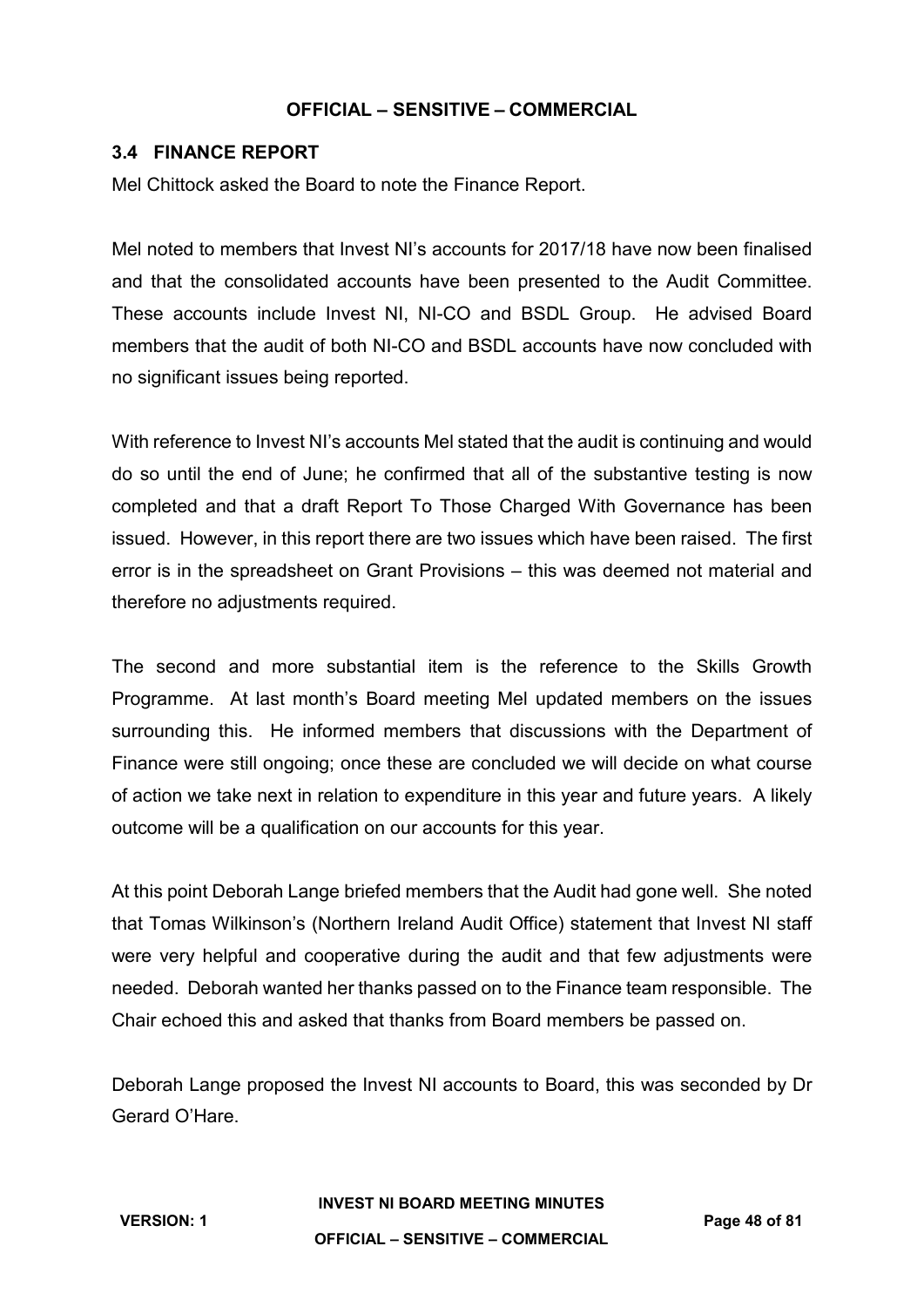#### **3.5 MARKETING AND COMMUNICATIONS REPORT**

Peter Harbinson asked the Board to note the Communications report.

Peter advised members of the recently held tender exercise for a contractor to undertake PR for the GB and Europe territory. The main aim for this contract will be to raise awareness of NI as both a suitable location for FDI and as a trade partner. He noted that this tender has now closed with an appointment likely to be made in late June. Peter also briefed members on the extensive planned PR activity for June and July.

# **3.6 AUDIT & RISK COMMITTEE MINUTES AND RISK REGISTER**

Deborah Lange briefed members on the minutes of the most recent Audit & Risk meeting. She advised members that the Emerging Risk register is being monitored. She noted several issues but in particular the risk regarding the lack of an Executive. She finished by stating that consideration should be given to the format of the risk register with 'heat indicators' illustrating movement from previous versions.

#### **3.7 CASEWORK REPORT TO THE BOARD**

This report was noted by Board members and taken as read.

#### **4. CHAIRMAN'S BUSINESS**

There was no Chairman's business to note, however, he did note to Board Members the recent staff conference and what a success it was.

# **A.O.B.**

Scott Rutherford highlighted to members the Strength in Places Fund, a new competitive funding scheme which takes a place-based approach to research and innovation funding to promote significant regional growth. He explained the aims and objectives of the fund and mentioned that there had already a number of expressions of interest.

Members were also informed that letters of extension to Board Member contracts were being finalised and then will be posted. Also noted was that DfE's Permanent

**INVEST NI BOARD MEETING MINUTES**

**VERSION: 1 Page 49 of 81 OFFICIAL – SENSITIVE – COMMERCIAL**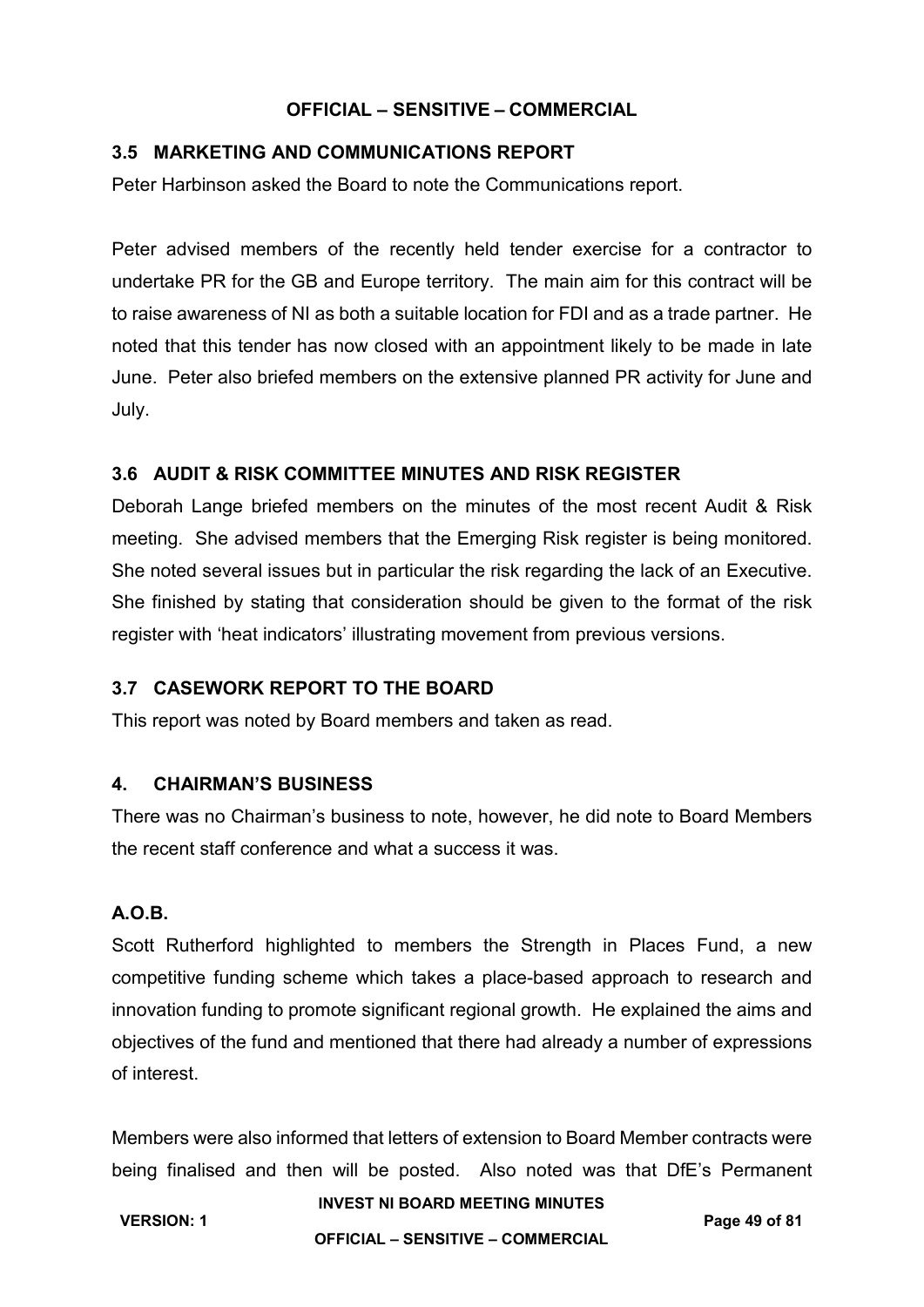Secretary, Noel Lavery, had sought legal advice on his ability to appoint/reappoint members.

There was no other business to note.

# **5. DATE OF THE NEXT BOARD MEETING**

The next Board meeting will be Wednesday 29<sup>th</sup> August and will be held at Invest NI's HQ, Bedford Square, Belfast.

The Board Meeting ended at 4.15pm.

**William Hoey,** July 2018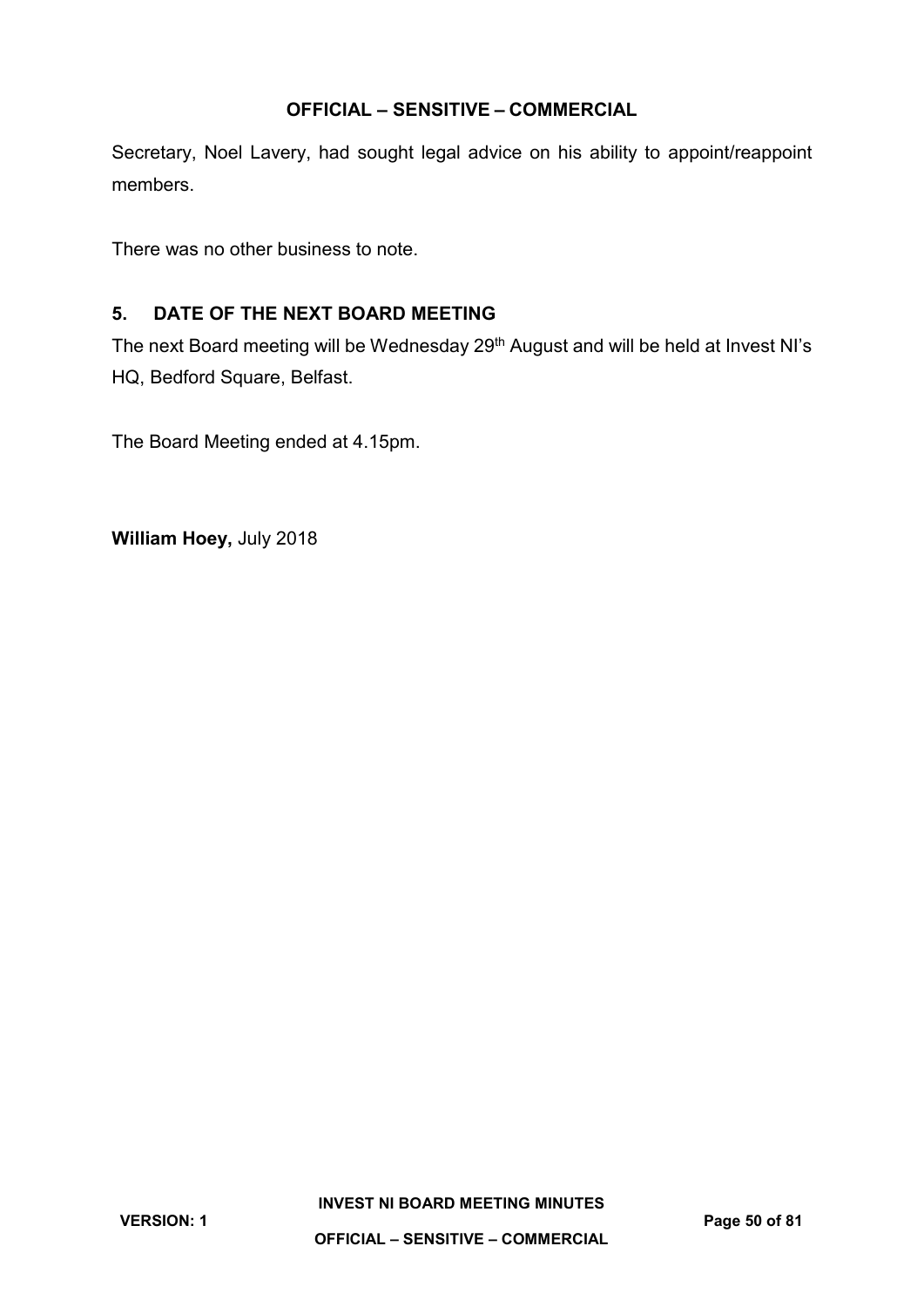# **ONE HUNDRED AND FIFTY SEVENTH MEETING OF THE INVEST NORTHERN IRELAND BOARD, 29 AUGUST 2018 INVEST NI HQ, BEDFORD SQUARE, BEDFORD STREET, BELFAST**

#### **Present:**

#### **Invest NI Board**

Mark Ennis (Chairman) Deborah Lange Padraig Canavan Gerard O'Hare Brian Baird **II** and the *Secondary Company* Secondary Secondary Secondary Secondary Secondary Secondary Secondary Secondary Secondary Secondary Secondary Secondary Secondary Secondary Secondary Secondary Secondary Seconda Rose Mary Stalker Mark Sweeney Ken Nelson

**In Attendance:** Alastair Hamilton, Amanda Braden, Tracy Meharg, Steve Harper, Mel Chittock, Peter Harbinson, Bill Scott, Jeremy Fitch, Olive Hill, Donal Durkan and Carol Keery

**Minute Taker:** William Hoey

# **1. APOLOGIES & DECLARATIONS OF INTEREST**

The meeting commenced at 1.35pm

**Apologies:** Scott Rutherford and Mark Nodder.

The Chair asked members to declare any conflicts of interest relating to today's meeting agenda. Judith Totten registered an interest in both Mallaghan Engineering and Rockcastle. No conflict of interest was anticipated, however, if any arose Judith agreed to leave the meeting.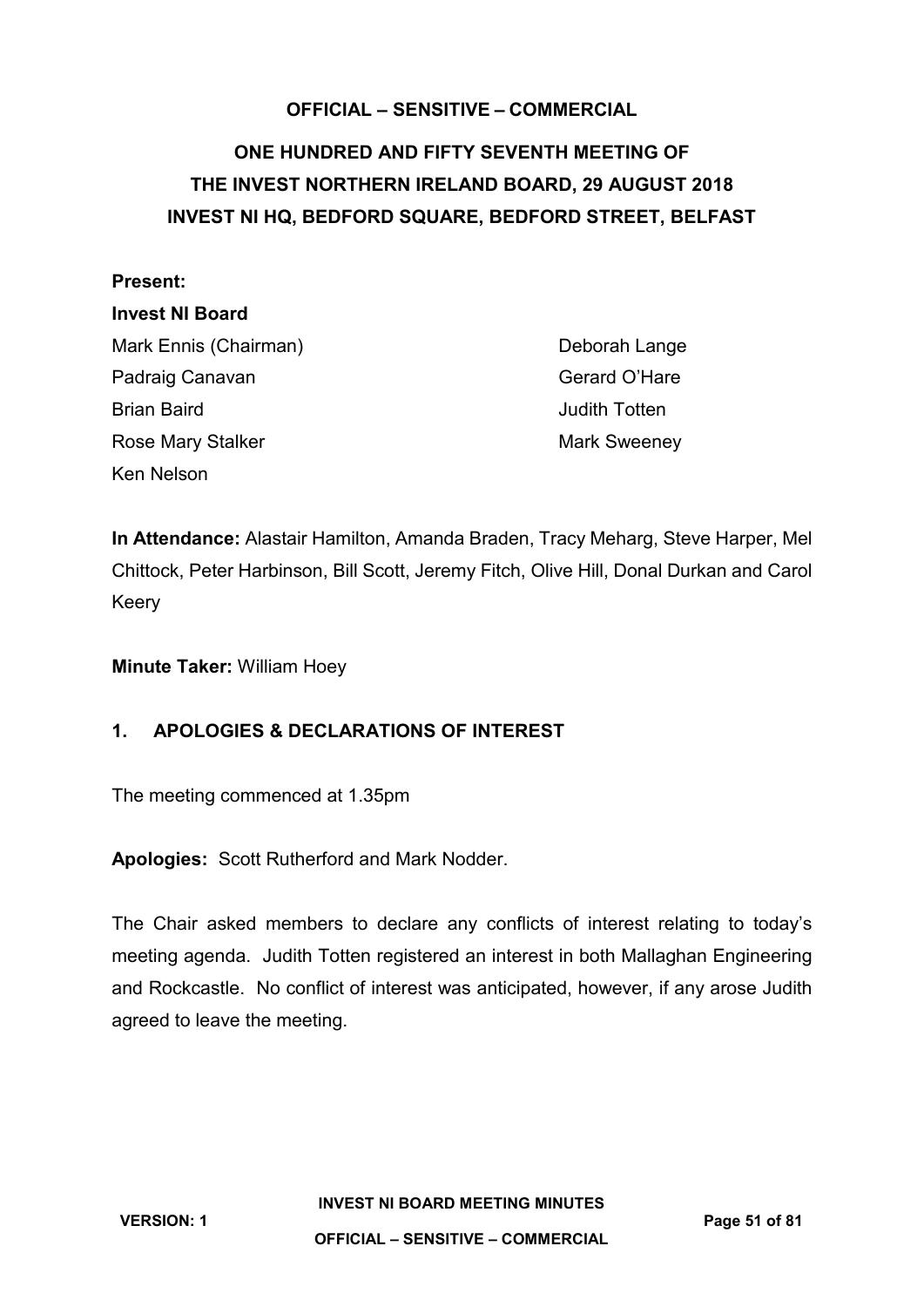# **2. ITEMS FOR DISCUSSION**

### **2.1 GDPR UPDATE**

Danny Smyth, Invest NI's Information Governance Manager, presented a brief update on the GDPR Compliance Programme.

Danny had previously updated the ARC Committee on the Compliance Programme; at this meeting it was decided that the Invest NI Board be updated. He stated that the organisation is in a very good position and since his ARC update seven key areas are being addressed. These are Data Breaches, Records of Processing, Procurement, Data Sharing, International Transfers, Direct Marketing and Awareness. He gave an update on each area to illustrate not just progress but policies and procedures which have been introduced to ensure overall compliance. In conclusion he stated that 'Awareness' was key to the overall strategy, an awareness to changes in policies and procedures and for this e-learning modules would shortly be introduced for members of staff.

The Chair thanked Danny for a most informative presentation. He was interested in information from the EU with regard to compliance. Danny responded by stating that guidelines exist to share that data and we can show compliance with the existing legislation. Rose Mary Stalker also asked where did the responsibility reside to ensure compliance? It is the Information Governance Manager's responsibility to ensure this and the ARC Committee will be briefed accordingly. The Chief Executive asked that this be shared on a regular basis with Board members.

# **ACTION:** Carol to schedule further Board updates

To conclude Mark Sweeney asked about a 'No Deal' Brexit and its implications. Danny stated that it could well have an impact, however, he stated that even with International Transfers these will remain as such with no change. The final question focused on an increase of data sharing agreements. Danny replied that this was indeed a possibility but in that case Invest NI was covered.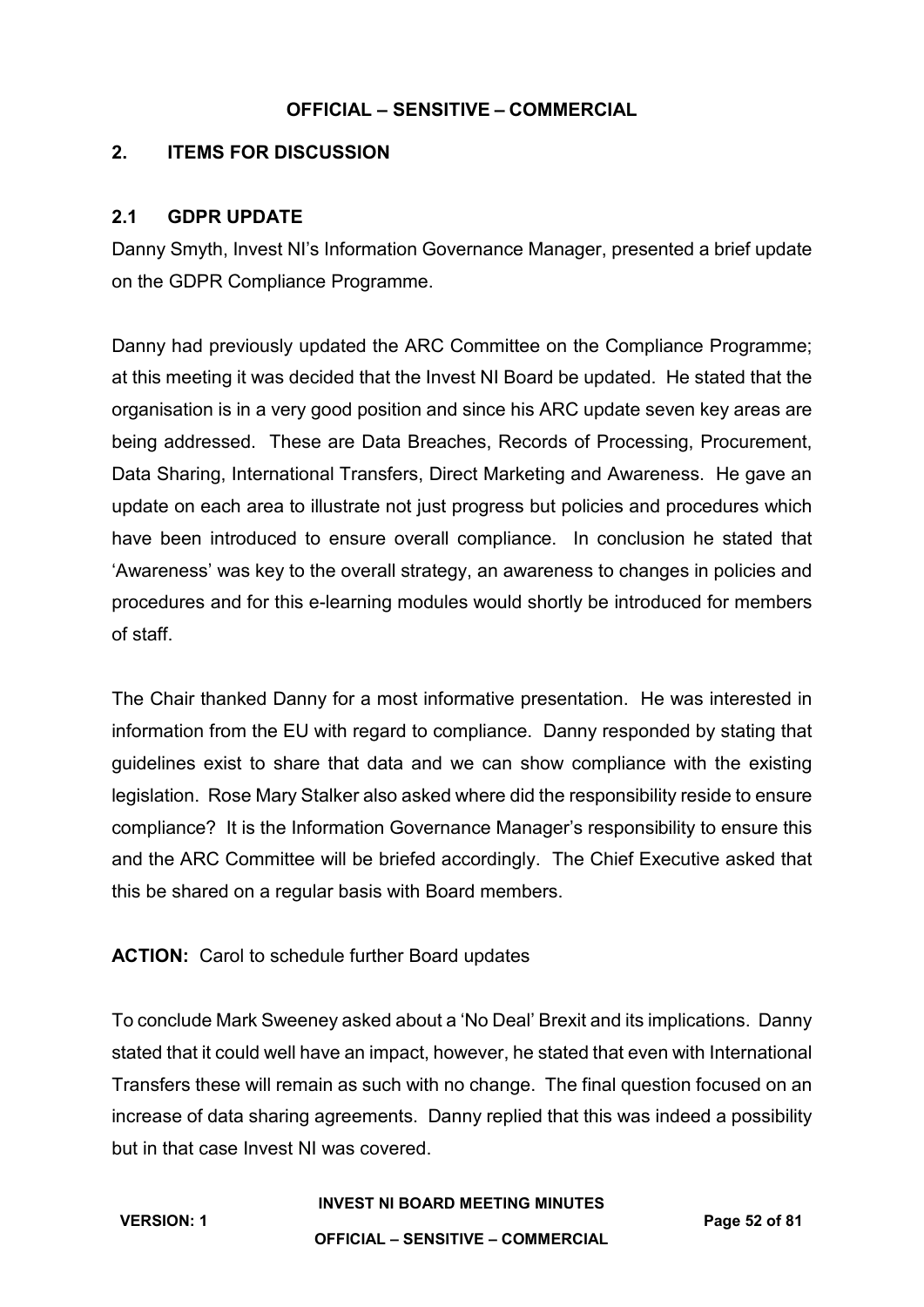#### **2.2 BUSINESS STRATEGY – ENTREPRENEURSHIP STRATEGY UPDATE**

Shauna Fenton (Web Content Manager) and Patricia Devine (Entrepreneurship Manager), presented an update on the Entrepreneurship Strategy, and specifically the "My New Business" Portal.

Patricia introduced the Entrepreneurship Action Plan and its key themes. Firstly she explained the development of products and various initiatives. She highlighted how some of this support would be provided; particularly the use of the NIBusinessinfo website and the newly installed "My New Business" portal. Patricia referenced the collaboration involved with a range of partners including local councils, universities and colleges and the private sector as well as the active engagement in Community Planning Action Plans. She noted to members the proposed role of the Entrepreneurship Champion, an individual who would act as a role model. She also stated how impacts would be measured and the tracking involved as well as the communications and messaging that would be required – this was at present being developed with Invest NI's Corporate Communications Team. She concluded by stating that the Action Plan should be ready to roll-out in October.

Shauna began by briefly noting the NIBusinessInfo website, the navigation of the business support landscape as well as the engagement with partners and stakeholders and the activities available. She then explained the various features and benefits of the "My New Business" portal which will adopt a task-based approach in order to maximise engagement and ultimately conversion. She highlighted the 'Start your business checklist' which is broken down into sections to be more easily digestible, laying out the whole end-to-end process.

**INVEST NI BOARD MEETING MINUTES** Ken Nelson noted that this was an impressive presentation. He asked about the generation of start-ups and Patricia informed members that the Entrepreneurship Forum was addressing this point. Bill Scott also reminded members that this work was being achieved in the absence of an Enterprise Strategy. Gerard O'Hare, whilst appreciating the difficulties in streamlining such a process asked do we know that we are targeting the 'right' people, how is it measured? Patricia agreed and stated that it was indeed a very complex process but other bodies have roles to play – not just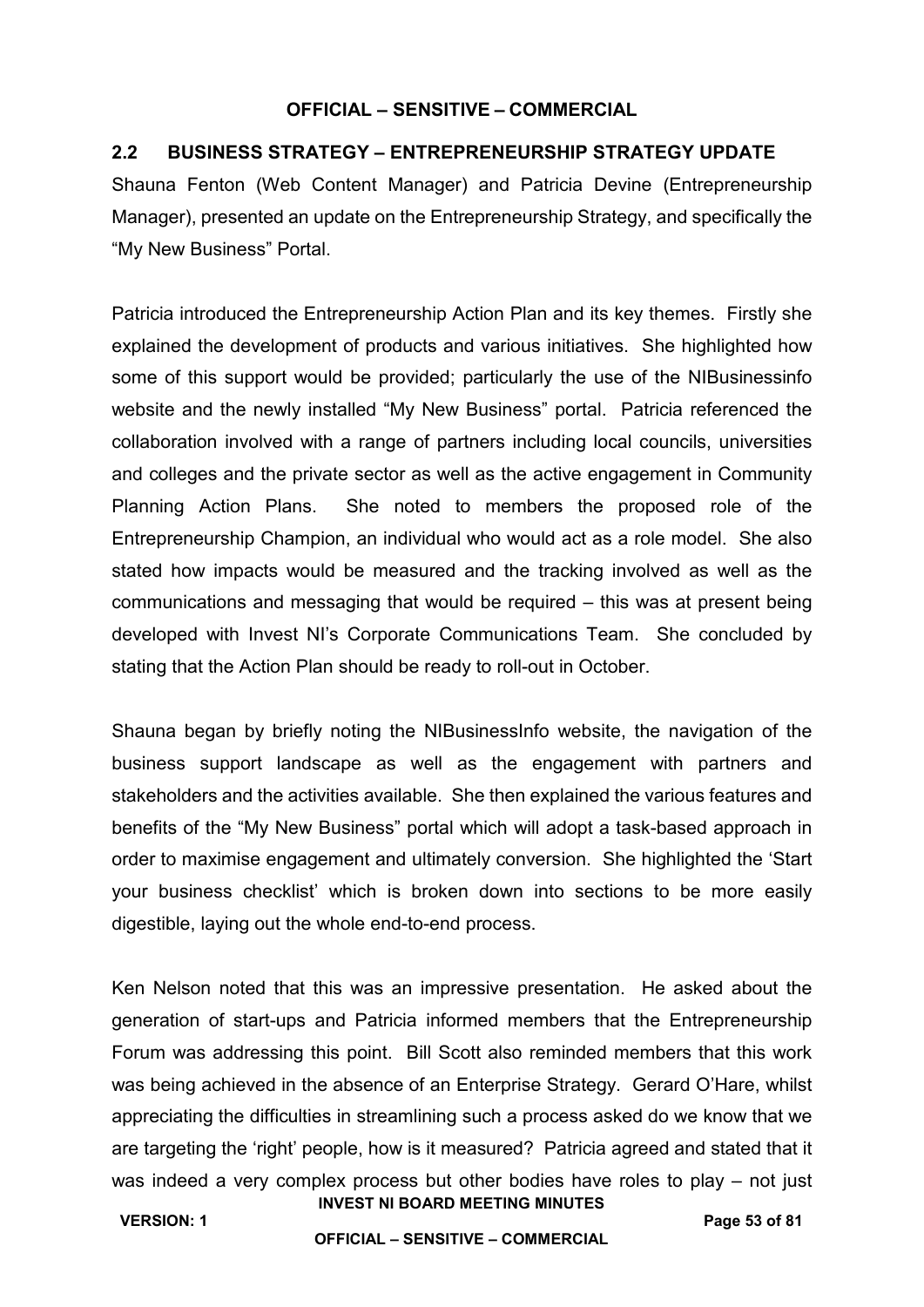Invest NI, but also DfE and local councils – and that it was important that focus was maintained. Peter Harbinson stated that even though there is an essence of selfselection, we are endeavouring to identify entrepreneurs. Bill Scott also mentioned that to date there is no strong evidence we are missing entrepreneurs and we are working with the councils to promote entrepreneurship better than we did in the past.

Brian Baird fully believed that Invest NI has a role to play and that there was good evidence of a network involved – Invest NI should be in this space as the organisation offers the focus and expertise required. Rose Mary Stalker commented that this was a step forward and that it helped clarify the situation for SMEs.

Mark Sweeney stated that it was unclear where actual ownership lay. The Chief Executive stated that certain functions have been transferred to councils, and yes there are risks involved in this approach. But he also stated that there are no real barriers, the landing pages etc. are non-branded.

The Chair thanked Patricia and Shauna for their presentation and the debate that ensued. He also felt that topics such as this needed more time when presented at Board to allow more time for discussion. The Chair wished to encourage Executive Directors sponsoring presentations to review presentations in advance to maximise impact on delivery to Board.

#### **2.3 BUSINESS STRATEGY – INNOVATION ACCREDITATION UPDATE**

Tracy Meharg presented an update on the Innovation Accreditation.

**INVEST NI BOARD MEETING MINUTES** Tracy noted to members that a cross-departmental project board had been established, that the tender has been released and is due to be awarded at the end of September. She informed members of the timeframes involved and the two year cycle measuring companies which are 'innovation active' across all the UK regions. She pointed members towards the Innovation Stamp toolkit and application guidelines developed to encourage adoption across the wider innovation eco-system and the support available from the Innovation Readiness microsite and an awareness campaign in 2019. Tracy also made Board members aware that this is an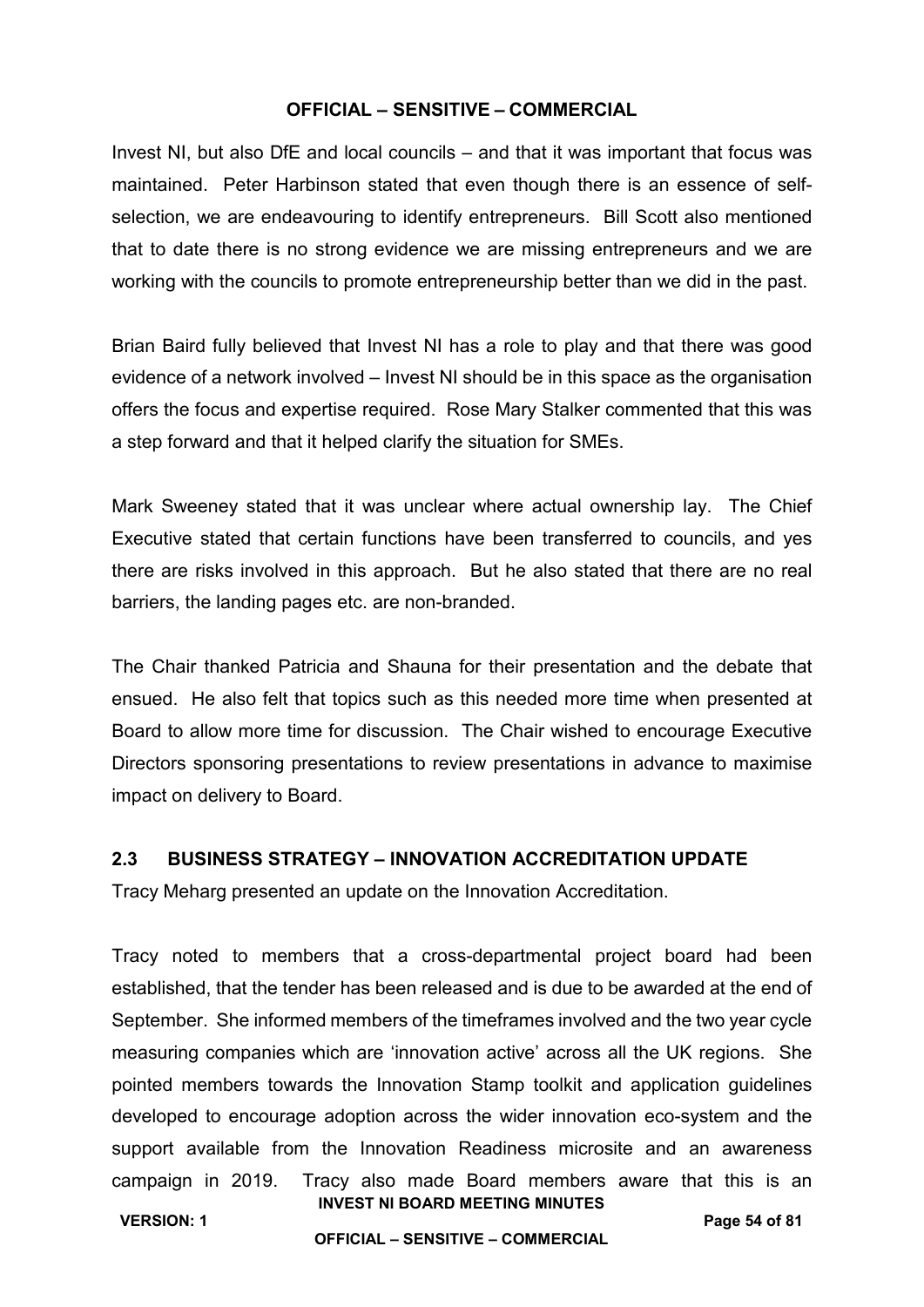internationally recognised innovation accreditation with several levels of recognition awards.

Mark Sweeney inquired about the ultimate goal of the scheme. The Chief Executive responded that it was to provide outcomes on which to measure innovation. Tracy replied that it was to essentially promote innovation. She noted that to attain the highest award the company will require their assessment to be benchmarked. She also stated that this is a positive idea which also aims to enhance collaboration. Rose Mary Stalker made reference to sensitivity around the messaging that businesses were not turned off by the use of terms such as accreditation. The positives of innovation should be the driving force.

## **3. MONTHLY REPORTING TO BOARD**

#### **3.1 MINUTES**

The minutes of the June Board meeting were agreed as a full and true record of the meeting.

#### **3.2 MATTERS ARISING**

The Actions table was reviewed and addressed. Members were given an update on the Board portal. A contract has been awarded to Decision Time for the supply of their software.

At this point the Chair wished to note Bill Scott's forthcoming retirement and on behalf of Board members wished to thank Bill for not just his long career in economic development but also his legacy and most importantly the enhanced relationship the organisation now has with the various regions of Northern Ireland.

The Chair also wished to congratulate Tracy Meharg on her imminent move to a Permanent Secretary role within the Northern Ireland Civil Service.

#### **3.3 CEO REPORT**

**INVEST NI BOARD MEETING MINUTES** The Chief Executive, asked the Board to note the CEO report. Firstly he referenced ELT changes with Des Gartland temporarily stepping up due to Bill's retirement. He

**VERSION: 1 Page 55 of 81**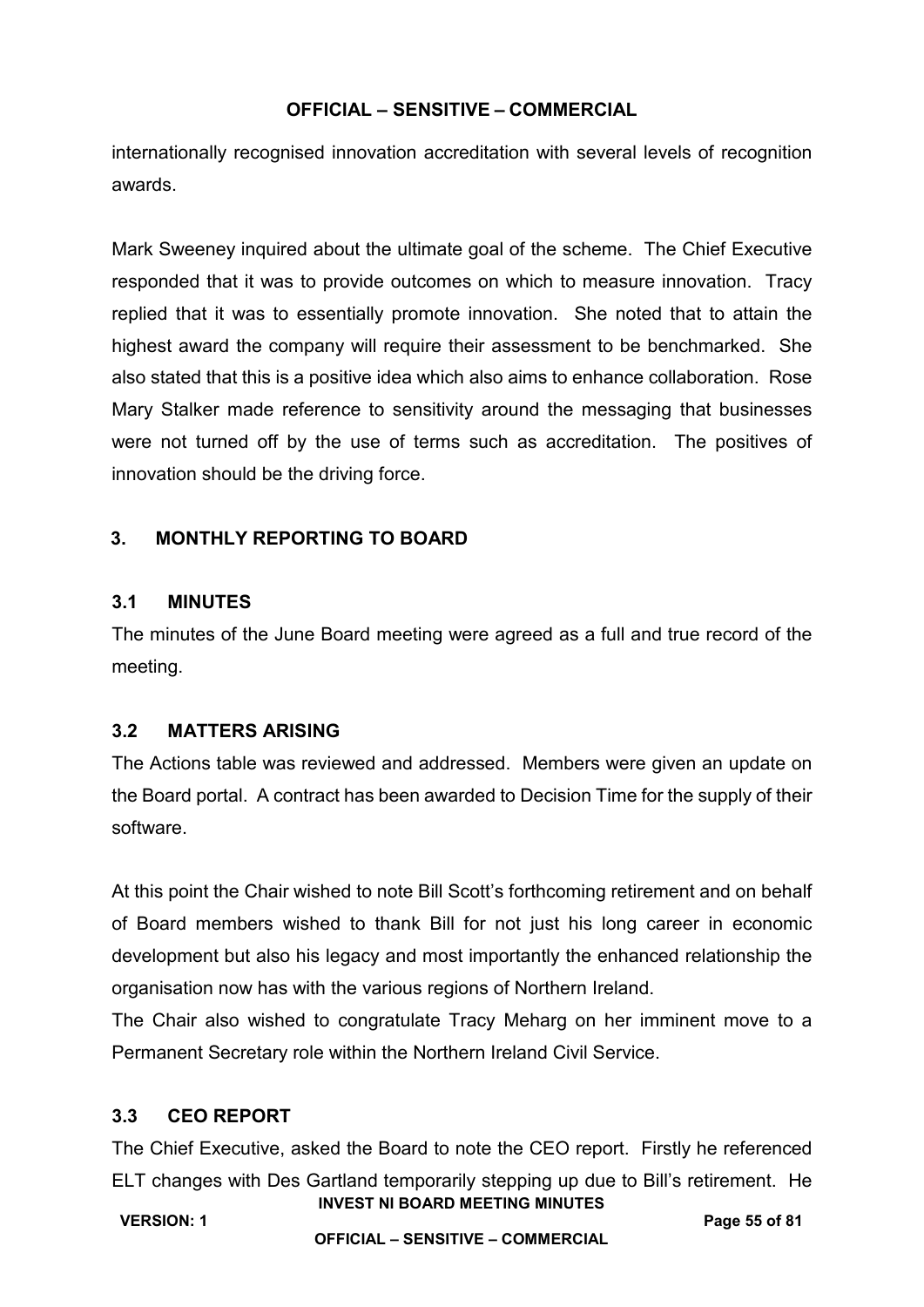noted the City Deals process and that bids and due diligence was proceeding. He also noted the DIT partnership and the appointment of two new Director Generals as well as the imminent restructuring of DfE. Board members were also made aware of the status of several projects which require Ministerial approval and those requiring Invest NI Accounting Officer approval. He concluded by updating members on the progress of the Business Strategy.

## **3.4 Q1 OPMR & SCORECARD UPDATE**

Carol Keery and Vicky Kell presented the OPMR and Scorecard Update.

Carol presented detail on absenteeism which continues to run ahead of target with long-term sickness absence being the largest contributor to outturn.

Vicky began by updating members on Claims Processing where there has been a gradual improvement in claims figures with the outturn moving towards target. She then moved on to the Performance Quadrant illustrating to Board both local job and external job figures coupled with figures for R&D and Skills investment. She concluded by giving members and overall picture of the OPMR as it stands after quarter 1. The Chief Executive commented that overall this was a healthy picture for the start of the current year but focus must be maintained.

## **3.5 FINANCE REPORT**

Mel Chittock asked the Board to note the Finance Report.

Mel gave a brief update noting to members that programme expenditure to the end of July is £32m which is over £8m behind profile – this is split between Resource and Capital. He stated that the variance in Capital is mainly due to payments on the Access to Finance funds. Overall spend is in line with last year. He made members aware that the organisation is not proposing to bid in the October monitoring round; the forecasts will continue to be updated as the year progresses and a future call will be made with regard to the December monitoring round. He referenced that there were no concerns on the Admin budget but the recent pay settlement will have an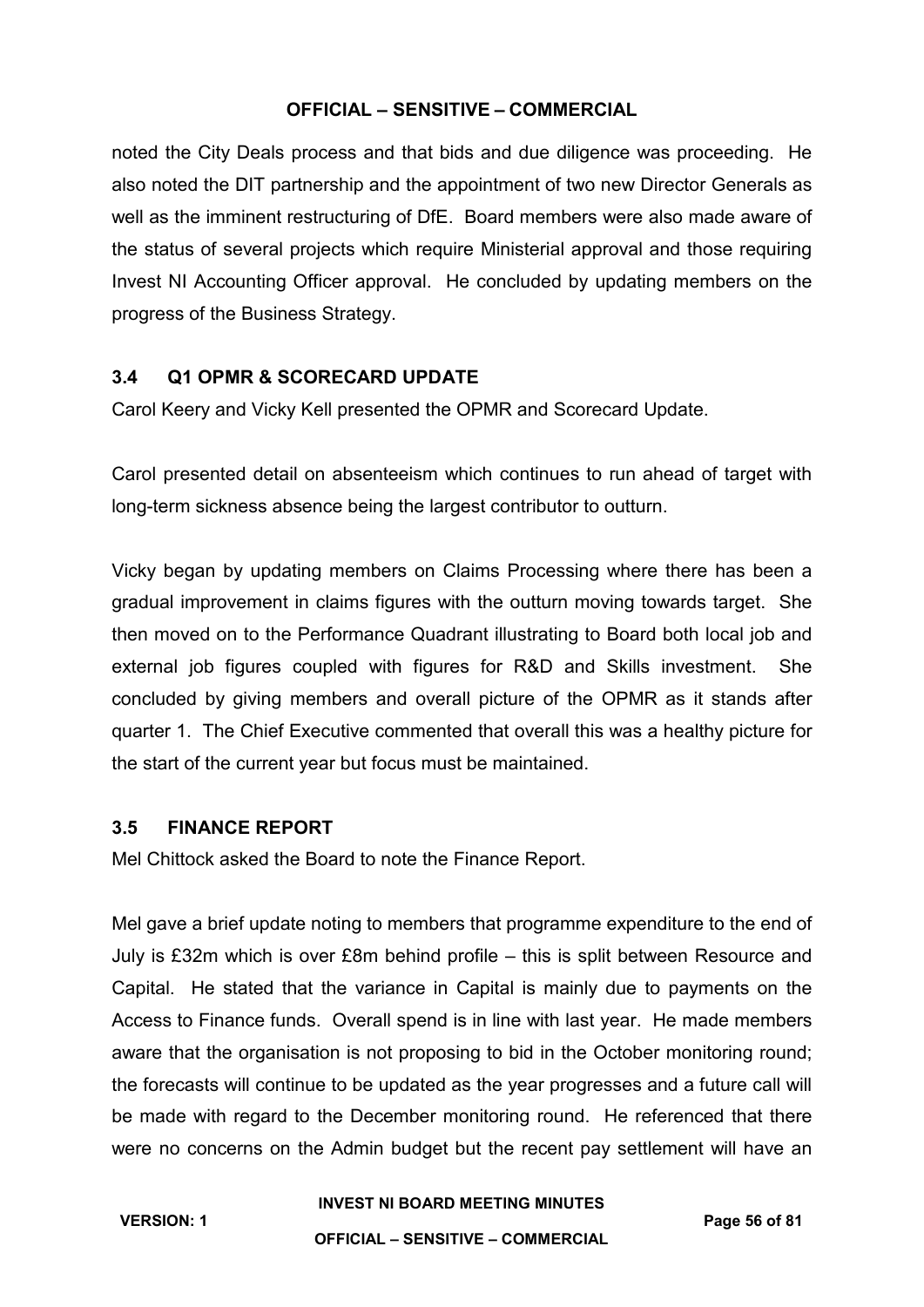impact on this. Finally he made members aware that they now have a final copy of the organisation's annual report and accounts.

# **3.6 MARKETING AND COMMUNICATIONS REPORT**

Peter Harbinson asked the Board to note the Communications report.

Peter briefed members on several large job announcements in particular FinTru, Eirtech Aviation and Mallaghan Engineering. He informed Board of several new investors in Northern Ireland including those of Fieldfisher, Smashfly and McGinnis Consulting. He also stated that there are numerous announcements in the forward planner for September. He noted to members that the GB/Europe PR Contract has been awarded to Weber Shandwick – they will be used to promote the Northern Ireland message primarily in the GB market, however, this may be extended to other parts of Europe.

Board were also informed of the forthcoming pilot for the Innovation Stamp and the Entrepreneurship Champion launch event. Peter concluded by noting the revamp of NI Connections, and that Anne Beggs will be in contact in the near future with Board members in respect of NI Connections.

# **3.7 CASEWORK REPORT TO THE BOARD**

This report was noted by Board members and taken as read.

#### **4. CHAIRMAN'S BUSINESS**

There was no Chairman's business to note.

# **A.O.B.**

The subject of Brexit was again noted and consultancy work has been commissioned on the possibility of a 'No Deal'. Donal Durkan informed members that some preparations had been put in place, in particular a specialist team. The Chair suggested to members that a regular update on the EU Exit would be deemed useful.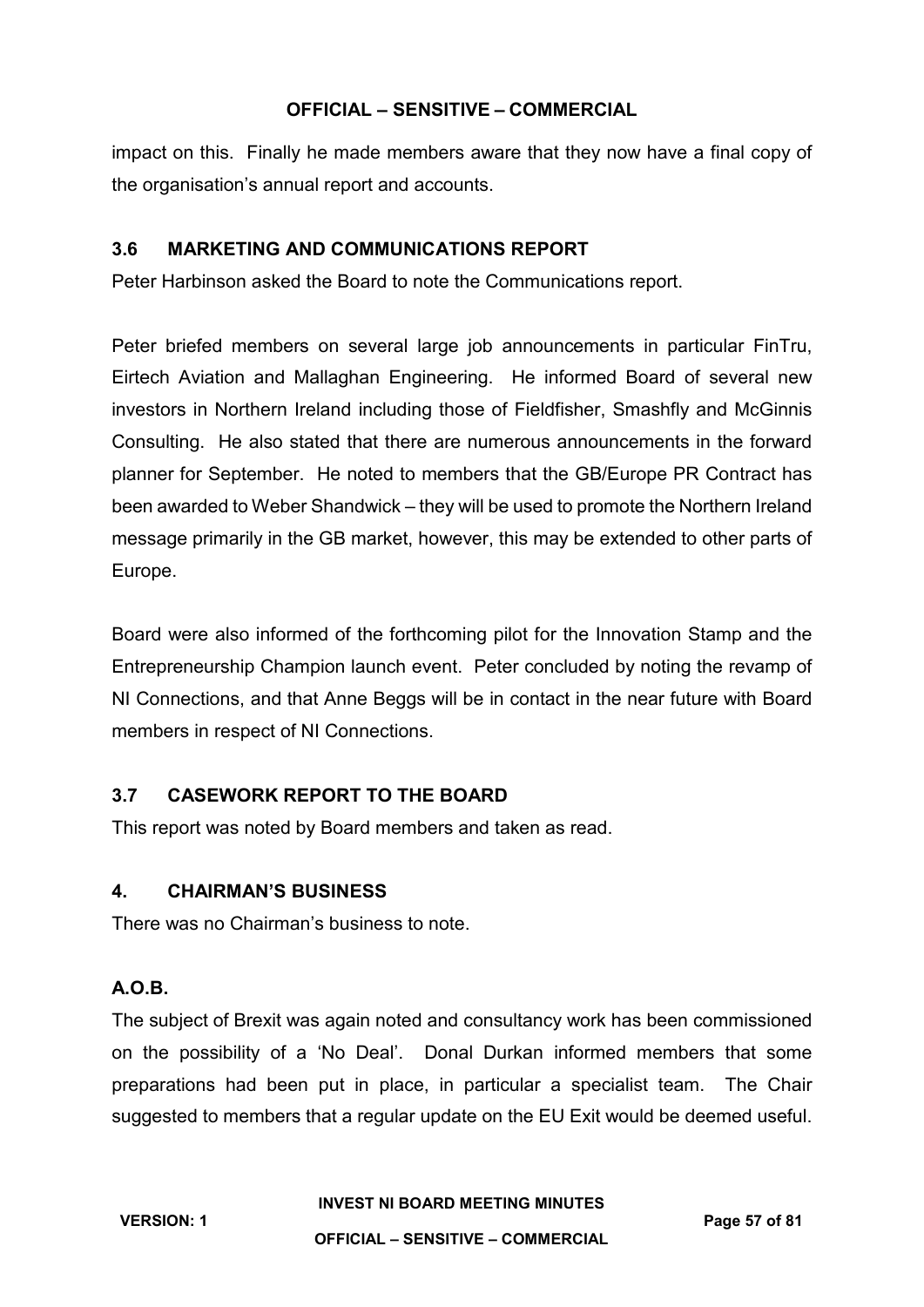**ACTION:** Donal Durkan to provide regular EU Exit updates. These will be added to the Board schedule.

There was no other business to note.

# **5. DATE OF THE NEXT BOARD MEETING**

The next Board meeting will be Wednesday 26<sup>th</sup> September and will be held at the Mid & East Antrim Borough Council offices in Ballymena.

The Board Meeting ended at 4.00pm.

**William Hoey,** September 2018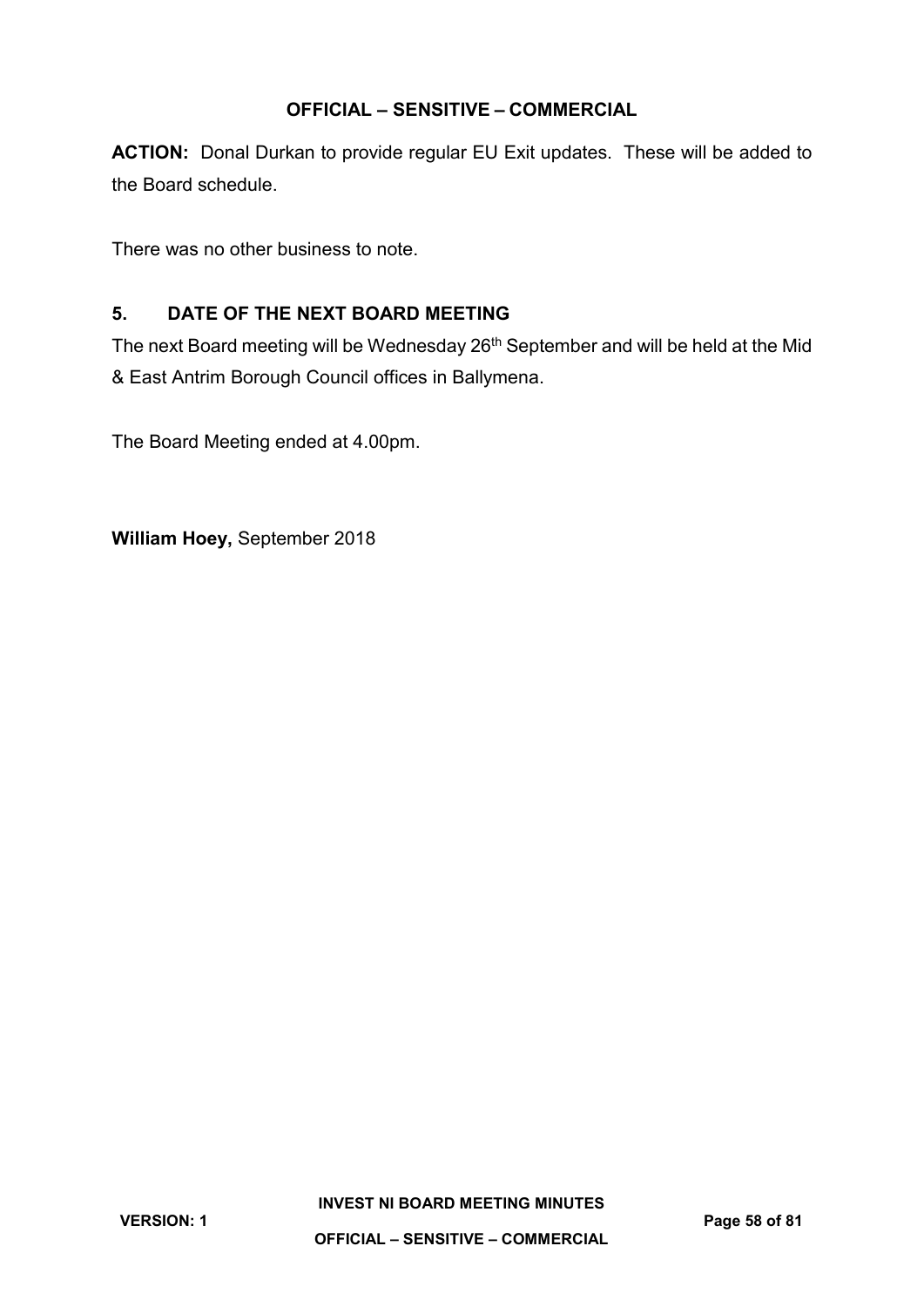# **ONE HUNDRED AND FIFTY EIGHTH MEETING OF THE INVEST NORTHERN IRELAND BOARD, 26 SEPTEMBER 2018 MID & EAST ANTRIM BOROUGH COUNCIL, BALLYMENA**

#### **Present:**

#### **Invest NI Board**

Mark Ennis (Chairman) Brian Baird Padraig Canavan Ken Nelson Mark Nodder **Rose Mary Stalker** Rose Mary Stalker

**In Attendance:** Amanda Braden, Mel Chittock, Donal Durkan, Des Gartland, Jeremy Fitch, Peter Harbinson, Steve Harper, Olive Hill and Carol Keery

**Minute Taker:** Arora Upritchard

# **1. APOLOGIES & DECLARATIONS OF INTEREST**

The meeting commenced at 1.40pm

**Apologies:** Deborah Lange, Mark Sweeney, Scott Rutherford, Judith Totten, Gerard O'Hare, Alastair Hamilton, Tracy Meharg.

The Chair asked members to declare any conflicts of interest relating to today's meeting agenda. No conflicts were declared.

# **2. ITEMS FOR DISCUSSION**

# **2.1 MID & EAST ANTRIM COUNCIL PRESENTATION**

Anne Donaghy, Mid & East Antrim Council Chief Executive presented an update on the Councils recent activities and areas of focus.

**INVEST NI BOARD MEETING MINUTES** Anne stated that the Council has become much more engaged with Invest NI since the recent transfer of functions and feels that this has developed in to an excellent working relationship between the two bodies. Anne stated that the Council now has a

**VERSION: 1 Page 59 of 81 OFFICIAL – SENSITIVE – COMMERCIAL**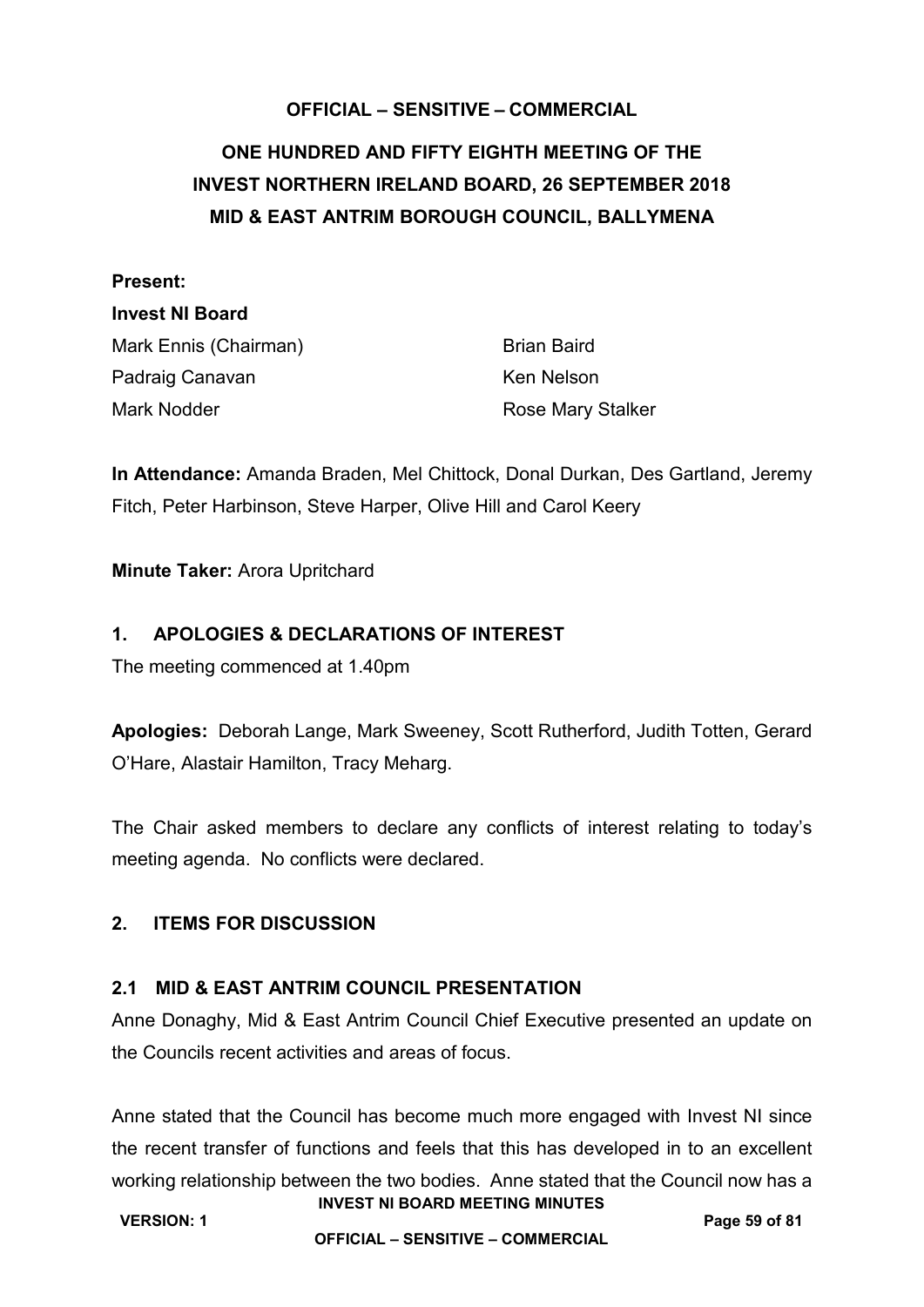suite of interventions that they can deliver to companies on the ground and that they are very clear in their role before handing over to Invest NI.

Anne stated that the Councils priority is economic growth and that they are very keen to play a part and get involved in this area. Anne stated that the Council had recently launched is strategy 'Amplify' and she wished to thank Invest NI for the role it played in helping to launch.

Anne stated that up until recently the Council recognised they did not have a strong proposition to help Invest NI sell the Mid & East Antrim area in the FDI area but they are now in a much more healthy position in this regard.

Anne closed her presentation by stating that the Council were pleased that the Invest NI Board had chosen to visit and asked that along with the local MPs, MLAs, businesses and Council if the Invest NI Board would consider returning to have a working lunch. The Chair acknowledged this invitation and said he looked forward to seeing the development of a positive relation between Moira Loughran's replacement, Trevor Robinson, and the Council.

The Chair thanked the Council Chief Executive for her presentation and stated that he can see the energy and enthusiasm of the Council and that Invest NI will do its best to help with the Council's ambitions.

# **2.2 ACCESS TO FINANCE UPDATE**

William McCulla, Director of Corporate Finance presented an update on Access to Finance suite of funds.

William detailed some of the recent investments, committed funds, partnerships, evaluations and funding sources. William also provided a timeline for new and future interventions being launched.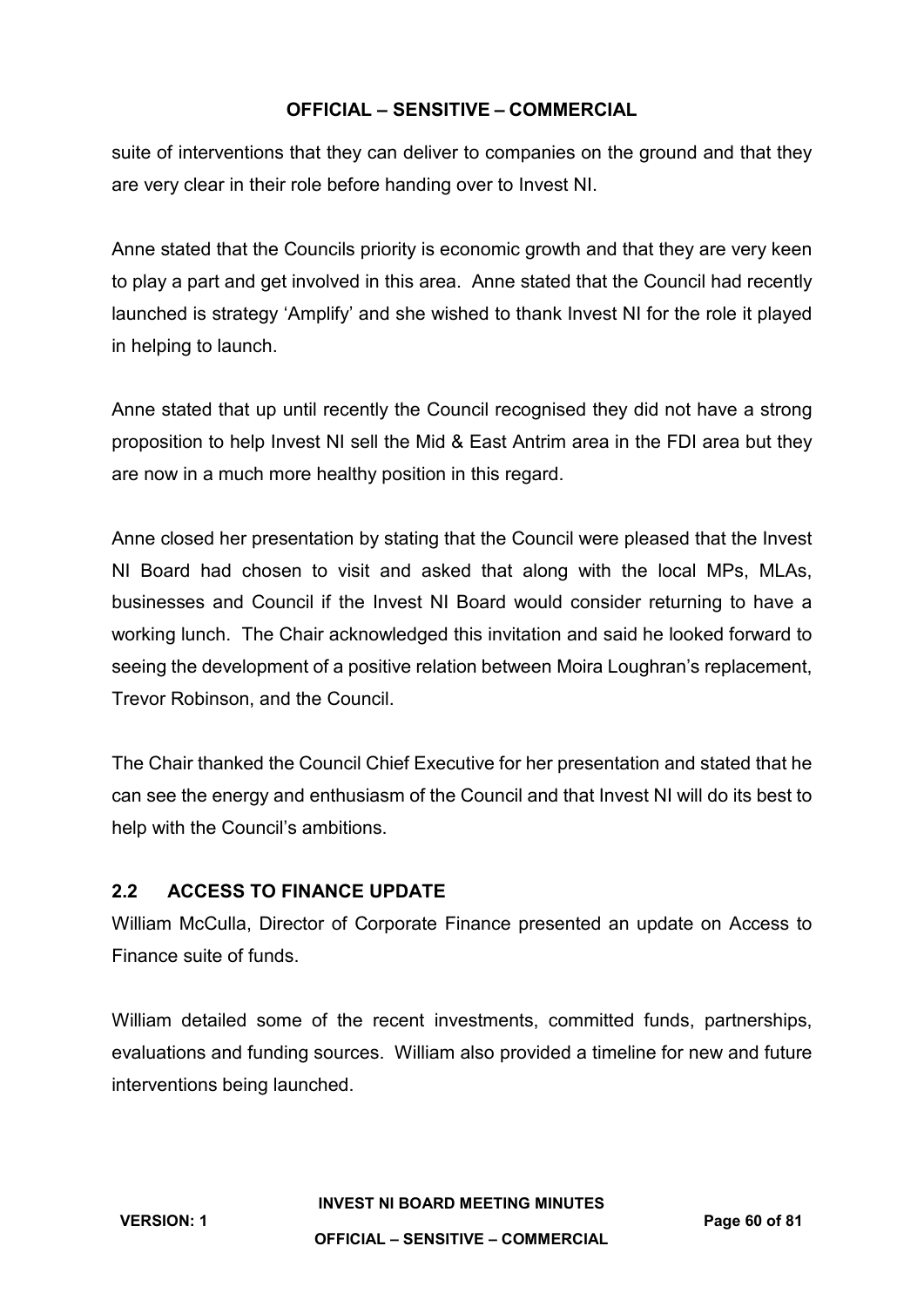Ken Nelson stated that he was encouraged to see the current position of the Access to Finance suite and commented that from and IntertradeIreland perspective that there is an increased flow through.

Ken Nelson asked William to clarify the position on the use of Financial Transactions Capital (FTC) and use with Councils. William confirmed that FTC cannot be provided directly to a Council as it has to be through a private entity.

The Chairman thanked William for his presentation and also wished to put on record his thanks to William, and his team, for all the exemplary work that has been done in this area.

Rose Mary Stalker left the meeting at 2.45pm.

# **2.3 BUSINESS STRATEGY – INTERNATIONAL STRATEGY (inc. NI Connections)**

Steve Harper, Executive Director and Anne Beggs, Head of NI Connections provided an update on the International Strategy and NI Connections respectively.

Anne provided the Board members with some history on Northern Irish Connections and stated that a review had been undertaken in 2017. Following the review, a lot of significant work has been carried out to get NI Connections back up and running.

Anne stated that going forward NI Connections will be in the form of a partner forum as opposed to the old membership system. The new partner forum and website will be relaunched on 8<sup>th</sup> November and Board members will be invited to attend.

Anne closed her presentation by stating that she will be reaching out to Board members to meet with them individually to gain their views and suggestions for the forum. Anne asked that Board members to consider sharing any potential diaspora contacts, returners to Northern Ireland and any other thoughts they may have on on how to maximise this refreshed opportunity.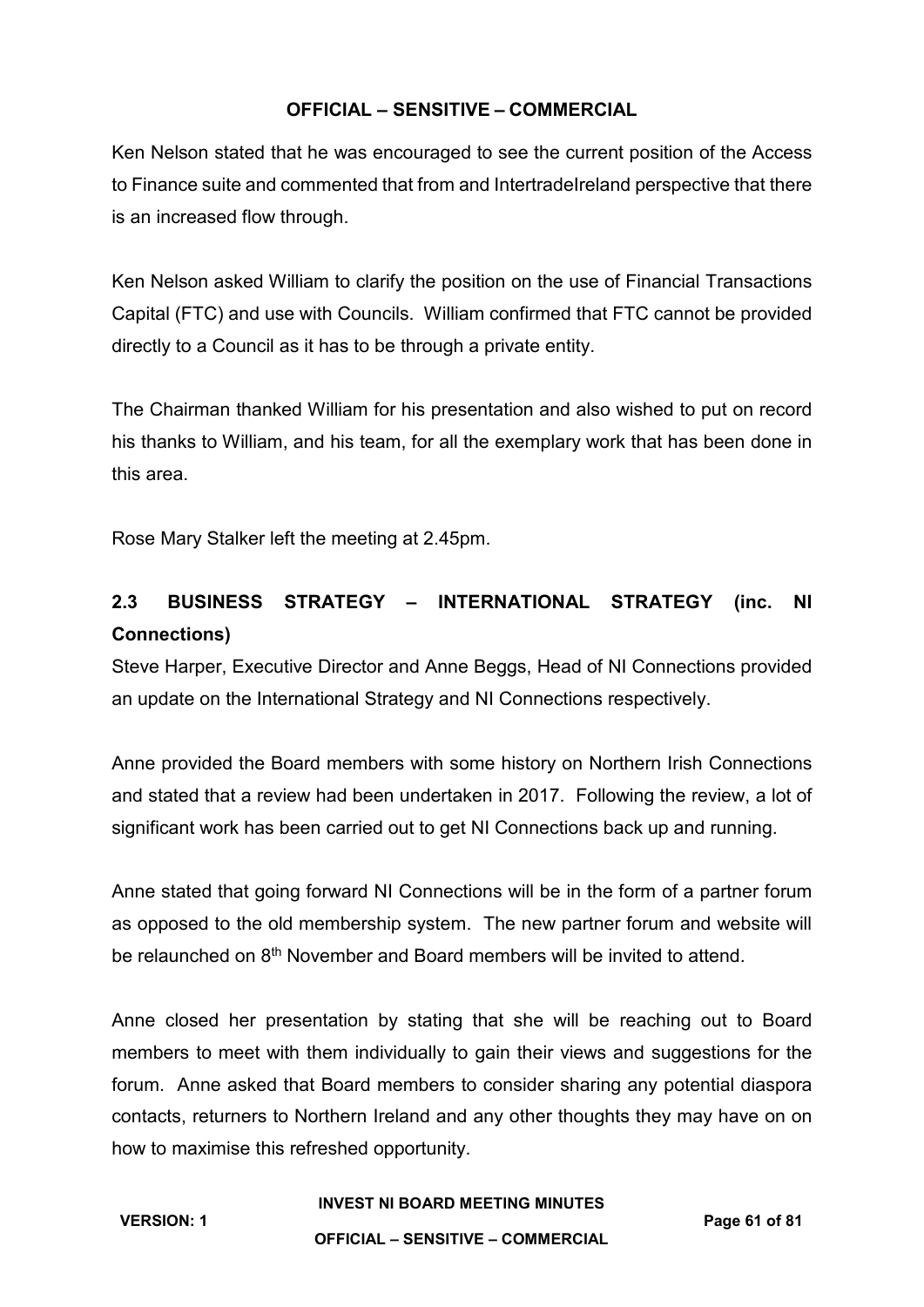Ken Nelson asked if it is possible to sign up people who are not originally from Northern Ireland but who are favourably disposed towards the province. Anne confirmed that this can be done and these individuals are known as 'affinity diaspora' and she would be more than happy to take suggestions for those connections.

Steve provided an update on the hubs in London, Dublin and Brussels stating that the aim is to officially launch the hubs April 2019.

**Action**: Steve to share the layout plan of the new London hub along with the address.

Steve also provided an update on the overseas offices, trade and international investment. Steve commented that he was confident that the organisation will hit its jobs target for 2018-19.

Steve wished to make the Board members aware of the processes followed by the International teams in offering corporate hospitality. Steve stated that the International division needs to offer corporate hospitality on occasions and wanted to assure the Board members that all policies are correctly followed and signed off by Steve in advance of any hospitality being offered to potential investors.

Mark Nodder left the meeting at 3.25pm

# **3. MONTHLY REPORTING TO BOARD**

### **3.1 MINUTES**

The minutes of the August Board meeting were revised, circulated by email and approved by the Board members.

#### **3.2 MATTERS ARISING**

The Actions table was reviewed and addressed.

**INVEST NI BOARD MEETING MINUTES** Brian referred to the action on risks and activities and stated that he thinks that Board members should know how Invest NI benchmarks against other similar agencies – is Invest NI doing the right thing, particularly in terms of sector performance.

**VERSION: 1 Page 62 of 81**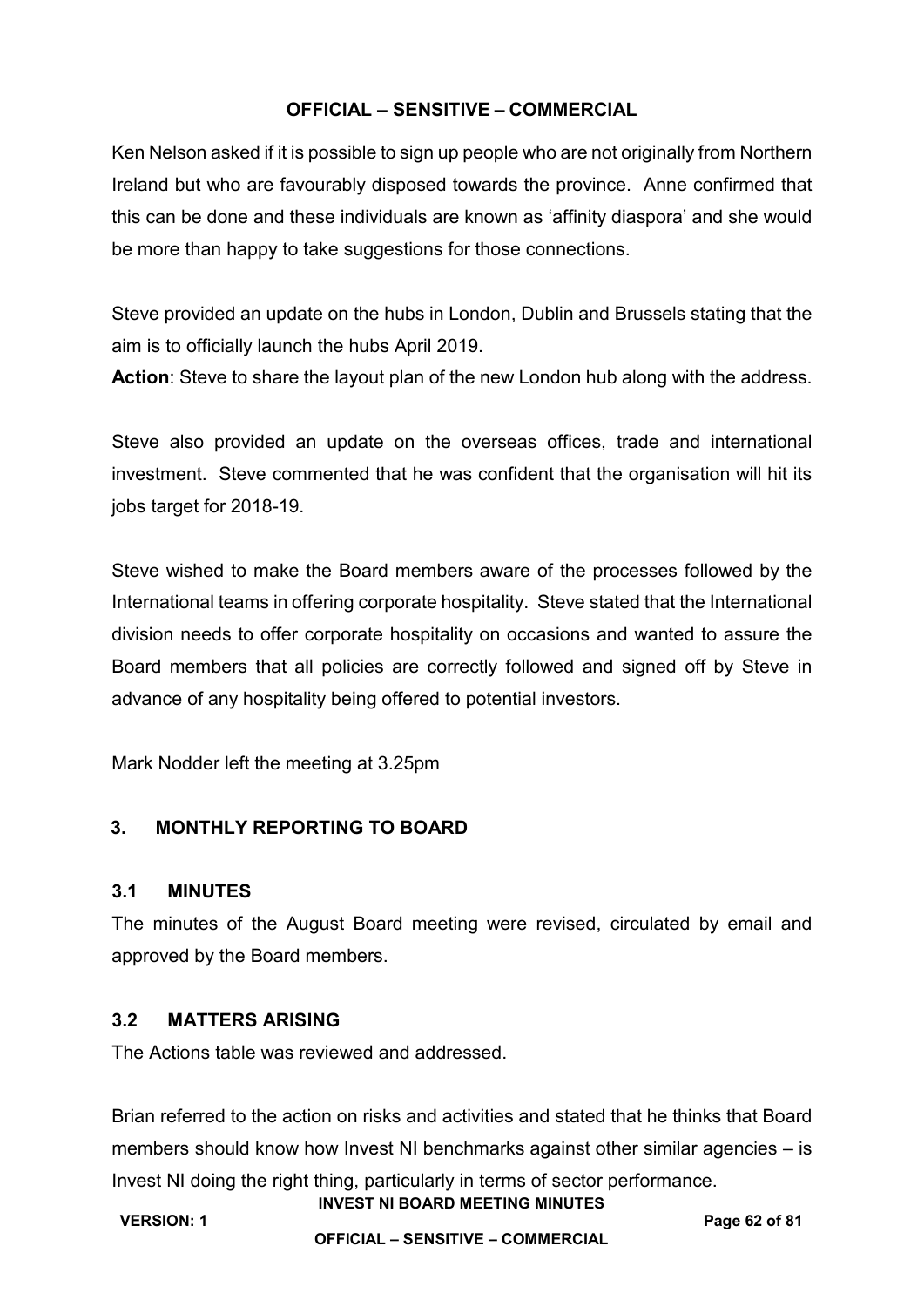Brian would like to know if our percentage GVA is better than other agencies. The risk is that Invest NI may be focussed on some of the wrong things and not be aware. Are we doing enough compared to other places?

Jeremy stated that this may take some time to work through but in progressing our sector strategies and KPIs to the next phase the organisation will be looking at benchmarking these strategies. Steve provided some feedback on a recent meeting with Director Generals from DIT in which they were astonished at the level of information we have from our KPIs; other agencies do not have this level of information.

**Action:** Jeremy agreed to take this forward and carry out sectoral benchmarking against other agencies.

#### **3.3 CEO REPORT**

Jeremy Fitch, Acting Chief Executive, asked the Board to note the CEO report.

Jeremy highlighted some of the key projects and announcements as detailed in the report. Jeremy also provided some feedback on a recent visit from the Justice Department of Wales who visited Northern Ireland to view our legal proposition.

Amanda Braden reported that the organisations overall absence rate continues to increase and is running higher than we would like. Amanda stated that the new absence policy has now issued to staff and will be going live from 8<sup>th</sup> October. Amanda also reported that Human Resources are currently updating the mental health policies to look at what more the organisation can do to support staff.

Amanda reported that she will be meeting with Board members Deborah Lange and Mark Sweeney shortly to take on some further ideas.

**Action:** The Chairman asked that feedback from the meeting be shared with the Board in due course.

**INVEST NI BOARD MEETING MINUTES** Padraig Canavan left the meeting at 3.45pm.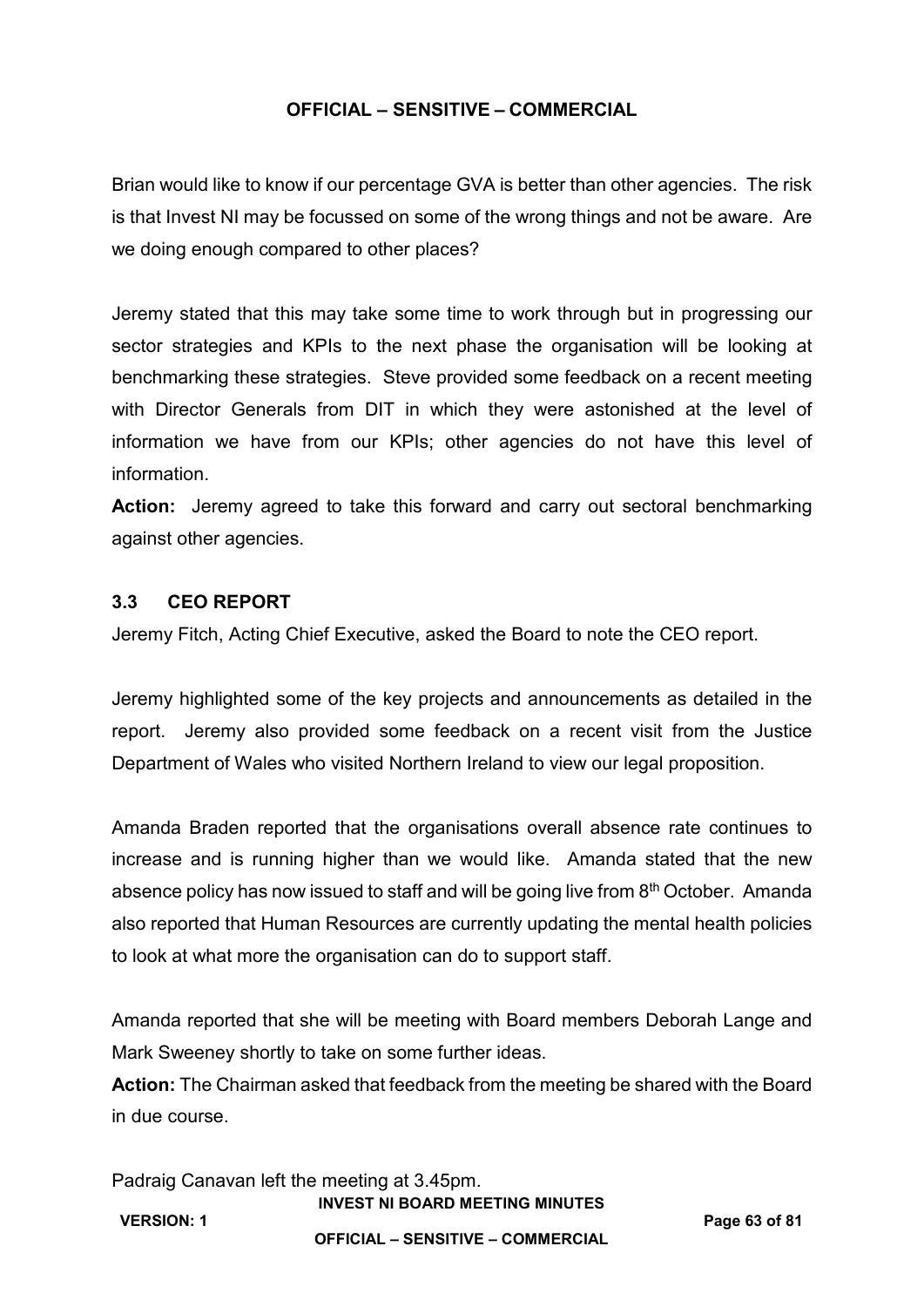#### **3.4 BREXIT UPDATE**

Donal Durkan presented an update on Brexit.

Donal reported that the organisation has now established a dedicated EU Exit team and a detailed EU Action Plan is now in place covering a range of areas, including Business Engagement, Products and Services and Day One planning.

A wide ranging discussion was held on the current status of the Brexit negotiations and levels of business preparedness, including contingency planning. Initial suggestions were made as to how Invest NI could potentially flex its suite of products and services, including assistance to address higher working capital requirements and temporary investment incentives. Donal stated that a number of options were currently being considered.

Ken Nelson stated that in the past the organisation had used Jobs Fund as a mechanism for emergency support and asked could any of our funding streams be similarly flexed and matched to business requirements.

The Chairman reiterated that it was important to examine all avenues of potential support and remain flexible to respond to the needs of firms locally.

**Action**: Donal to provide an update on Brexit at the next meeting, to include details on the types of support that could be offered to businesses.

#### **3.5 FINANCE REPORT**

Mel Chittock asked the Board to note the Finance Report.

Mel wished to highlight that the organisation is still showing an underspend on the profiled programme budget year to date, but for the full year Divisions are forecasting a pressure of circa £6.5m on the overall annual Resource budget. Mel stated that the performance year to date is largely in line with the position in previous years. He confirmed that Finance are currently tracking the budget forecasts and based on

#### **INVEST NI BOARD MEETING MINUTES**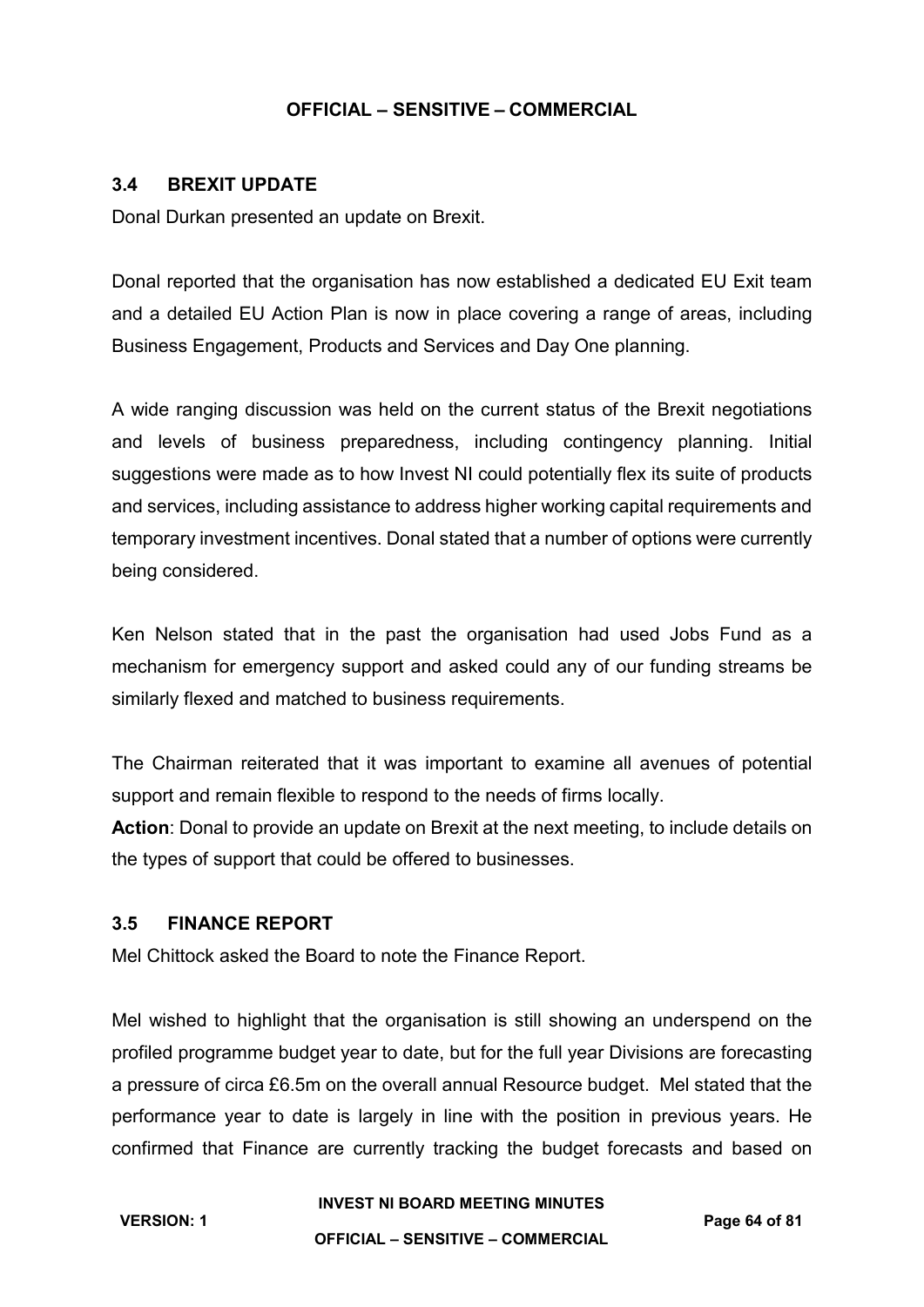divisional updates would expect the pressure on the Resource budget to be manageable as we approach the year-end.

Mel reported that additional Capital receipts of £6m will be received this year from the Energy Efficiency Loan Fund, in which the loan repayments have exceeded the demand for new loans.

Mel referred to the Review of Financial Processes currently being carried out by the Treasury. Firstly Mel referred to the Treasury requirement to split the salary costs into programme and admin budgets. Invest NI have asked DfE for all salaries to be reported as programme budget, and are awaiting feedback on this. Secondly the Review of Financial Processes will consolidate the Invest NI Accounts, and all other NDPB's of DfE, into the Departmental Accounts. This will require a tighter timeframe for preparing the year-end Accounts, which Mel stated would be a considerable challenge. Finance will keep the Audit Committee updated on this.

# **3.6 ARC MINUTES**

In the absence of the Audit and Risk Committee Chair, Mel Chittock provided a short verbal update.

# **3.7 MARKETING AND COMMUNICATIONS REPORT**

Peter Harbinson asked the Board to note the Communications report.

Peter wished to highlight some points from the report namely the nearly 1000 jobs announced over the recent months and as stated by William McCulla earlier the launch of the next phases of the Small Business Loan Fund and Growth Fund.

In the coming month, Peter stated that there will be an announcement at Schrader and some 300 jobs at Camlin in Lisburn. Peter also stated that the team are currently working on the forthcoming launch of the Entrepreneurship Action Plan which will occur in November.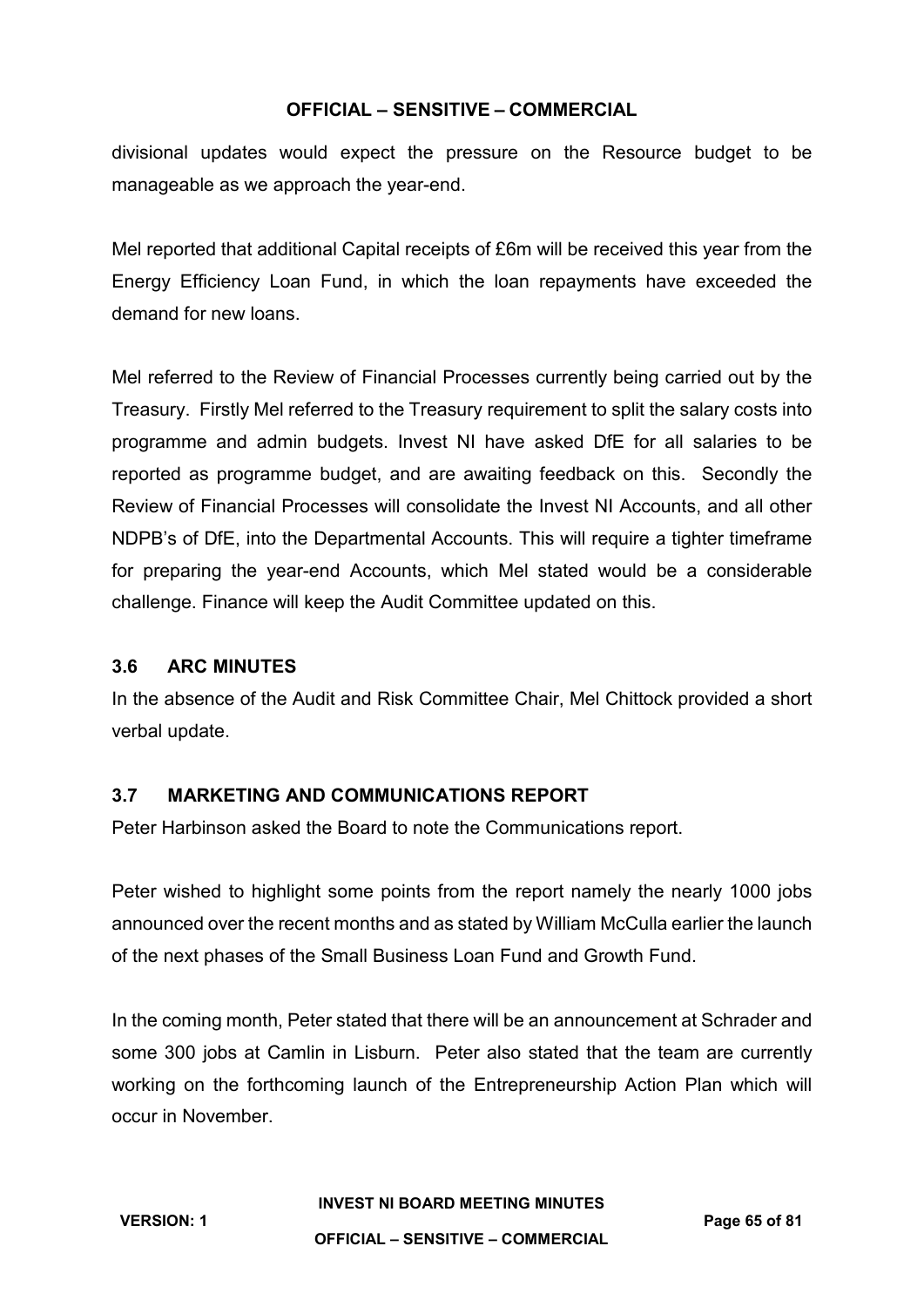In relation to the Innovation Accreditation Awareness scheme the tender has now closed with six responses and will move to first stage assessment next week in the hope of completion by October.

# **3.8 CASEWORK REPORT TO THE BOARD**

This report was noted by Board members and taken as read.

# **4. CHAIRMAN'S BUSINESS**

There was no Chairman's business to note.

# **A.O.B.**

No further business.

# **5. DATE OF THE NEXT BOARD MEETING**

The next Board meeting will be Wednesday 24<sup>th</sup> October and will be held in IGNITE, Ormeau Baths, Belfast. There will be a Risk Workshop held in Invest NI HQ in advance of the Board meeting commencing at 10.00am.

The Board Meeting ended at 4.05pm.

**Arora Upritchard,** October 2018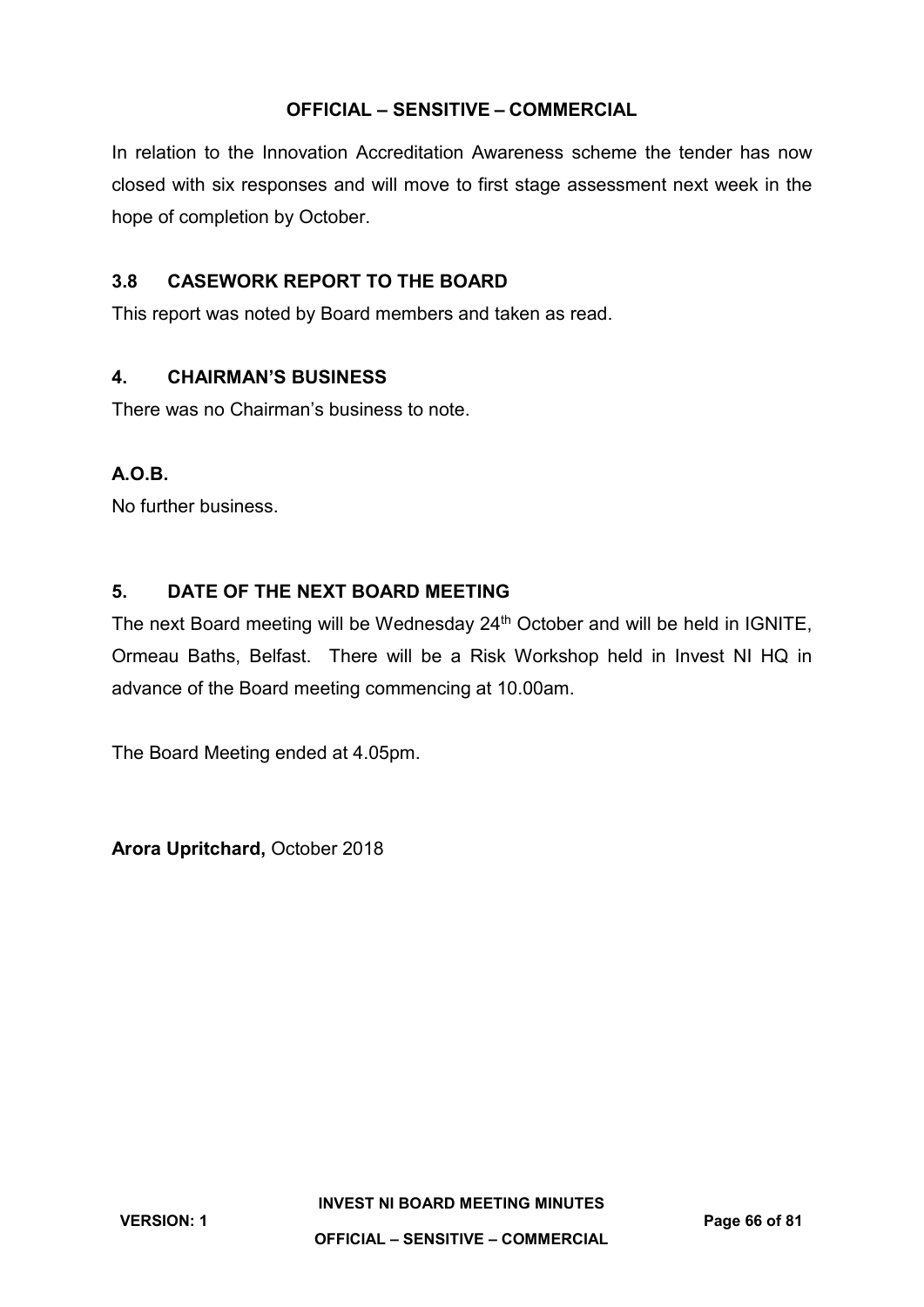# **ONE HUNDRED AND FIFTY NINETH MEETING OF THE INVEST NORTHERN IRELAND BOARD, 24 OCTOBER 2018 IGNITE, ORMEAU BATHS & INVEST NI HQ, BEDFORD STREET, BELFAST**

#### **Present:**

#### **Invest NI Board**

| Mark Ennis (Chairman) | <b>Brian Baird</b>   |
|-----------------------|----------------------|
| Padraig Canavan       | Deborah Lange        |
| Ken Nelson            | Dr Gerard O'Hare     |
| Mark Sweeney          | <b>Judith Totten</b> |

**In Attendance:** Alastair Hamilton, Amanda Braden, Mel Chittock, Donal Durkan, Des Gartland, Jeremy Fitch, Peter Harbinson, Steve Harper, Olive Hill, Tracy Meharg and Carol Keery

**Minute Taker:** Arora Upritchard

# **1. APOLOGIES & DECLARATIONS OF INTEREST**

The meeting commenced at 1.00pm

**Apologies:** Scott Rutherford, Mark Nodder and Rose Mary Stalker

The Chair asked members to declare any conflicts of interest relating to today's meeting agenda. No conflicts were declared.

#### **PRESENTATION BY IGNITE, ORMEAU BATHS**

Board members visited Ormeau Baths to hear from Tristan Watson, Ignite Programme Manager about two Invest NI programmes - Propel and Ignite Accelerator. Board members were given a brief overview of the programmes and heard from a number of companies about their projects and their plans going forward.

The Chairman thanked Tristan and the companies for their informative presentation.

#### **INVEST NI BOARD MEETING MINUTES**

**VERSION: 1 Page 67 of 81**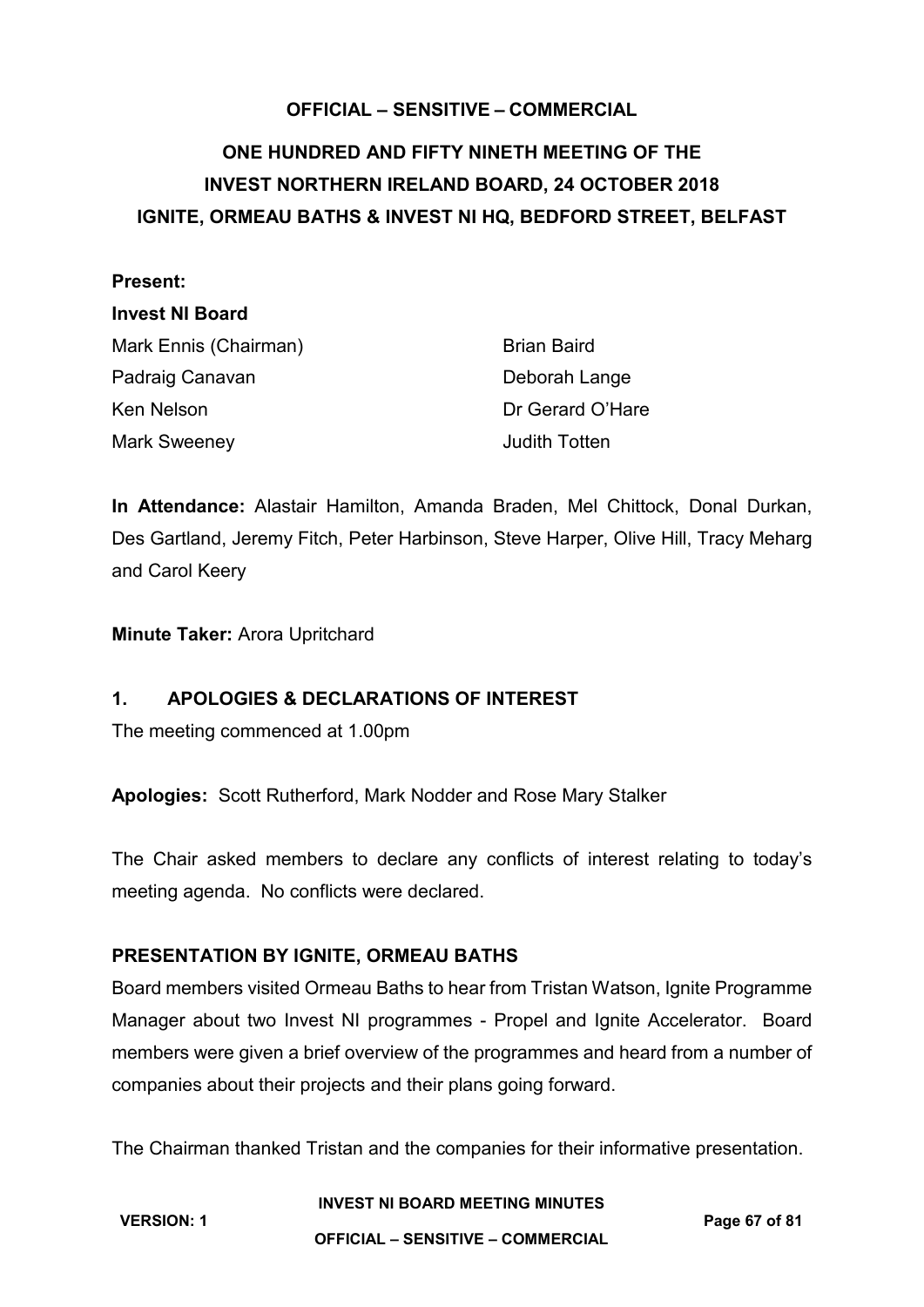# **2. ITEMS FOR DISCUSSION**

# **2.1 BUSINESS STRATEGY – INTERNATIONAL – GLOBAL ACCOUNTS**

Bill Montgomery, Director of Advanced Manufacturing and Engineering presented on the organisations Global Accounts strategy.

Bill stated that the purpose of the strategy is to forge new relationships, deepen existing relationships and work in much closer collaboration with all our partners regionally, nationally and globally to deliver against our remit in the most efficient and effective way. Bill detailed the engagement strategy currently being applied to global accounts.

The Chief Executive provided some background as to why the organisation was focusing on global accounts. The introduction of global accounts is an attempt to address the interaction between the international and client teams; resulting in Invest NI clients now having an aligned account plan. It is essential to build relationships for ongoing development of global clients and this strategy is about formalising this relationship and working with clients on a global basis.

Mark Sweeney asked what topics were being touched on in discussions with global clients. Bill stated that corporation tax, Brexit and skills are still the main topics being raised.

Ken Nelson asked how this strategy is being aligned with the work of NI Connections. Bill stated that with the imminent relaunch of NI Connections, plans are in place to further develop relationships between global accounts and NI Diaspora.

Gerard O'Hare asked if the organisation was tapping in to its existing relationships with global companies to use high level executive interaction. Bill replied that we could be more proactive in this area.

Steve Harper left the meeting at 2.30pm.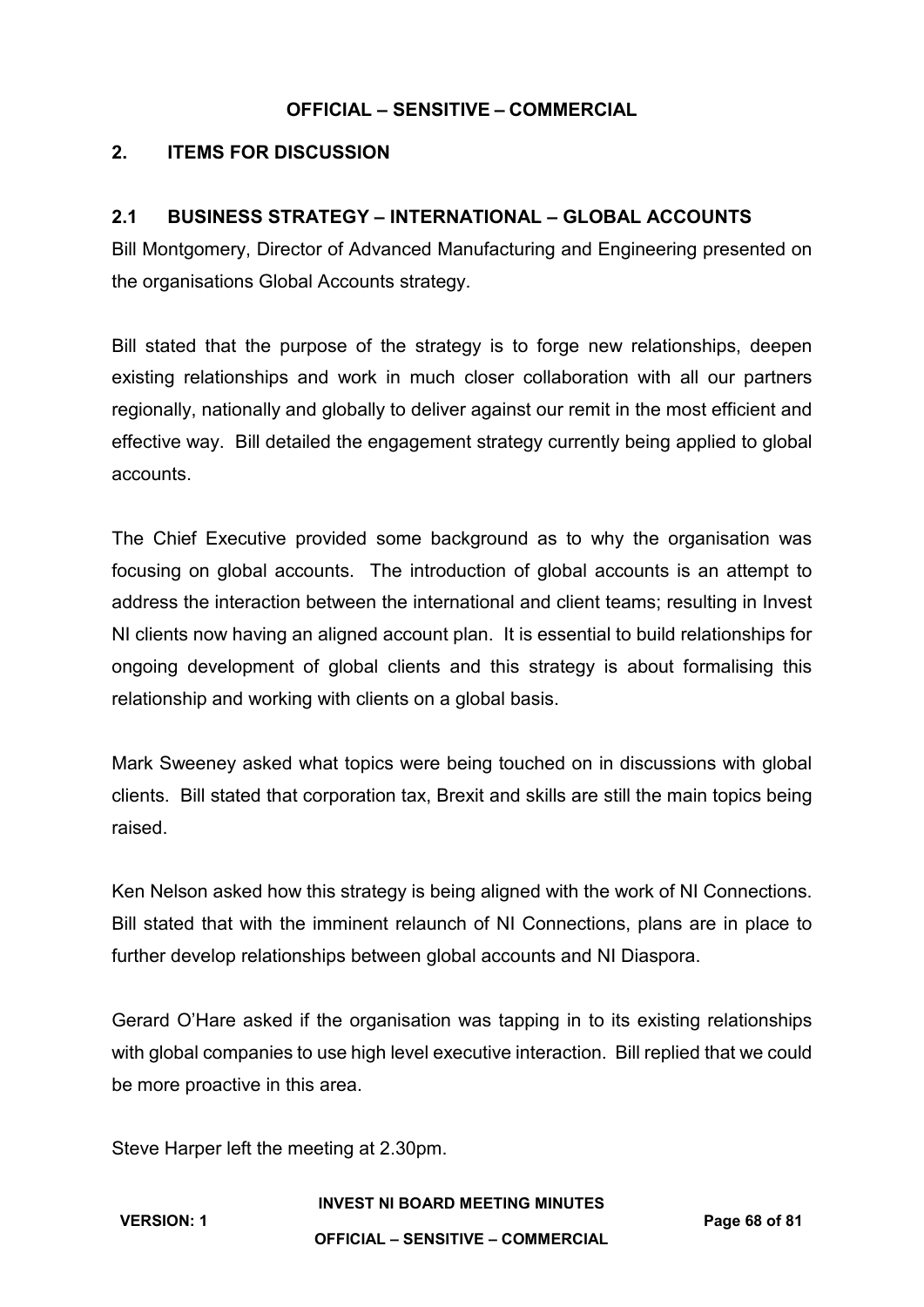## **2.2 BUSINESS CONTINUITY PLAN**

Amanda Braden introduced Siobhan Haughey, Contracts Management and Steve Chambers, Internal Operations.

Amanda stated that back in February, the Audit & Risk Committee had requested the Board members be briefed on the organisation's business continuity plan.

Siobhan presented an overview of the organisation's Business Continuity Plan and provided an example of how the plan had been utilised during last years Storm Ophelia. Amanda stated that the objective of the presentation was to provide Board members with the assurance that the organisation has a plan in place and that it is regularly reviewed.

Mark Sweeney asked how the plan was utilised for the unexpected shut down in October. Siobhan confirmed that the continuity plan was put into action to deal with this incident. Amanda reported that the unplanned closure had been a good test of the plan and some lessons can be taken to ensure the organisation can be more productive should it happen again.

# **3. MONTHLY REPORTING TO BOARD**

#### **3.1 MINUTES**

The minutes of the September Board meeting were agreed as a full and true record of the meeting. The Board members also agreed the revised August minutes.

#### **3.2 MATTERS ARISING**

The Actions table was reviewed and addressed. The Chairman highlighted the update paper on the impact of AI.

### **3.3 CEO REPORT**

The Chief Executive asked the Board to note the CEO report.

**INVEST NI BOARD MEETING MINUTES**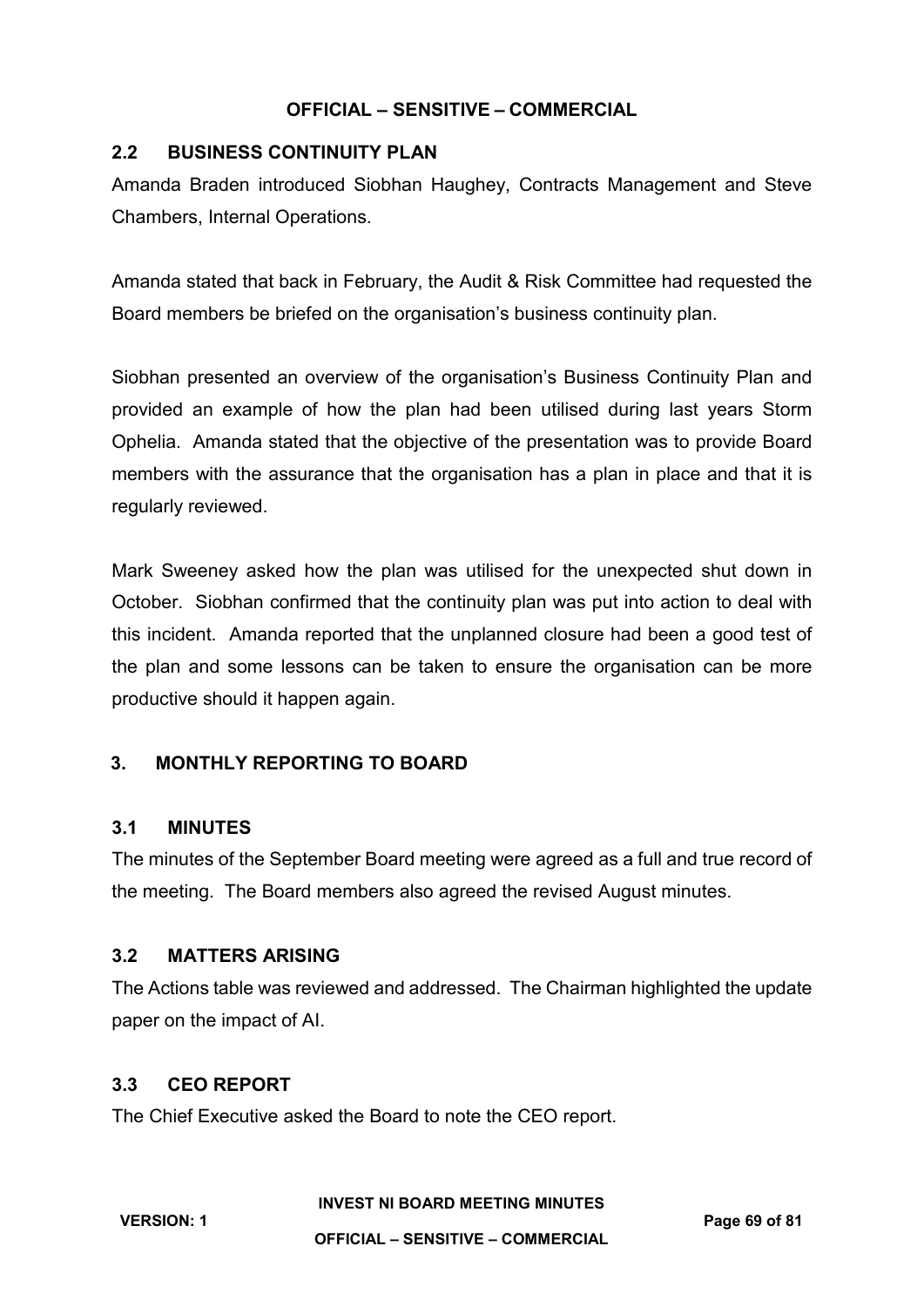The CEO referred to some recent projects that have been secured highlighting these as significant wins for the organisation. The CEO commented that he has also recently met with the leadership of BT to ensure that the relationship continues at this time of change in BT's leadership. The CEO also referred to the two recent regional announcements for Alchemy and STATSports which were both excellent regional projects.

The CEO confirmed that the Entrepreneurship launch will take place on 12<sup>th</sup> November in Armagh and that the Entrepreneurship Champion has now been appointed. The CEO also provided a status update on some of the Business Strategy initiatives.

The CEO also took the opportunity to provide Board members with some feedback from his recent appearance at the RHI Inquiry.

#### **3.4 Q2 OPMR & SCORECARD**

Nigel McKernan and Brian Dolaghan presented a mid-year update.

Amanda provided an update on absence management and detailed some of the proactive tools being rolled out. Amanda stated that she had recently met with Board members, Deborah Lange and Mark Sweeney, to gather feedback on whether there were any further actions that could be taken to help reduce absence.

Mark Sweeney was concerned that the organisation was not going to hit its target this year; he also noted the continued increase in long term sickness. Mark also highlighted the benefits of an energised, high performing environment. This can be linked to each member of staff having a personal development plan that maps out their career development. Deborah Lange felt that line managers needed to be trained and supported to deal with this area.

Brian Dolaghan took the Board members through the performance quadrant of the scorecard detailing the current status against each target. Brian stated that overall the leadership team was reasonably confident that the organisation will meet its targets at year end.

#### **INVEST NI BOARD MEETING MINUTES**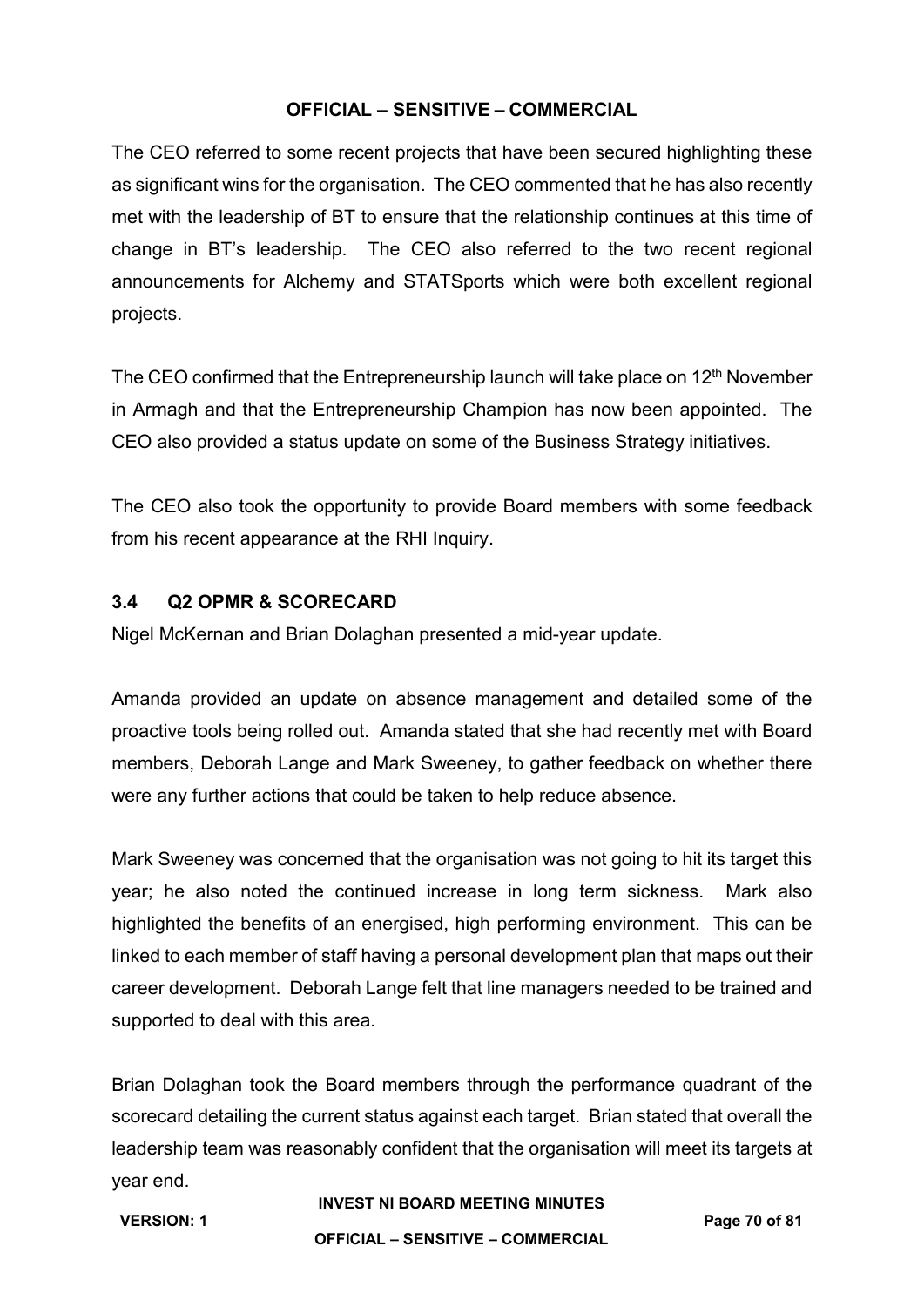#### **3.5 BREXIT UPDATE**

Donal Durkan presented an update on Brexit.

Donal stated that the three working groups were now up and running, focussing on Business Engagement, Products & Services and Day One Planning. Donal provided an overview of the online assessment tool that has been developed for client companies. The online self-assessment tool which will generate an automated report covering seven themes – strategy, operations, innovation, sales & marketing, finance, people & management and legal & regulatory is currently going through testing and will be delivered to staff at a Brexit Workshop on 15<sup>th</sup> November. Support offered by Invest NI will be a combination of one-to-one expert advice, events & workshops, webinars & digital content and grants.

Donal provided an overview of the work being undertaken on the potential impact of a 'no deal' scenario on Invest NI and its customers. Grant Thornton have been engaging with Directors and will be speaking to industry representatives over the coming weeks.

Finally Donal took the Board through the Comms planner out to March 2019, including plans to refresh the Think Ahead microsite.

#### **3.6 FINANCE REPORT**

Mel Chittock asked the Board to note the Finance Report.

Mel reported that the current programme spend year to date is c. £17.7m behind budget profile. This equates to c. 36% of this year's budget spent; the majority of this is on resource. The resource variance of £12m is due to a delay in grant claims that were forecast to have been received. Specifically, one client accounted for the majority of the resource underspend year to date. There have been a number of delays in other parts of the business and the impact of these is to reduce demand for resource. Mel also reported that there is an underspend on Admin year to date of £440k; this relates to a change in recruitment profile.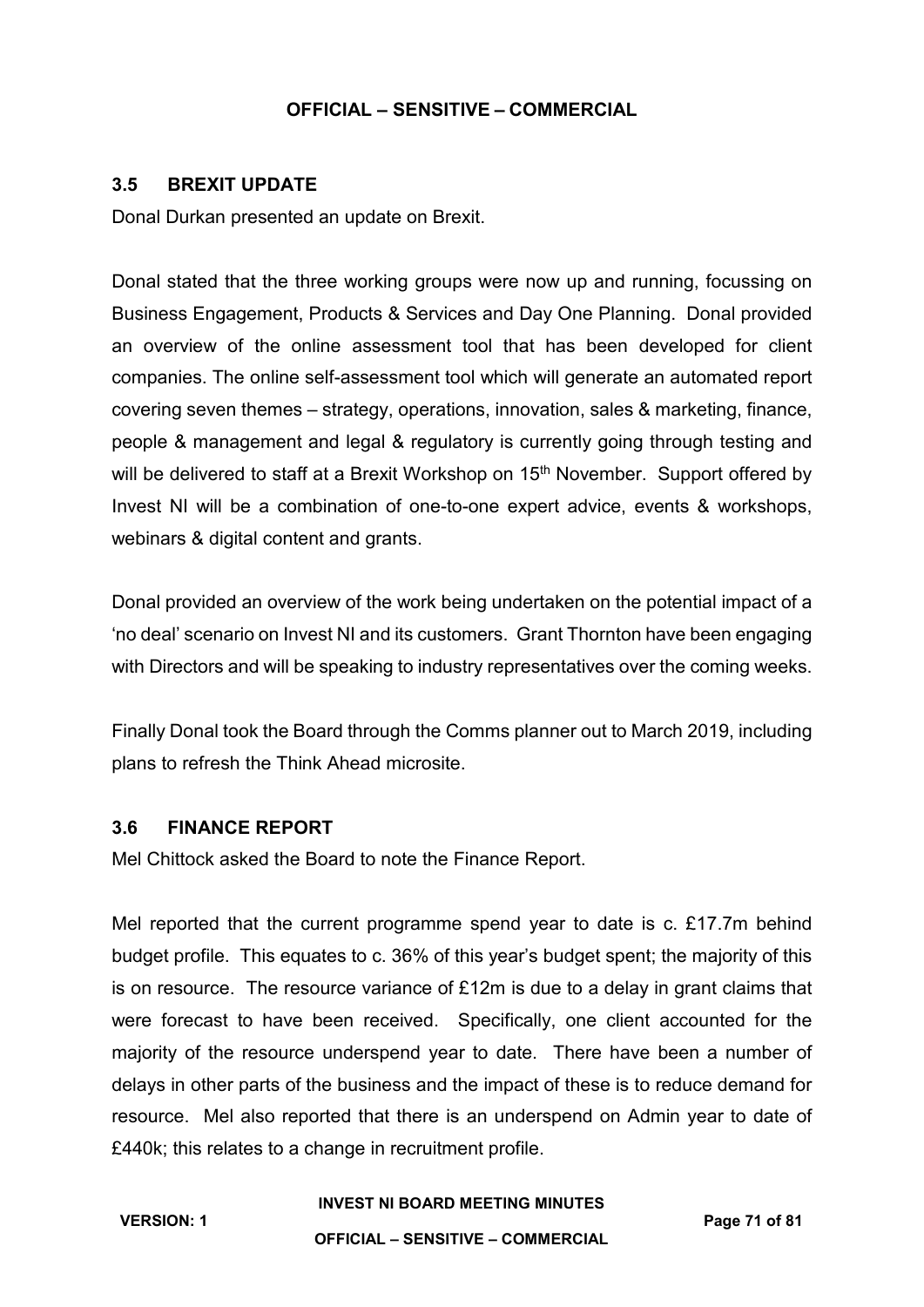Mel referred to the December monitoring round request. Mel stated that this is the last real opportunity to adjust our budget. The main resource budget will remain unchanged. BSDL is being brought in to budget management environment and we will release £2.5m of savings in year. ERDF resource budget is reducing by £0.4m; capital budget reducing by £1.5m; FTC capital budget increasing from £10.13m to £11.2m; ERDF capital budget reducing by £2.76m; admin salary budget reducing by £0.8m; resource receipts will increase from £3m to £7.5m and capital receipts will be increased from £10m to £12m.

Mel confirmed that the Finance Team had discussed forecast requirements for the remainder of 2018/19 and had received assurances that baseline requirements were accurately identified.

Deborah Lange asked what the reasons were for the lag in recruitment. Amanda stated that there is a knock on impact of internal recruitment successes which is creating gaps at each stage of the process. Amanda also stated that there are a number of general recruitment campaigns currently underway which should speed things up.

# **3.7 MARKETING AND COMMUNICATIONS REPORT**

Peter Harbinson asked the Board to note the Communications report.

Peter highlighted a number of recent announcements that had picked up good media coverage. Peter referred to the recent Propel Pre-Accelerator campaign stating that there had been over 7000 views of the campaign landing page with 70 applications having been completed and 140 still in draft form.

Peter reported that there has been some good feedback provided on the recent webinars and that the Innovation UK presentation has now been uploaded and is having good viewing figures.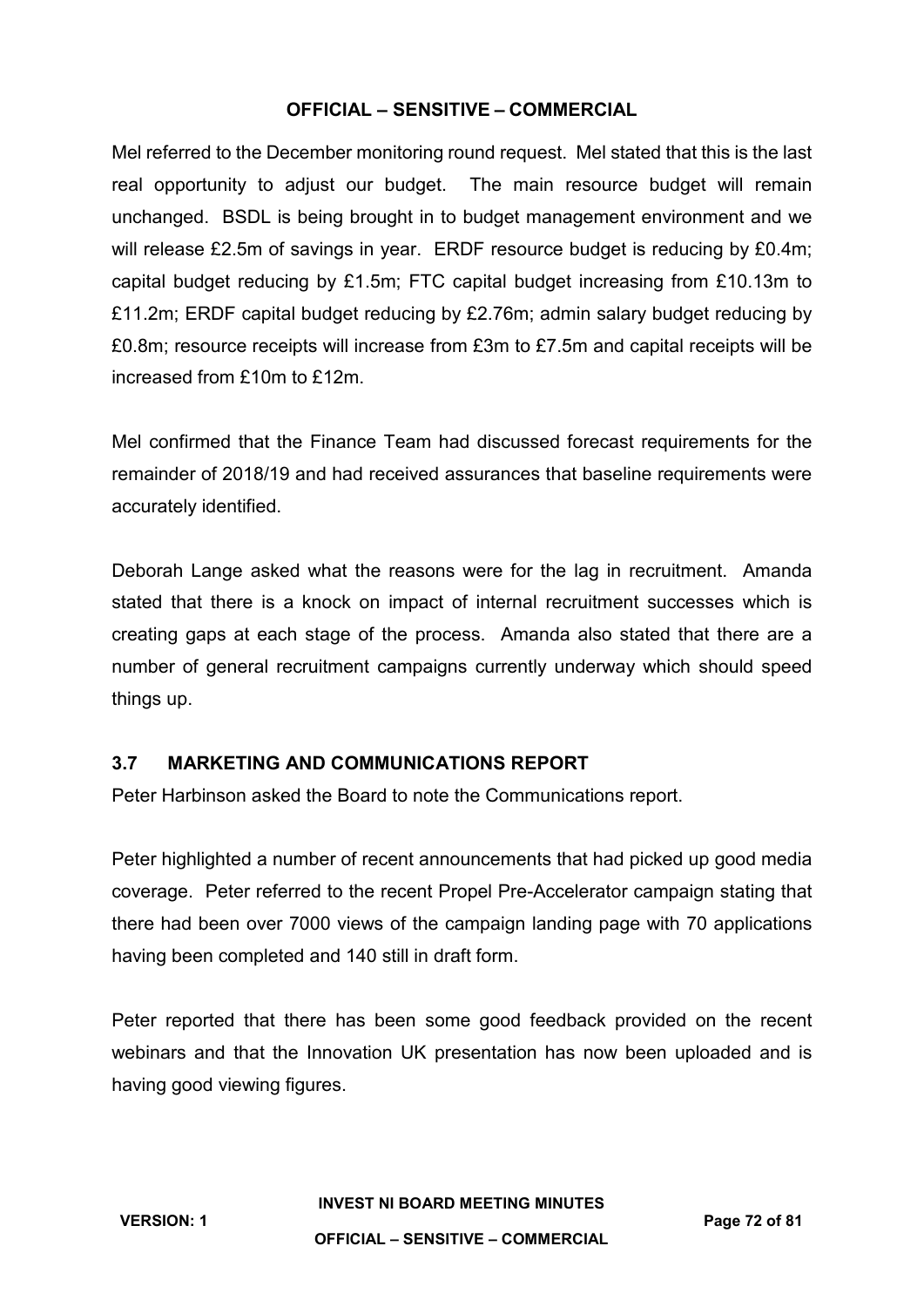Peter wished to inform the Board that the Chief Executive will be carrying out an interview with the BBC on 'Inside Business' which will air on  $5<sup>th</sup>$  November. There has also been a request by 'View from Stormont' for an interview.

Peter confirmed that the re-launch of NI Connections will take place on 8<sup>th</sup> November and that invites will be issued shortly to Board members.

# **3.8 CASEWORK REPORT TO THE BOARD**

This report was noted by Board members and taken as read.

#### **4. CHAIRMAN'S BUSINESS**

The Chairman asked if any Board member was interested in joining the Matrix Panel to let the Chief Executive know of their interest.

**Action**: Board members to indicate interest to CEO

The Chairman raised an issue alerted by Scott Rutherford regarding comments made by the Interim Executive Chair of Innovate UK. Innovate UK are inching closer to an arrangement whereby NI companies, that narrowly miss Innovate UK funding, could be funded by Invest NI. Tracy Meharg stated that Invest NI is actively working with Innovate UK on this but there are a number of issues to work through. Invest NI will have to determine if it is value for money. Tracy stated that the proposal is attractive in principle but there is more to be explored.

#### **A.O.B.**

The Chairman reminded Board members that board papers will now be issued via the online portal and that a further training session will be arranged for those who missed the first session.

The Chairman asked the Board to note the 2019 schedule of Board and Audit & Risk Committee meetings.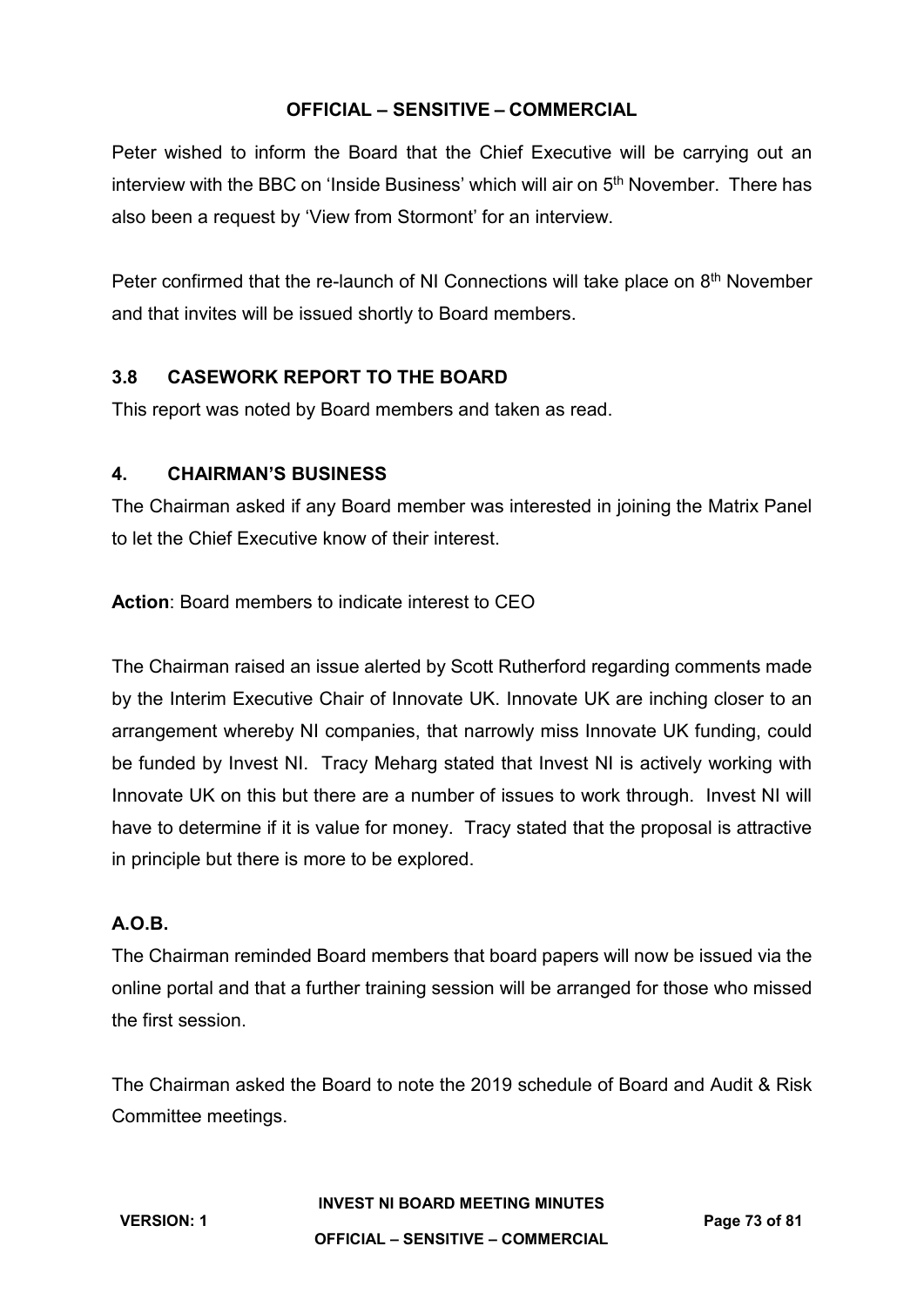# **5. DATE OF THE NEXT BOARD MEETING**

The next Board meeting will be Wednesday 28<sup>th</sup> November and will be held at Invest NI HQ. Prior to the Board meeting there will be an Audit & Risk Committee meeting commencing at 09.00am.

The Board Meeting ended at 4.30pm.

**Arora Upritchard,** October 2018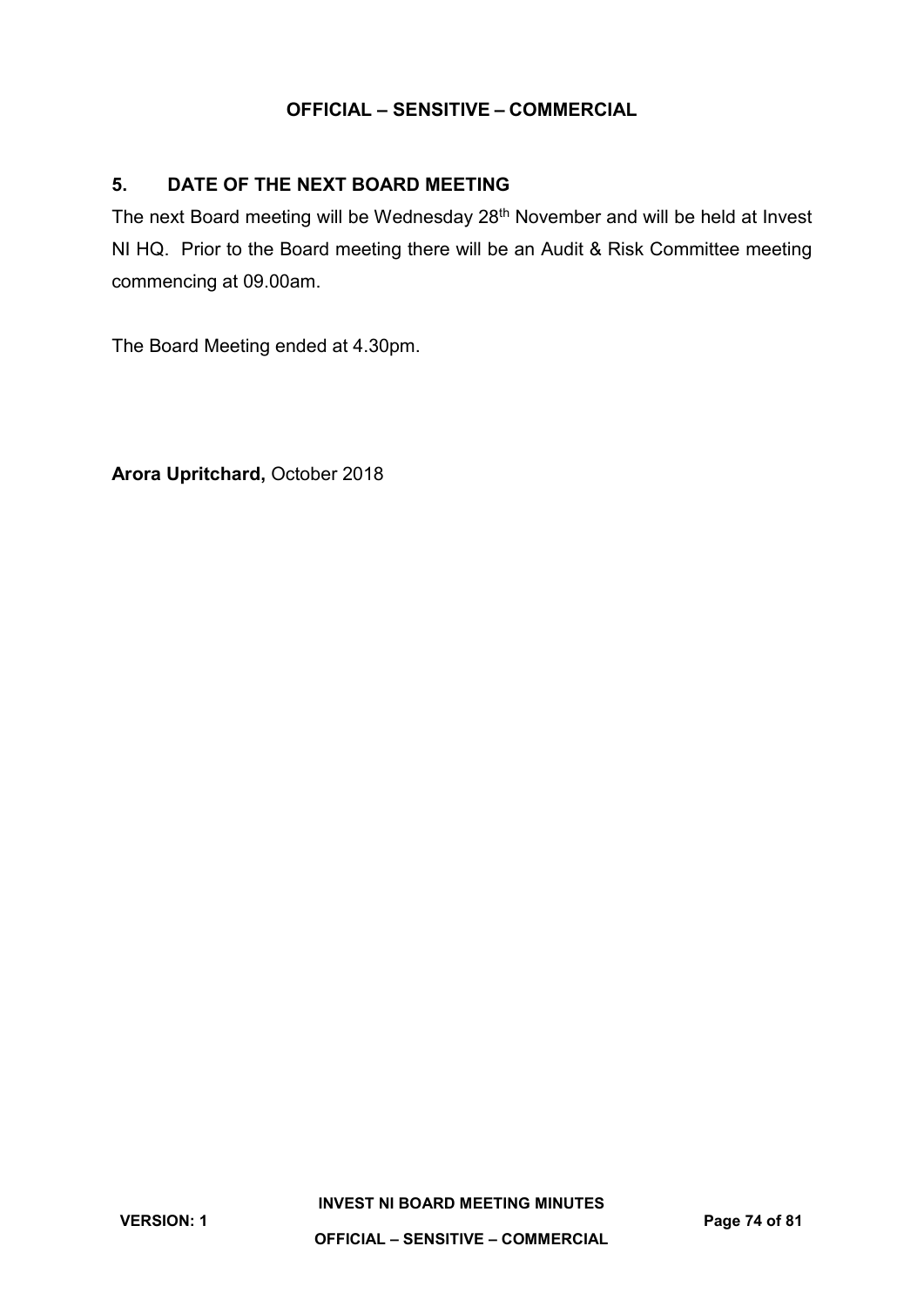# **OFFICIAL – SENSITIVE – COMMERCIAL ONE HUNDRED AND SIXTIETH MEETING OF THE INVEST NORTHERN IRELAND BOARD, 28 NOVEMBER 2018 INVEST NI HQ, BEDFORD STREET, BELFAST**

#### **Present:**

#### **Invest NI Board**

Mark Ennis (Chairman) Brian Baird Padraig Canavan Deborah Lange Ken Nelson **Dr Gerard O'Hare** Scott Rutherford **Rose Mary Stalker** Rose Mary Stalker Mark Sweeney

**In Attendance:** Alastair Hamilton, Amanda Braden, Mel Chittock, Brian Dolaghan, Donal Durkan, Des Gartland, Jeremy Fitch, Peter Harbinson, Steve Harper, Olive Hill and Carol Keery

**Minute Taker:** Arora Upritchard

# **6. APOLOGIES & DECLARATIONS OF INTEREST**

The meeting commenced at 12.50pm

**Apologies:** Mark Nodder, Judith Totten, Tracy Meharg

The Chair asked members to declare any conflicts of interest relating to today's meeting agenda. No conflicts were declared.

# **7. ITEMS FOR DISCUSSION**

# **7.1 INVEST NI'S PARTNERSHIP ENGAGEMENT APPROACH**

Donal Durkan, Executive Director for Strategy presented an update on Invest NI's partnership engagement approach.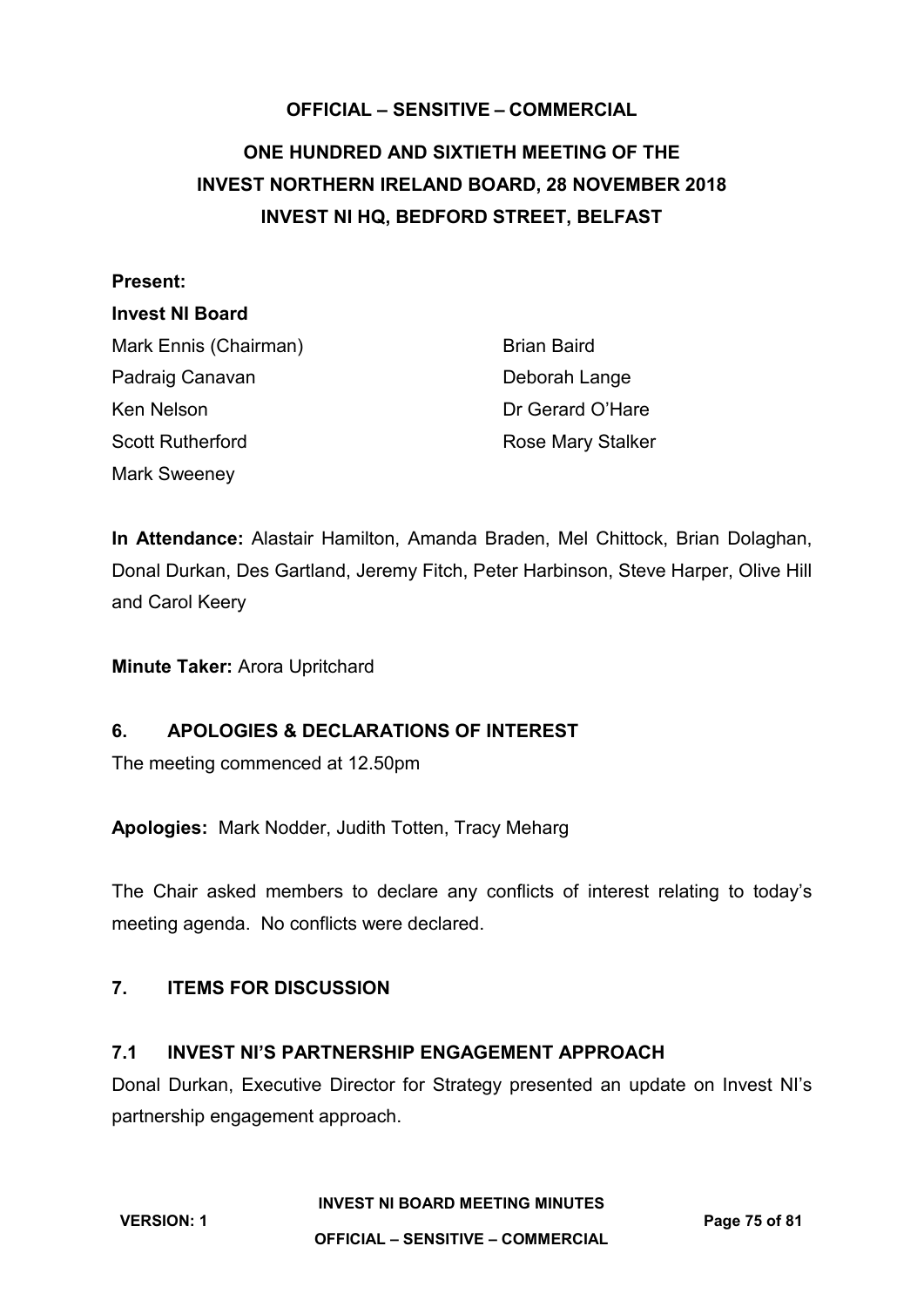Donal stated that one of the aims of Invest NI's Business Strategy was to work much more closely with partners regionally, nationally and globally to deliver elements of economic development. Donal highlighted some of the areas where Invest NI has been developing local partnerships and in particular referenced the excellent working relationship Invest NI and Enterprise Ireland have built.

Donal introduced Julie Sinnamon, Chief Executive and Terence O'Rourke, Chairman of Enterprise Ireland.

## **7.2 ENTERPRISE IRELAND**

Julie Sinnamon, Chief Executive of Enterprise Ireland presented an update on the work of her organisation.

The presentation covered a broad range of areas notably performance results; strategic priorities for 2019; challenges and areas of collaborative working. Following the presentation there was a good discussion with the Board with members asking some pertinent follow up questions on the information shared.

Board members were particularly interested in the work of Enterprise Ireland around Brexit; competitive spend funds; female entrepreneurship; exports; Disruptive Technology Fund; regional action plans and scaling. Julie was very open and shared information on each of these areas.

The Chairman thanked Julie and Terence for attending the board meeting and for being so open in sharing of information. Julie and Terence left the meeting.

# **7.3 BUSINESS STRATEGY – SUB REGIONAL – BUSINESS SOLUTIONS**

Des Gartland, Acting Executive Director for Regional Business provided an update on business solutions. William McCulla, Director of Property Solutions joined the presentation.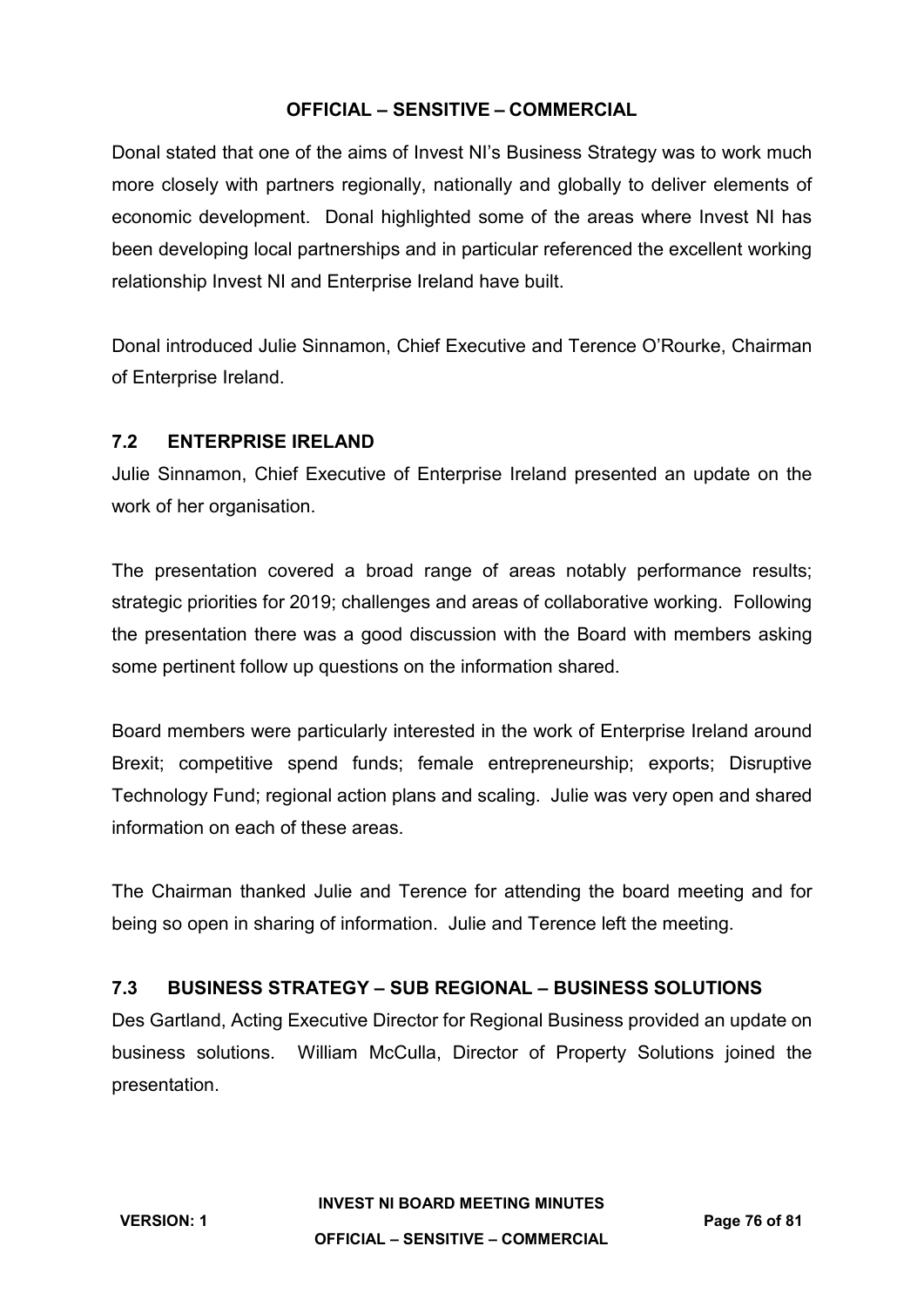Des stated that the focus of Strategic Initiative 22 is to ensure we have solutions to address specific sub regional needs in line with Community Plans. Des outlined examples of solutions that are being delivered sub regionally in response to actions emerging from the plans. Des also outlined other actions emerging that are beyond Invest NI's remit and will require Departmental input, as well as outlining the impact that 'City Deals' may have.

Gerard O'Hare wished to put on record, as Chair of the Sub Regional Working Group, his thanks to the Chief Executive and Invest NI staff for the early support which has resulted in a good conclusion for the sub regional agenda. Gerard also highlighted the increase in regional self-help responses to issues, similar to those highlighted by Enterprise Ireland.

The Chairman thanked Des for his presentation and wished to put on record that during regional stakeholder sessions he is receiving excellent feedback on the work and support of the regional offices from Council CEOs.

# **8. MONTHLY REPORTING TO BOARD**

#### **8.1 MINUTES**

The minutes of the October Board meeting were agreed as a full and true record of the meeting.

# **8.2 MATTERS ARISING**

The Actions table was reviewed and addressed. The Chairman highlighted the action update on Benchmarking Invest NI's Performance.

#### **8.3 CEO REPORT**

The Chief Executive asked the Board to note the CEO report. The CEO wished to welcome Brian Dolaghan who will take up his role as Executive Director of Business & Sector Development in December to the Board.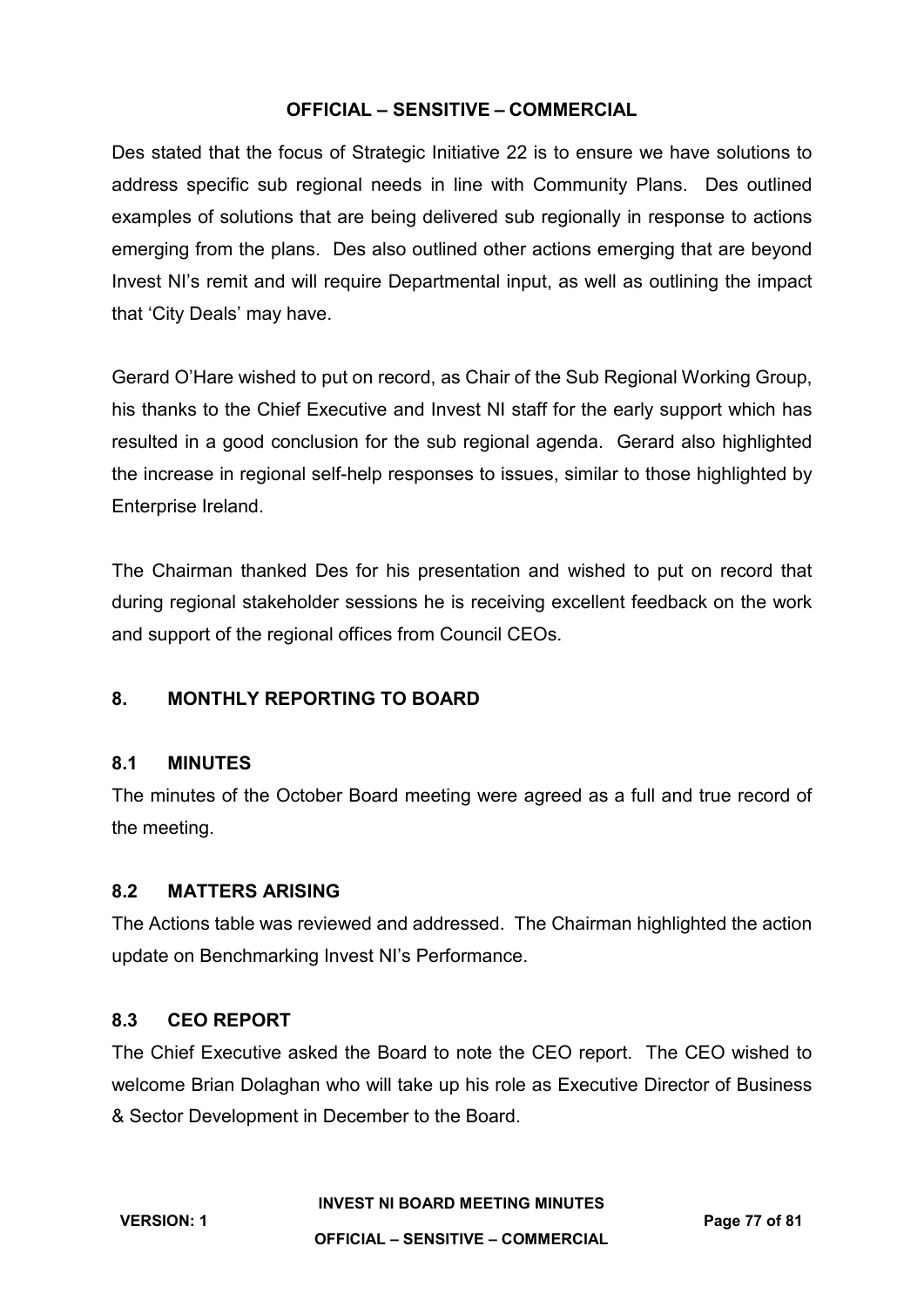The CEO provided a progress update on some elements of the business strategy. The CEO stated that the recent relaunch of NI Connections had been well received. He stated however that the organisation is struggling to tap in to the local universities Alumni. The CEO has raised this with both of the Vice Chancellors of the universities. Gerard suggested that a route may be via university foundations.

The CEO then provided some feedback from the recent Oversight & Liaison meeting with the Department. He stated that there was a lengthy discussion on skills and reported that Jeremy Fitch will now lead on this collaborating with the two Vice Chancellors. Other areas that the CEO briefed the Board members on included casework handling issues, Brexit contingency planning, policy & implementation and Purdah rules issued from the Department.

Deborah Lange referred to the long list of key projects in the CEO report stating this was good to see. Deborah noted that there were a lot of training and upskilling elements to these projects and asked if this was a trend we were starting to see. The CEO commented that some of these projects were as a result of a backlog due to the Skills Growth Programme break and also that it reflects a change within companies to drive training and upskilling of their staff.

Rose Mary Stalker stated that the progress with Universities was good to see, and that we also need to look more broadly at skills availability and the utilisation of talent. Invest NI is uniquely placed and Rose Mary feels that the organisation has a responsibility to look at the data holistically across sectors to understand the issues faced by our employers and the areas of challenge and opportunity, such as the underemployment of graduates.

Ken Nelson left at 14.45pm

# **3.4 BREXIT UPDATE**

Donal Durkan presented an update on Brexit preparations from last month's presentation focusing on the specialist advisory support and Brexit preparation grant that is available.

**INVEST NI BOARD MEETING MINUTES**

**OFFICIAL – SENSITIVE – COMMERCIAL**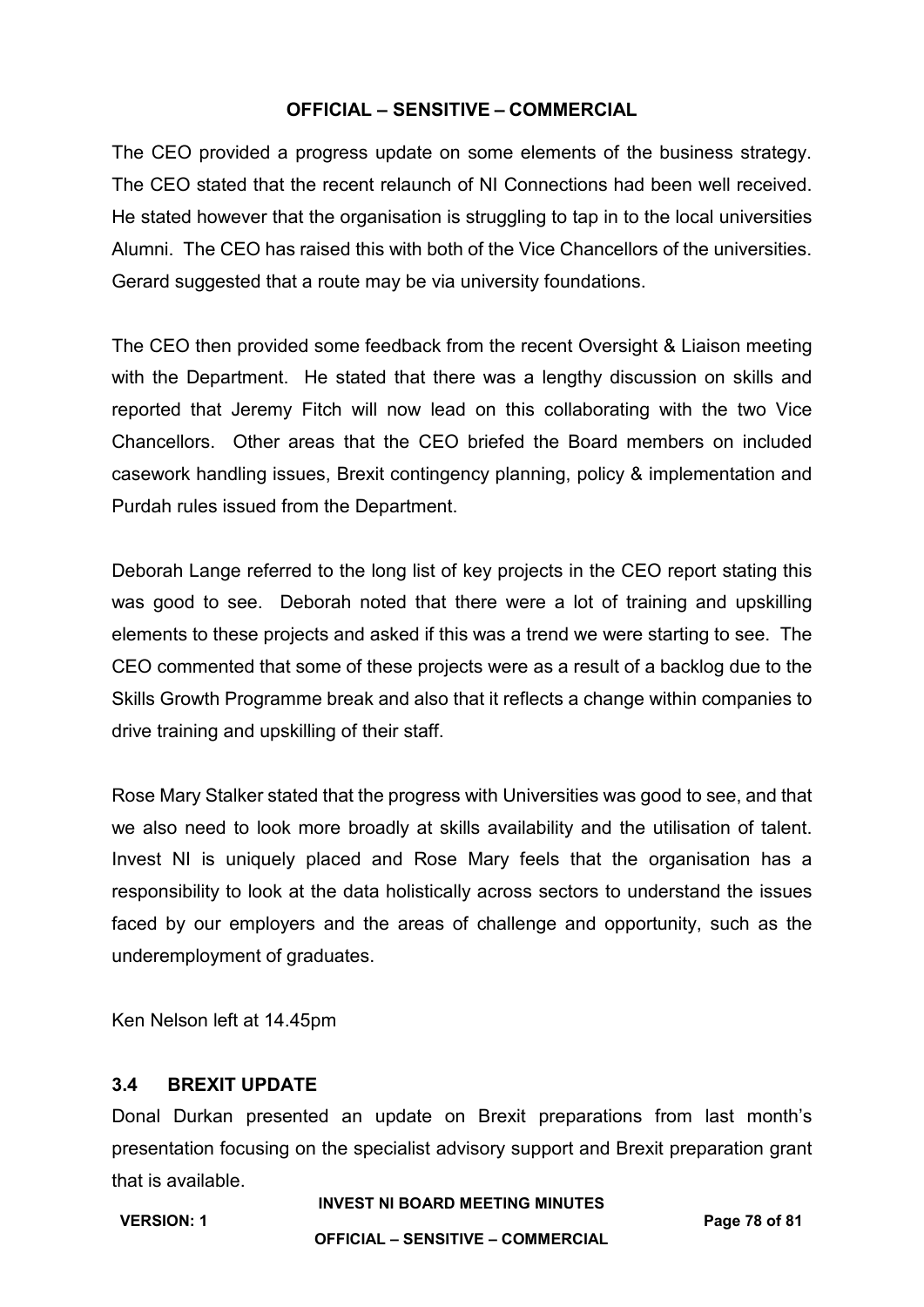#### **3.5 FINANCE REPORT**

Mel Chittock asked the Board to note the Finance Report.

Mel wished to bring the Board up to date on the financial performance to the end of October, including changes submitted in the December Monitoring Round.

Year to date Programme Spend is £60M against a revised Programme budget of £133M. This equates to 45% of the total year budget and is at the same percentage level as last year against a Programme budget slightly higher at £141M.

At the half year we also undertake some re-profiling to account for changes in projects. Year to date we are c. £7.7M behind budget split £2.5M Resource and £5.2m Capital. The Resource underspend is due to a delay in forecast SFA grant claims on a small number of projects.

The Capital variance of £5.2M comprises of a combination of Access to Finance Funds of £2.2m and a delay in a large project that is likely to be delayed until next year, this is an FTC loan of £1.25M. The balance is a combination of smaller capital grant claims which in total amount to c. £1.5M

Mel provided a breakdown of the movements in Receipts and the changes in the December monitoring round.

The overall position therefore shows very little movement on our Programme spend lines, but a significant increase in Receipts and this will be reported as a reduced requirement. Overall the position is positive but there is still work to do.

## **3.6 ARC UPDATE**

Deborah Lange, Chair of the Audit & Risk Committee (ARC) referred to October's minutes and focussed on providing an update on November's ARC meeting.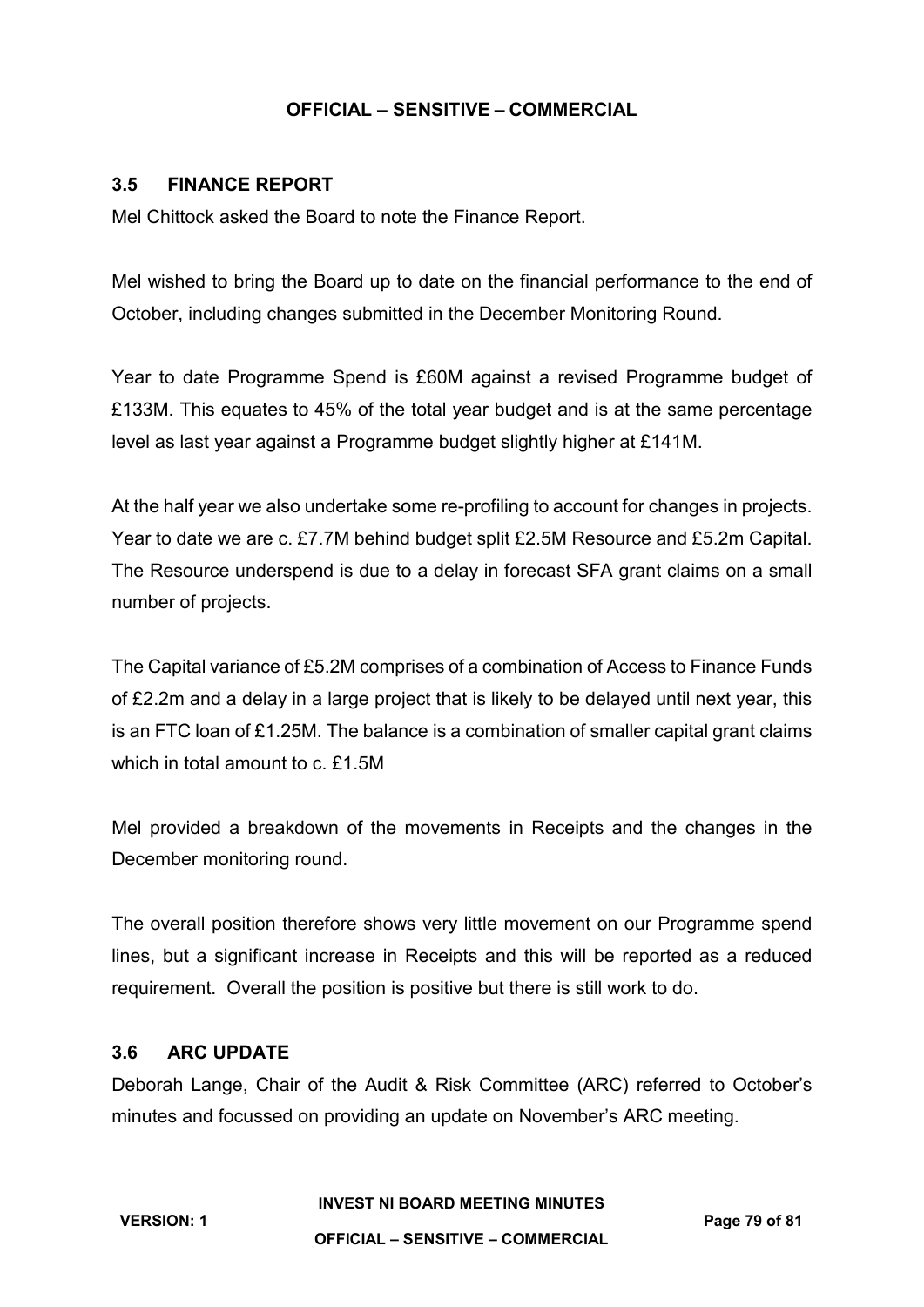Deborah stated that as ARC Chair she has received written assurance from the CEO that all programmes are being managed in line with approval requirements and that the MSFM between DfE and Invest NI has now been signed off. Deborah reported that Internal Audit have stated that still hope to complete the audit programme for this year.

Deborah confirmed that for this year's ARC self-assessment it is proposed to look at the ARC handbook, which has key questions to go through and to assess ourselves and look for areas of improvement/change.

With regard to the risk register and risk workshop, Deborah confirmed that she now has the action list and it is proposed to have this for discussion at the Board away day in February. Deborah also confirmed that she has received a paper on a revised approach to programme evaluation and has asked that this be presented to the full Board.

#### **Action: Programme Evaluation paper to be placed on future agenda**

Mel updated the Board members on a finance issue in relation to BSDL. The Department of Finance are currently seeking advice from the Treasury and Invest NI will be providing further information to the Department in hope of a satisfactory conclusion.

# **3.7 MARKETING AND COMMUNICATIONS REPORT**

Peter Harbinson asked the Board to note the Communications report.

Peter stated that the CEO recently undertook an interview with Inside Business which aired on 4<sup>th</sup> November. Peter highlighted the Propel Pre-Accelerator campaign and highlighted that 179 applications had been submitted with only 20 places available.

Peter highlighted a recent visit by journalist Murdo Morrison from Flight Global Magazine who met with Invest NI's aerospace team and various aerospace clients – this was a very positive visit.